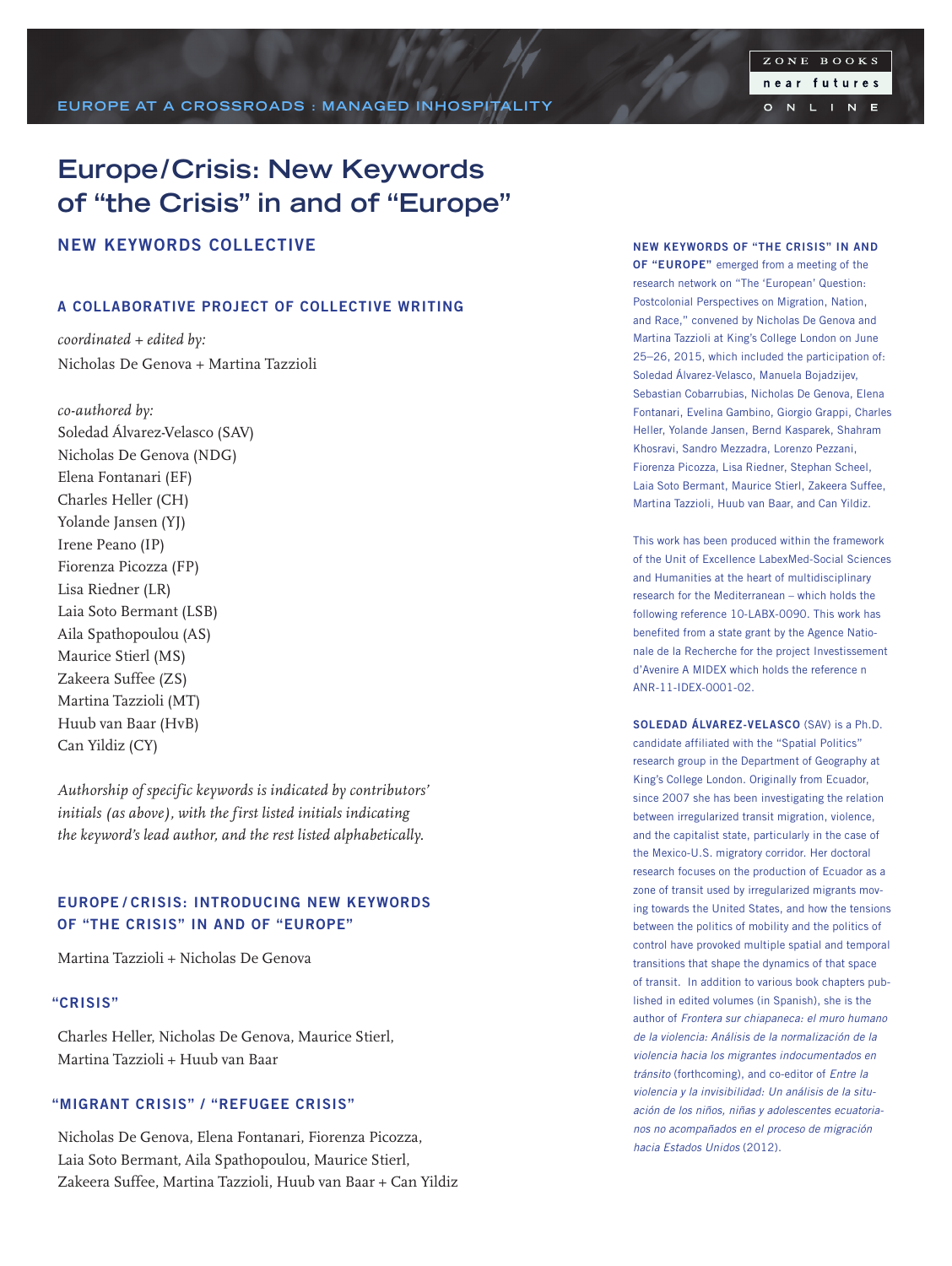# NUMBERS (OR, THE SPECTACLE OF STATISTICS IN THE PRODUCTION OF "CRISIS")

Maurice Stierl, Charles Heller + Nicholas De Genova

### "HUMANITARIAN CRISIS"

Martina Tazzioli, Nicholas De Genova, Elena Fontanari, Irene Peano + Maurice Stierl

### MOBILITY

Lisa Riedner, Soledad Álvarez-Velasco, Nicholas De Genova, Martina Tazzioli + Huub van Baar

### (THE CRISIS OF) "EUROPEAN VALUES"

Can Yildiz, Nicholas De Genova, Yolande Jansen, Laia Soto Bermant, Aila Spathopoulou, Maurice Stierl + Zakeera Suffee

# EUROPE / CRISIS: INTRODUCING NEW KEYWORDS OF "THE CRISIS" IN AND OF "EUROPE"

It has become utterly banal to speak of "the crisis" in Europe, even as there have proliferated invocations of a veritable "crisis *of* Europe" – a putative crisis of the very *idea* of "Europe." This project, aimed at formulating New Keywords of "the Crisis" in and of "Europe," was initiated in the immediate aftermath of the *Charlie Hebdo* shootings in Paris in January 2015, and has been brought to a necessarily tentative and only partial "completion" in the aftermath of the subsequent massacre in Paris on 13 November 2015. Eerily resembling a kind of uncanny pair of book-ends, these spectacles of "terror" and "security" (De Genova 2011; 2013a) awkwardly seem to frame what otherwise, during the intervening several months, has been represented as "the migrant crisis," or "the refugee crisis," or more broadly, as a "crisis" of the borders of "Europe." Of course, for several years, the protracted and enduring ramifications of global economic "crisis" and the concomitant policies of austerity have already been a kind of fixture of European social and political life. Similarly, the events in Paris are simply the most recent and most hyper-mediated occasions for a re-intensification of the ongoing processes of securitization that have been a persistent (if inconstant) mandate of the putative Global War on Terror (De Genova 2010a, 2010c). Hence, this collaborative project of collective authorship emerges from an acute sense of the necessity of rethinking the conceptual and discursive categories that govern borders, migration, and asylum and simultaneously overshadow how scholarship and research on these topics commonly come to recapitulate both these dominant discourses and re-reify them.

As a network of scholars in critical migration and borders studies, we have been particularly concerned to defy the intellectual and political ghettoization of

ZONE BOOKS near futures  $\overline{N}$  $\mathsf{L}$  $\overline{N}$  $\mathbf{E}$  $\circ$  $\blacksquare$ 

NICHOLAS DE GENOVA (NDG) <www.nicholasdegenova.net> is Reader in Urban Geography and Director of the Spatial Politics Research Group at King's College London. Originally from the United States, he has previously held teaching appointments at Stanford, Columbia, and Goldsmiths, University of London, as well as visiting professorships or research positions at the Universities of Warwick, Bern, Amsterdam, and Chicago. He is the author of *Working the Boundaries: Race, Space, and "Illegality" in Mexican Chicago* (2005), coauthor of *Latino Crossings: Mexicans, Puerto Ricans, and the Politics of Race and Citizenship* (2003), editor of *Racial Transformations: Latinos and Asians Remaking the United States* (2006), and co-editor of *The Deportation Regime: Sovereignty, Space, and the Freedom of Movement* (2010). He has also edited a new volume, entitled *The Borders of "Europe": Autonomy of Migration, Tactics of Bordering* (under review), showcasing recent research by several of the contributors to the New Keywords projects, and has co-edited (with Can Yildiz) a special thematic journal issue on the racialization and criminalization of eastern European Roma ("Gypsy") migrants in the European Union (forthcoming in the *Journal of Ethnic and Migration Studies*). He is currently writing a new book on *The "European" Question: Race, Migration and Postcoloniality*.

ELENA FONTANARI (EF) is a Ph.D. student in Sociology at the University of Milan (Statale). Originally from Italy, she is currently affiliated as a visiting student with the Institute of European Ethnology at Humboldt University in Berlin. Her ethnographic research focuses on the tension between the mobility practices of migrant subjects engaged in migration for asylum and the control mechanisms implemented in Europe over the "secondary movements" of asylum-seekers and temporary refugees. She is part of the editorial board of the journal *Etnografia e Ricerca Qualitativa* (edited by Il Mulino, Bologna). She is a co-founder of the critical research network "Escapes" at the University of Milan, working with associations, activist groups, and institutions on the topic of forced migration. She has published in the journals *City*, *PERIPHE-RIE: Zeitschrift für Politik und Ökonomie in der Dritten Welt*, and *Mondi Migranti*. She has worked on several projects with NGOs supporting migrants and asylum-seekers, namely the KuB in Berlin and the Naga Onlus in Milan.

CHARLES HELLER (CH) is a filmmaker and researcher whose work has a long-standing focus on the politics of migration. Originally from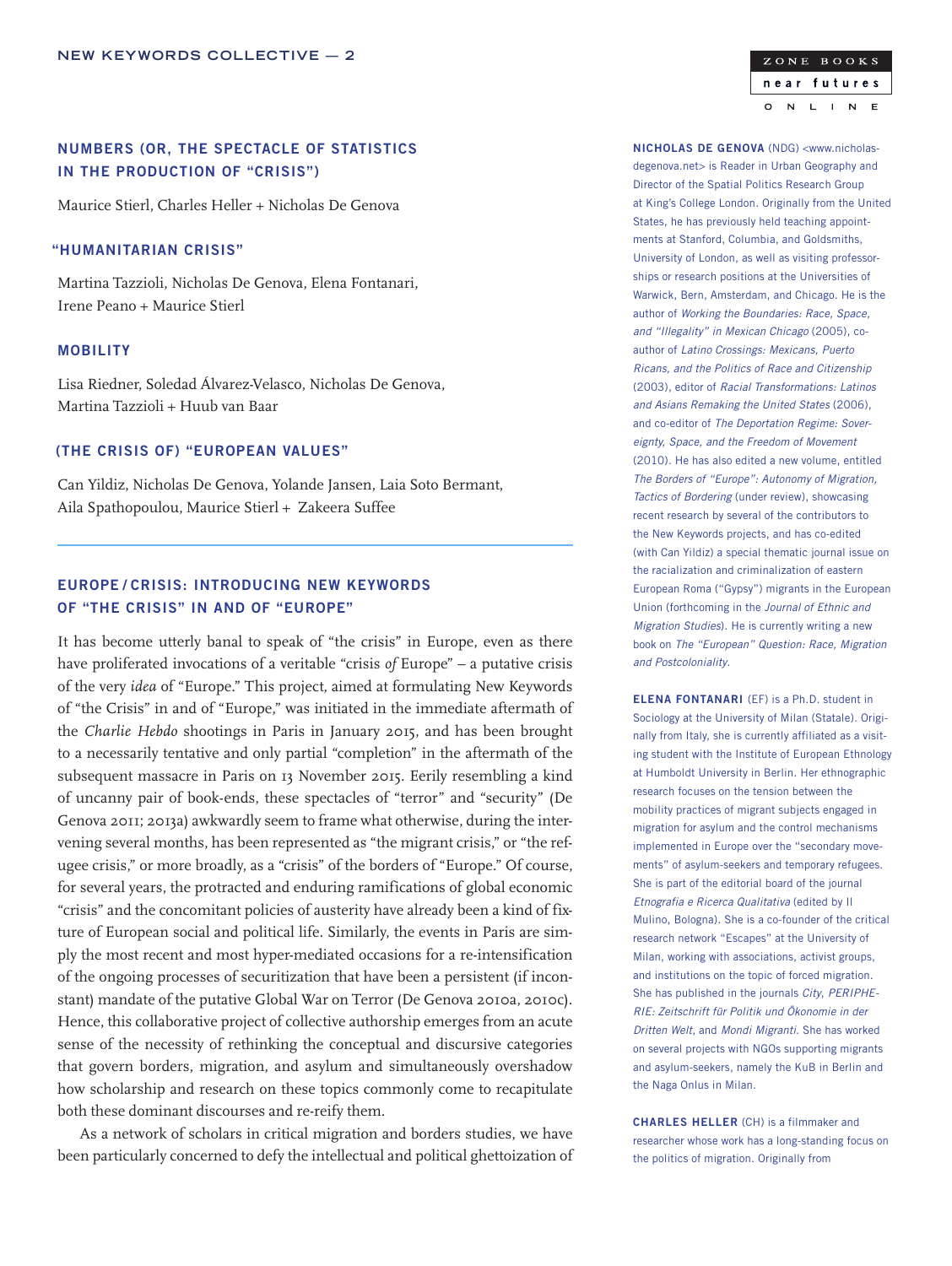these topics in relation to the ordinarily unquestioned manifold and transversal reality of the multiple "crises" that coexist alongside the purported "migration" or "refugee crisis" in (and of) "Europe." How indeed may the "crises" associated with border *control* and asylum and immigration law *enforcement* be apprehensible as co-constitutive of what is otherwise so ubiquitously known simply as "*the* crisis" (the economic crisis), as well as the related "crisis" of "Europe" itself (the political, juridical, and institutional crisis of the European Union, and particularly such "European" institutions as the Schengen zone of passport-free travel that has reconfigured the borders of "Europe" by sustaining an "internal" space of [relatively, albeit differentially] free mobility)? Likewise, this critical angle of vision on "the crisis" in and of "Europe" must be further situated within the context of our global historical moment: the recent and ongoing proliferation of wars, civil wars, military interventions, and neocolonial occupations across the planet in which European powers are and have long been profoundly implicated. This perspective illuminates the dire necessity of radically unsettling any self-satisfied European discourse on "migration" or "refugees" as the *de facto* human refuse of "crises" constructed to be strictly "external" to the presumed safety and stability of "Europe," erupting always "elsewhere." In other words, starting from the dramatic increase in the numbers of people seeking asylum in EU-rope because of the violent convulsions and disruptions of war, but also in light of the preemptive unavailability of any other route for migration to Europe for the vast majority of the world's population, what is at stake here is a rigorously postcolonial critique of the governmentality of migration and asylum and the misleading opposition between "genuine" or "legitimate" refugees and ostensibly"economic" migrants (Garelli and Tazzioli 2013a; Tazzioli 2013; 2014). These contrivances of the global government of human mobility intersect substantially (and consequentially) with the analytical categories that discipline academic research and scholarship. Furthermore, and related to these intersections surrounding human mobility, this project similarly inquires into how these manifold and interconnected "crises" might signal a larger epistemic crisis regarding some of the central and defining categories of thought and action surrounding the contemporary (postcolonial, post-Cold War, neoliberal) constitution of a place called "Europe."

The aspiration and intended purpose of these New Keywords is to effectively "hijack" the dominant discourse surrounding and superintending how we speak of and think about the conjunctures of "Europe" and "crisis." Specifically, we posit our interventions into this contradictory problem space from the distinctive critical vantage point enabled by our engagements with the perspectives and experiences of migration and borders. Hence, the primary motivation behind our collaborative work has been to engage in the kind of theoretical dialogue and debate that aims to interrogate and disentangle the multifarious articulations of "migration" and "crisis," highlighting that the so-called "migration crisis" in fact supplies a crucial lens for grasping the wider dynamics of "crisis" in and of "Europe" and the European border regime (see "Border Regime" in Casas-Cortes et al. 2015).

Nevertheless, while we seek to problematize the very language of "crisis,"

#### ZONE BOOKS near futures  $\overline{N}$  $\mathsf{L}$  $\overline{\mathsf{N}}$  $\mathbf{E}$  $\circ$  $\mathbf{I}$

Switzerland, he completed a Ph.D. in 2015 in Research Architecture at Goldsmiths, University of London. He is currently based in Cairo, conducting postdoctoral research as part of the "Precarious Trajectories" documentary project based at Goldsmiths. His writing has appeared in the journals *Global Media and Communication* and *Philosophy of Photography*. Together with Lorenzo Pezzani, since 2011, he has been working on Forensic Oceanography, a project that critically investigates the militarized border regime and the politics of migration in the Mediterranean Sea, and co-founded the WatchTheMed project. Their collaborative work has been published in several edited volumes as well as in the journals *Cultural Studies*, *Postcolonial Studies*, and in the *Revue Européenne des Migrations Internationales*.

YOLANDE JANSEN (YJ) is a Lecturer in social and political philosophy and globalisation studies at the University of Amsterdam, and a Socrates Professor of Humanism in Relation to Religion and Secularity at VU University Amsterdam. Originally from the Netherlands, she has worked on secularism and minorities in France, European border practices, and is now studying the emergence of the secularity-religion distinction as a global political paradigm, in relation to the political history of liberalism and neoliberalism. She is the author of *Secularism, Assimilation and the Crisis of Multiculturalism: French Modernist Legacies*(2013), and co-editor of *The Irregularization of Migration in Europe: Detention, Deportation, Drowning* (2015). She has been a neighborhood volunteer for Vluchtelingenwerk Nederland for many years.

IRENE PEANO (IP) is a precarious researcher. She currently holds a postdoctoral research position at the University of Bologna, where she was previously a Marie Curie fellow. Originally from Italy, she earned her Ph.D. in anthropology at the University of Cambridge, based on a study of bonded sex-labor migration between Nigeria and Italy, for which she conducted extensive field research in both countries. Her academic interests include: forms of subjectivity and resistance, especially in connection with migration and its governance, and with sexual and farm labor; reproductive work and its relationship to global commodity chains, logistics and infrastructures, with particular reference to the agrifood sector; the conceptualization of spaces of containment, such as zones, camps, ghettoes, and their ambivalent relationship to forms of power and discipline; postcolonial formations, particularly in relation to slavery and indentured servitude, and their resurfacing in the present.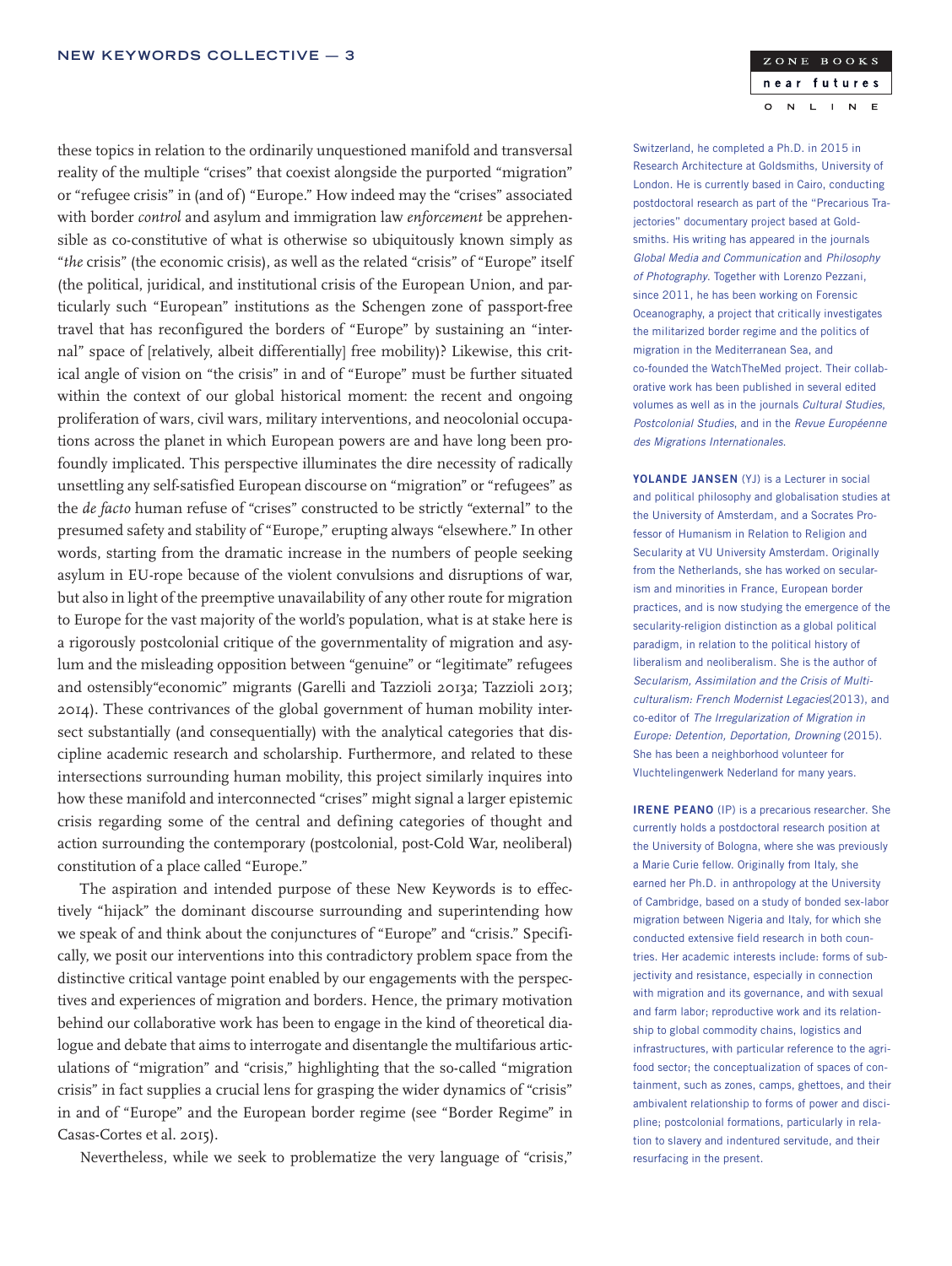it is imperative to underscore that this collaborative intervention arises also amidst the horrific spectacle of migrant and refugee mass deaths that has been produced as a consequence of the European border regime. Far from downplaying the frequently tragic dramas of the migrants and refugees who have braved the violence of Europe's extended and expansive borders – and the monumental fact that 2015 has been the single most deadly year on record for illegalized migrants and refugees seeking to cross these borders, especially across the Mediterranean Sea – let alone the protracted travails of the hundreds of thousands of refugees and migrants repeatedly blocked during their "long march" across numerous borders through the Balkans, this project nevertheless emphasizes the generalized crisis of the government (and control) of human mobility instigated for the European border regime by autonomous migrant and refugee movements that have defied the borders and appropriated the space of Europe. [link to Eidomeni video: https://www.dailymotion.com/video/x3jcqo2\_openthe-border-22-days-in-eidomeni\_shortfilms ]

The multiplication of borders and border-zones (Mezzadra and Neilson 2013) within and around the amorphous "European" space is seen here as a cascade of reactive responses put into place by a diverse variety of formations of sovereign power. These heterogeneous state formations include the European Union (and various subsidiary agencies such as Frontex, the EU's border policing operation), as well as particular EU member nation-states, European states that are not EU members, as well as the junior partners in the peripheries of "Europe" who have been variously sub-contracted to police the borders of EU-rope, such as Libya prior to 2011 or Turkey now (albeit with much greater and more complex strategic geo-political and military stakes). Despite their significant differences and inequalities, all are substantially dedicated to disciplining migratory movements that objectively challenge outright the regimes enforcing selective access to the "right" of cross-border mobility and the exclusionary criteria of the "right" to asylum. In the face of militarized border police brutality, including rubber truncheons, stun grenades, and tear gas, as well as razor-wire fences, and the ever-present horizon of interdiction, prolonged detention, and deportation, we are reminded nonetheless of migrant and refugee mobilizations, such as the ad-hoc protest march that departed from Budapest's Keleti train station and occupied a six-lane highway heading to Austria, chanting "Freedom!"[link to Budapest video: https://www.youtube.com/watch?v=bHXzSWF42Cc ] Beyond such dramatic and overtly politicized mobilizations, however, migrant struggles to appropriate movement and claim space – to enter Europe, claim asylum, and move onward to northern countries in the quest for safer and more promising places to stay – are visible in any European border zone, from Lampedusa to Lesvos, from Melilla to Nicklesdorf, from Ventimiglia to Calais (see "Migrant Struggles" in Casas-Cortes et al. 2015). [link to Ventimiglia video: https://www. youtube.com/watch?v=h\_vIxhHbArU ] In the face of the "migration crisis" and the "crisis of Europe,"therefore, we are reminded of what Sandro Mezzadra has depicted as "the politicality of migration movements" and must begin to contemplate the politics of "the crisis" from the critical standpoint of what he designates a "Border-Europe," a "Europe" constituted by the proliferation of borders and border struggles (Mezzadra 2016).

#### ZONE BOOKS near futures N  $\mathsf{L}$  $\mathbb{N}$  $\mathbf{E}$  $\circ$  $\mathbf{I}$

FIORENZA PICOZZA (FP) is a Ph.D. candidate affiliated with the "Spatial Politics" research group in the Department of Geography at King's College London. Her doctoral thesis is provisionally entitled "'Dubliners' on the Move: The Fragmented Mobility of Refugees within Europe's Geographies of Asylum." Originally from Italy, she holds an M.A. in Migration and Diaspora Studies from the School of Oriental and African Studies (SOAS, University of London), and a B.A. in Philosophy from the University of Rome – La Sapienza. She has also worked in education projects with migrants and refugees in Rome.

LISA RIEDNER (LR) is a Ph.D. student in Cultural Anthropology at the University of Göttingen. Originally from Germany, she received her M.A. in Anthropological Research at the University of Manchester. Her main research interests concern attempts at governing EU-internal migration, post-liberal racism, and municipal regimes of migration and labor. She is part of the Network for Critical Border and Migration Studies (kritnet), the research laboratory of the same name in Göttingen, the editorial board of the journal *Movements*, and the Munich-based initiative Zivilcourage.

LAIA SOTO BERMANT (LSB) is a Visiting Researcher at the Nucleo de Estudios Migratorios (NEMI) of the Universidad de San Martin (UNSAM) in Buenos Aires. She was previously a Lecturer in Social Anthropology at the University of Bournemouth (2015); a Research Associate in the Department of Geography at the University of Loughborough (2014); a Postdoctoral Research Associate in Comparative Border Studies at Arizona State University (2013/2014); and a Postdoctoral Associate at the University of Oxford (2012–13). Originally from Spain, she received a Ph.D. from the Institute of Social and Cultural Anthropology at the University of Oxford in 2012. She has conducted fieldwork in Spain and Morocco since 2008, and has a longstanding interest in the historical and contemporary relationship between the northern and southern shores of the Mediterranean. She has published in *Social Anthropology*, the *Journal of Borderland Studies* and the *Journal of North African Studies* among others, and is completing a book-length manuscript based on her research in Melilla, entitled *Beyond the Fence: Anatomy of a Border Enclave*.

AILA SPATHOPOULOU (AS) is a Ph.D. student affiliated with the "Spatial Politics" research group in the Department of Geography at King's College London. Originally from Greece, she holds an M.A. in Cultural Studies from Sabanci University in Istanbul, where she lived for five years and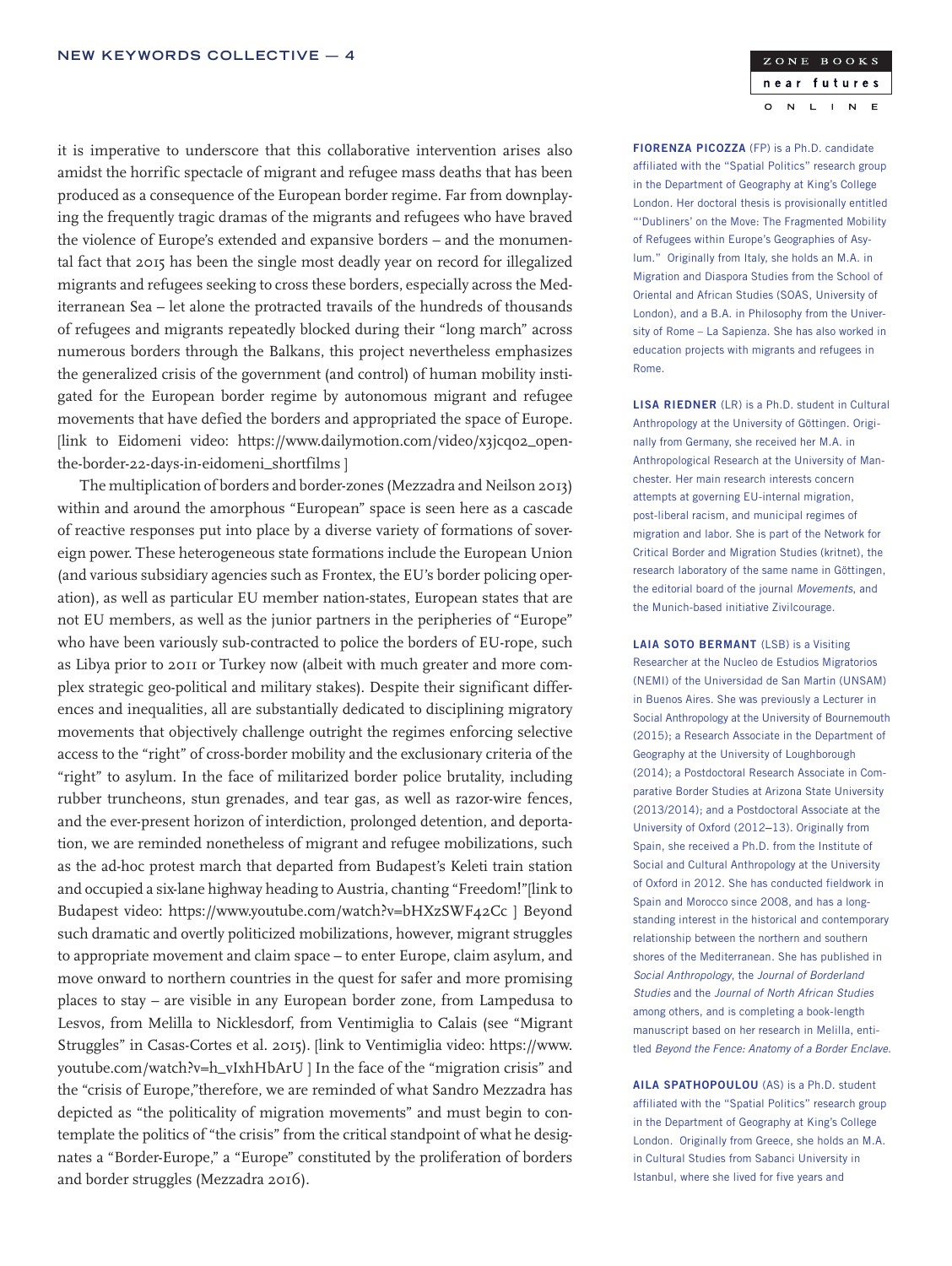Thus, the collaborative work compiled here operates at a significant distance from the current proliferation of discourses about the "migrant" or "refugee crisis," challenging the taken-for-granted meaning of the term "crisis" by looking at the *productive* dimension that the declaration of a state of "crisis" of "emergency" generates. In the face of the epistemic crisis of both state and other institutional actors (as well as academics) in taking stock of the heterogeneity of practices of migration towards and across "Europe," we seek here to re-craft some of the most commonplace taken-for-granted categories undergirding the dominant discourse from the standpoint of a constitutive *struggle* over mobility and space. That is to say, these New Keywords respond to the urgency of producing a collective counter-discourse about migration and refugee movements and the purported "crisis" that ensues, starting from an epistemological destabilizing and theoretical questioning of the very meaning and function of certain key concepts and categories, such as "humanitarianism," "refugee," "migrant," "mobility," and so forth. By focusing on the (at least) two-fold "crisis" that has dominated the media spectacle and the discourse of the political establishment – "the (economic) crisis" and "the migrant/refugee crisis" – and by refusing the systematic separation of these and other related figures of "crisis," we hope to direct critical scrutiny toward the frameworks and practices of governmental intervention enabled and energized by the proliferation of "crisis." Likewise, yet still more importantly, we aim to call attention to the new spaces produced by the diverse manifestations of the autonomy and subjectivity of the migrants and refugees themselves. The politics of austerity, acutely affecting southern European countries in particular, coupled with border enforcement strategies that preemptively illegalize mobile people seeking asylum, together impact upon both "Europeans" and "non-Europeans" – citizens and migrants alike – and thereby simultaneously re-fortify the "obscene inclusion" (De Genova 2013b) of war refugees and other illegalized migrants into the socio-political fabrics of local "European" economies.

Reflecting upon and engaging with spatial and political transformations that are still underway, however, we are notably confronted with the methodological problem of keeping up with the ongoing border struggles and the concomitant reconfigurations of the mechanisms of capture and control that are at play in governing human mobilities, in the dizzying context of the diverse array of recent events in Europe that have directly affected our areas of inquiry. In particular, we must mention the various closures of EU internal borders in the securitarian aftermaths of both the arrival of large numbers of refugees and migrants in the second half of 2015 and the violent events in Paris on 13 November 2015. We must likewise note the moral panic erupting over the sexual assaults in Cologne/Köln during the 2016 New Year's Eve festivities, which have authorized a new round of debate over the criminalization and prospective deportation of "asylum-seekers." Consequently, ours is necessarily an intrinsically tentative and always-incomplete grappling with the immanent task of theorizing the contingencies and irresolution of socio-political conflicts and struggles in which we are still immersed. Hence, while these interventions can in no way pretend to provide any semblance of an exhaustive account or comprehensive analysis of

volunteered in several NGOs supporting internally displaced refugees and migrants in Turkey. Her current doctoral research examines where, when, and how "Europe" emerges in the context of the different patterns of mobility and border management on the Greek-Turkish border across the Aegean Sea, through a comparative ethnographic study of three Greek islands.

ZONE BOOKS near futures

 $\mathbf{I}$ 

 $N$  $\mathbf{E}$ 

 $\overline{N}$  $\mathsf{L}$ 

 $\circ$ 

MAURICE STIERL (MS) is Visiting Assistant Professor in Comparative Border Studies at the University of California, Davis. Originally from Germany, he received his Ph.D. from the Department of Politics and International Studies at the University of Warwick and was an Early Career Fellow at the Institute of Advanced Study there. His research focuses on migration and border struggles in contemporary Europe and North Africa. He has published in the journals *Globalizations*, *Movements* and *International Migration Review*, and has articles forthcoming in *Citizenship Studies*, *Antipode*, and *Global Society*. He is a co-editor of the journals *Citizenship Studies* and *Movements*. He is also a member of the research and activist collectives WatchTheMed, Kritnet, MobLab, and Authority & Political Technologies.

ZAKEERA SUFFEE (ZS) is currently a researcher at Statewatch, and is a Ph.D. student affiliated with the "Spatial Politics" research group in the Department of Geography at King's College London. Her current doctoral research, provisionally titled "Postcolonial Whitewashing: Constructing the 'Illegal' and Framing the 'Ethnic Minority' in Britain," is focused on the intersections of migration and race. Originally from Britain with Mauritian roots, she has worked for a number of pan-European charities on refugee and migration issues, and is involved in the grassroots activist collective Black Dissidents as well as NoBorders London.

MARTINA TAZZIOLI (MT) is a postdoctoral researcher in the Mediterranean Sociology Laboratory (LAMES/ LabexMed) at the University of Aix-Marseille. She was previously a postdoctoral fellow at the University of Oulu (Finland). Originally from Italy, she received a Ph.D. in Politics from Goldsmiths, University of London. She is the author of *Spaces of Governmentality: Autonomous Migration and the Arab Uprisings* (Rowman and Littlefield, 2014), co-author of *Tunisia as a Revolutionized Space of Migration* (Palgrave-Pivot, 2016), co-editor of *Spaces in Migration: Postcards of a Revolution* (Pavement Press, 2013), and co-editor of *Foucault and the History of Our Present* (Palgrave, 2015). She is also part of the editorial board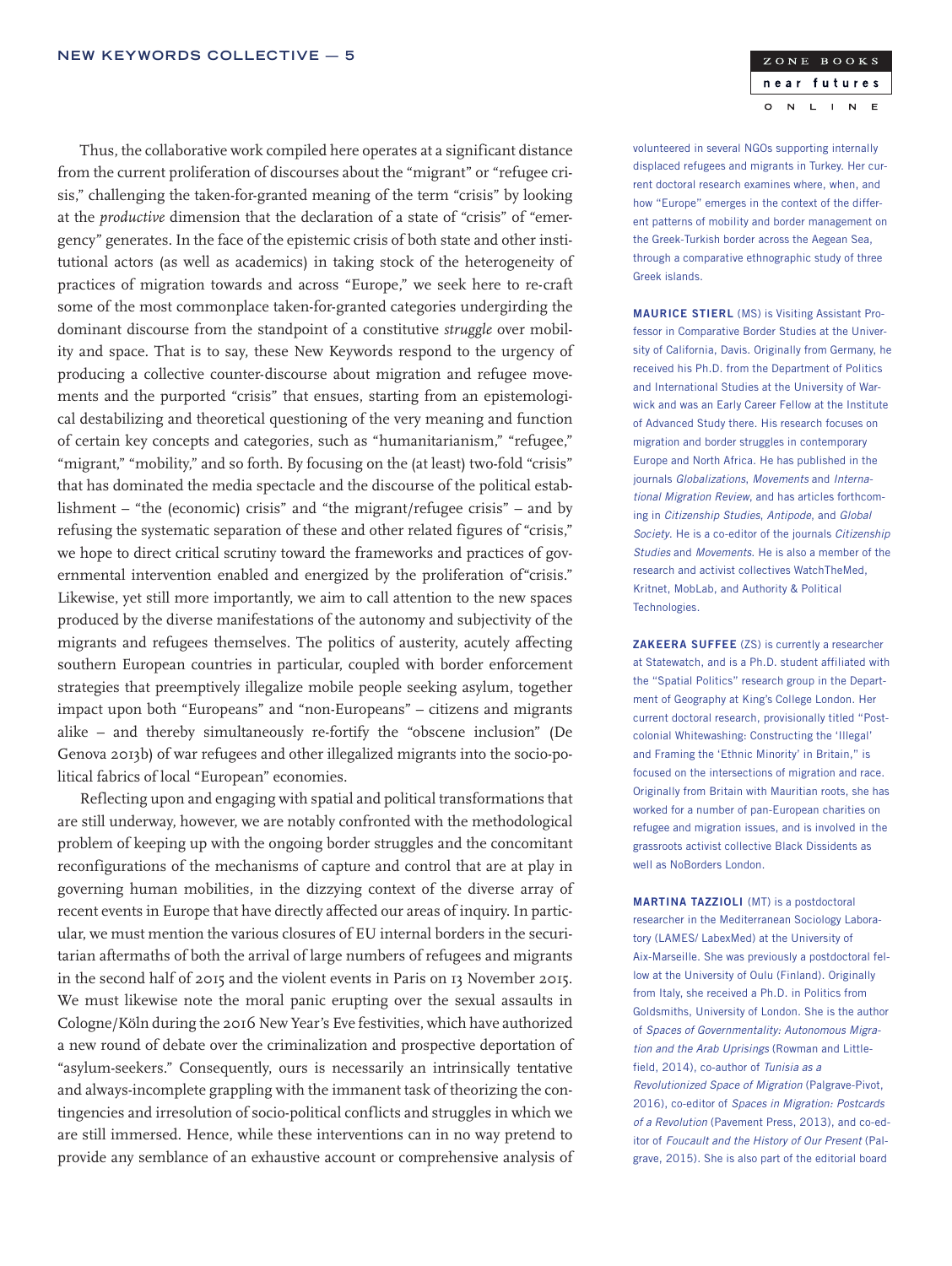the recent political transformations occurring in "Europe," the keywords that we have chosen – "Crisis"; "Migrant Crisis"/ "Refugee Crisis"; Numbers (or, The Spectacle of Statistics in the Production of "Crisis");"Humanitarian Crisis"; "Mobility"; and (The Crisis of) "European Values" – each of these signal broad rubrics that allow us to repeatedly tackle anew, and from somewhat different critical angles of vision, the larger over-arching question of the relation between (the government of) migration and (the government of) the wider multiplicity of apparently disparate and divergent formations of "crisis" in Europe today.

It is perhaps self-evident, but particularly noteworthy, that these texts have emerged amidst the still-unfolding and unpredictable repercussions of the securitarian and military responses–within Europe and abroad – by numerous EU authorities and member states to the attacks in Paris of 13 November 2015, which will continue to have multiple impacts upon human mobility at large. These ramifications are particularly consequential for the social and political conditions of refugees and migrants, both for those within the space of "Europe" as well as for those beyond the borders who may yet seek entry to "Europe." Nonetheless, and very importantly, this is also true for EU-ropean citizens – especially those racialized as "Muslims" or "Roma" or other supposedly "non-white" ("non-European") "minorities" (De Genova 2010c; De Genova and Tazzioli 2015; van Baar 2016b). On the one hand, all migrants and refugees may now be newly figured as always-already "suspect" – potential "terrorists" who have infiltrated Europe alongside the influx of "genuine" refugees. [link to Greece videos: http://www.cbc.ca/beta/news/world/ europe-migrants-greece-macedonia-1.3330040 http://deadstate.org/strandedrefugees-facing-greek-riot-police-chant-we-are-not-terrorists/] Moreover, Syrian refugees and migrants, in particular, who hitherto have widely enjoyed a distinctly preferential treatment over and against others seeking asylum in Europe, have now been abruptly re-fashioned as inherently suspect and thus, special candidates for the dubious status of "bogus" refugees, albeit now re-figured as potential "secret agents" with the nefarious mission of entering Europe only to perpetrate "terrorist" atrocities. On the other hand, the repeated and successive closures of various internal EU borders have simultaneously accelerated the "crisis" of the Schengen area of "free" mobility (long celebrated as a paramount achievement of European integration), while nonetheless summoning new formations of still more enlarged powers of integrated sovereignty to be configured at the EU-ropean scale. Therefore, simultaneous with the "crisis" of Schengen, we seem to be witnessing its re-fortification through an aggressive push for the unprecedented securitization of the EU's external borders, specifically targeting EU citizens.

The New Keywords of "the Crisis" in and of "Europe" emerged from a workshop convened by Nicholas De Genova and Martina Tazzioli at King's College London on 25–26 June 2015. Notably, this is the second iteration of the "New Keywords" endeavor, and follows an earlier but related dialogue that culminated in the analogous project of collective authorship and collaborative publication, coordinated and edited by Nicholas De Genova, Sandro Mezzadra and John Pickles, which appeared in print as a Special Thematic Section on "New Keyof the journal *Materialifoucaultiani* (www.materialifoucaultiani.org).

HUUB VAN BAAR (HvB) is Assistant Professor of Political Theory at the University of Giessen, Germany. Originally from the Netherlands, he is also a Research Fellow of the Amsterdam Centre for Globalisation Studies (ACGS) in the Faculty of Humanities of the University of Amsterdam, and an affiliated researcher of the Amsterdam Centre for Contemporary European Studies (ACCESS EUROPE). He was previously a Lecturer in Political Philosophy (2012) and an Assistant Professor in European Studies (2012–14) at the University of Amsterdam. He received his Ph.D. in the Humanities from the Amsterdam School for Cultural Analysis (ASCA) at the University of Amsterdam. He is the author of *The European Roma: Minority Representation, Memory and the Limits of Transnational Governmentality* (2011) and co-editor of *Museutopia: A Photographic Research Project by Ilya Rabinovich* (2012). He has published in various journals, including: *Third Text*, *International Journal of Urban and Regional Research*, *City*, *International Journal of Cultural Policy*, *Citizenship Studies*, *Environment and Planning D: Society and Space*, and *Journal of Ethnic and Migration Studies*. He coordinates a research project (2014–17) on Roma minority formation in modern European history, which is part of the research program "Dynamics of Security: Forms of Securitization in Historical Perspective."His research has focused primarily on the changing social position and political, cultural, historical and scholarly representation of Europe's Roma minorities, with particular attention to the nexus of citizenship, security, and development.

CAN YILDIZ (CY) is a Ph.D. student affiliated with the "Spatial Politics" research group in the Department of Geography at King's College London. She has recently co-edited (with Nicholas De Genova) a special thematic journal issue on the racialization and criminalization of eastern European Roma migrants in the EU (forthcoming in the *Journal of Ethnic and Migration Studies*).Originally from Turkey, her current doctoral research, provisionally titled "The Roma Spectacle: Foreignness, Racialisation, and Mobility among Roma Women in and out of a London Prison," examines the British criminal justice system from the vantage point of eastern European Roma women who serve time in prison for committing petty offenses such as pickpocketing and shoplifting.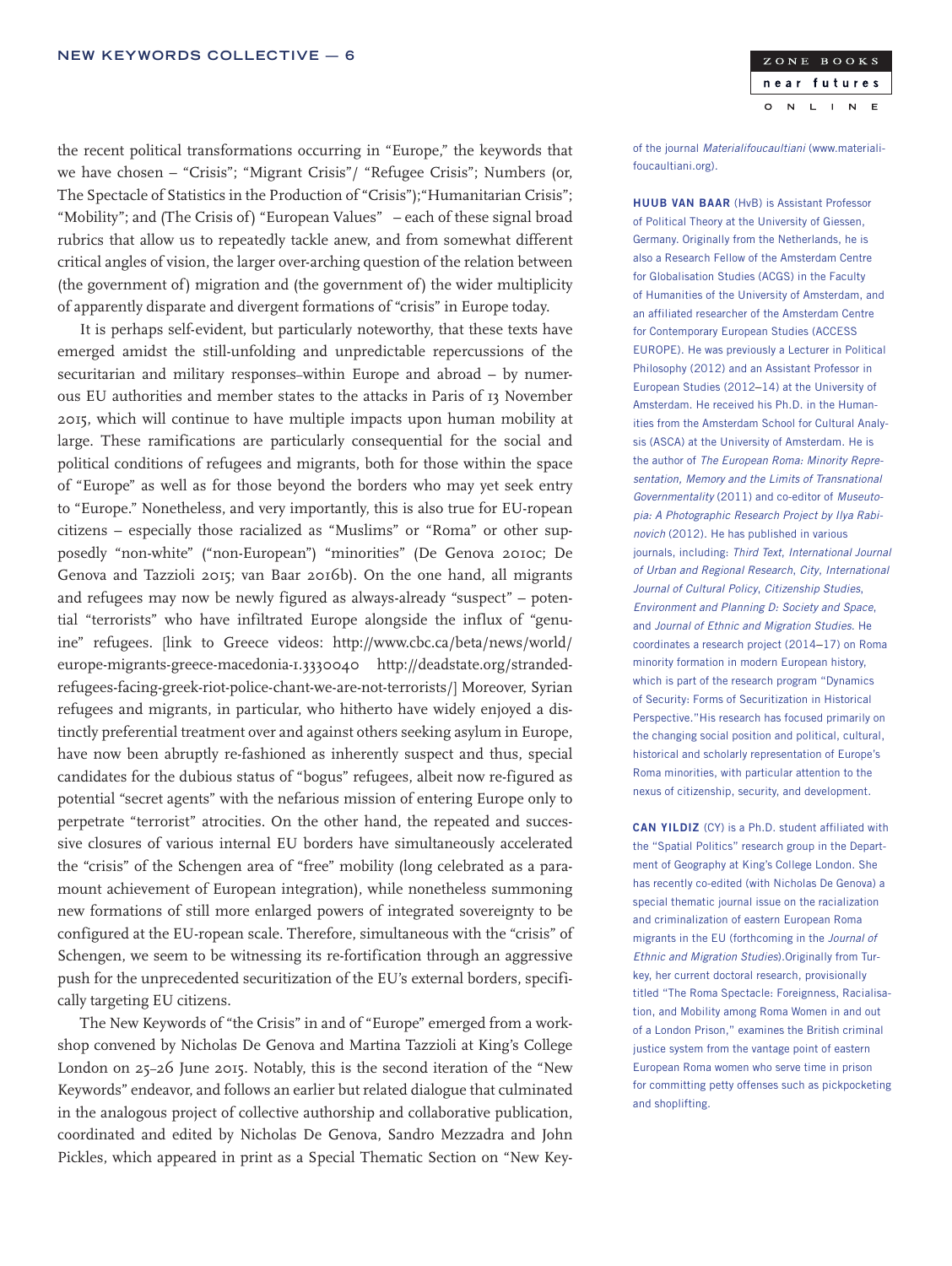

words: Migration and Borders" in the journal *Cultural Studies* (Casas-Cortes et al. 2015). Both of these experiments in thinking and writing together stem from the meetings of a multi-disciplinary research network on "The 'European' Question: Postcolonial Perspectives on Migration, Nation, and Race," initiated by Nicholas De Genova and Sandro Mezzadra with migration and borders scholar-activists and activist-scholars from the UK, Italy, France, Spain, the Netherlands, Germany, Switzerland, Sweden, Latvia, and the Czech Republic, as well as Turkey, Iran, the United States, and Ecuador.

Therefore, this interrogation of the conjunctures of "Europe" and "Crisis" is also a contribution to reformulating and expanding the purview of what Nicholas De Genova (2016) has called "the 'European' Question" – contending that we must recurrently and unrelentingly ask: What indeed *is* "Europe"? and *Who* may be counted as "European"? Posited first and foremost from the conjoined perspectives of migration and race, the "European" Question demands a persistent attention to the postcolonial dimension of the borders of "Europe" and the boundaries of "European"-ness at the core of our analysis. Fundamental not only as a vital corrective against the (re-)bordering of would-be critical reflection within the academic boundaries of migration and refugee studies but also for problematizing the vexed politics of race, national identity, citizenship, migration and asylum in "Europe" today, the "European" Question has supplied a defining framework for debate among the contributors to these New Keywords. Extending this interrogation of "Europe" through the critical lens of "crisis" – the multiplicity of invocations of "crisis" in and of "Europe" – including of course the rationale of "economic crisis" as the presumptive authorization of austerity and reactionary populist backlash – these interventions around "the crisis" therefore emphatically remind us that what is at stake is nothing less than the very question of "Europe" itself. Situated, as we are, in discrepant relations to "Europe" and "European"-ness, we nonetheless seek to seize hold of our moment of "crisis" as a moment of opportunity through which it may be possible to think and act differently in the aspiration to make the place where we live into a place where life is worth living, together.

*Martina Tazzioli + Nicholas De Genova*

### "CRISIS"

Over recent weeks, months, and indeed, years, there has been an astounding proliferation in public discourse of the word "crisis," particularly in the European context. Most recently, we have seen the repeated invocation of a "refugee crisis," alternately labeled a "migrant crisis." Similarly, this same phenomenon has been depicted in terms of a "humanitarian crisis" while nonetheless depicted always also as a "crisis of the asylum system" and a "crisis" of Europe's borders, which is to say, a "crisis" of "border control" (simultaneously signaling a "crisis" of enforcement and policing and a "crisis" of refugee "protection"), and thus, a "crisis of the Schengen zone." Notably, alarmist reactions to the mul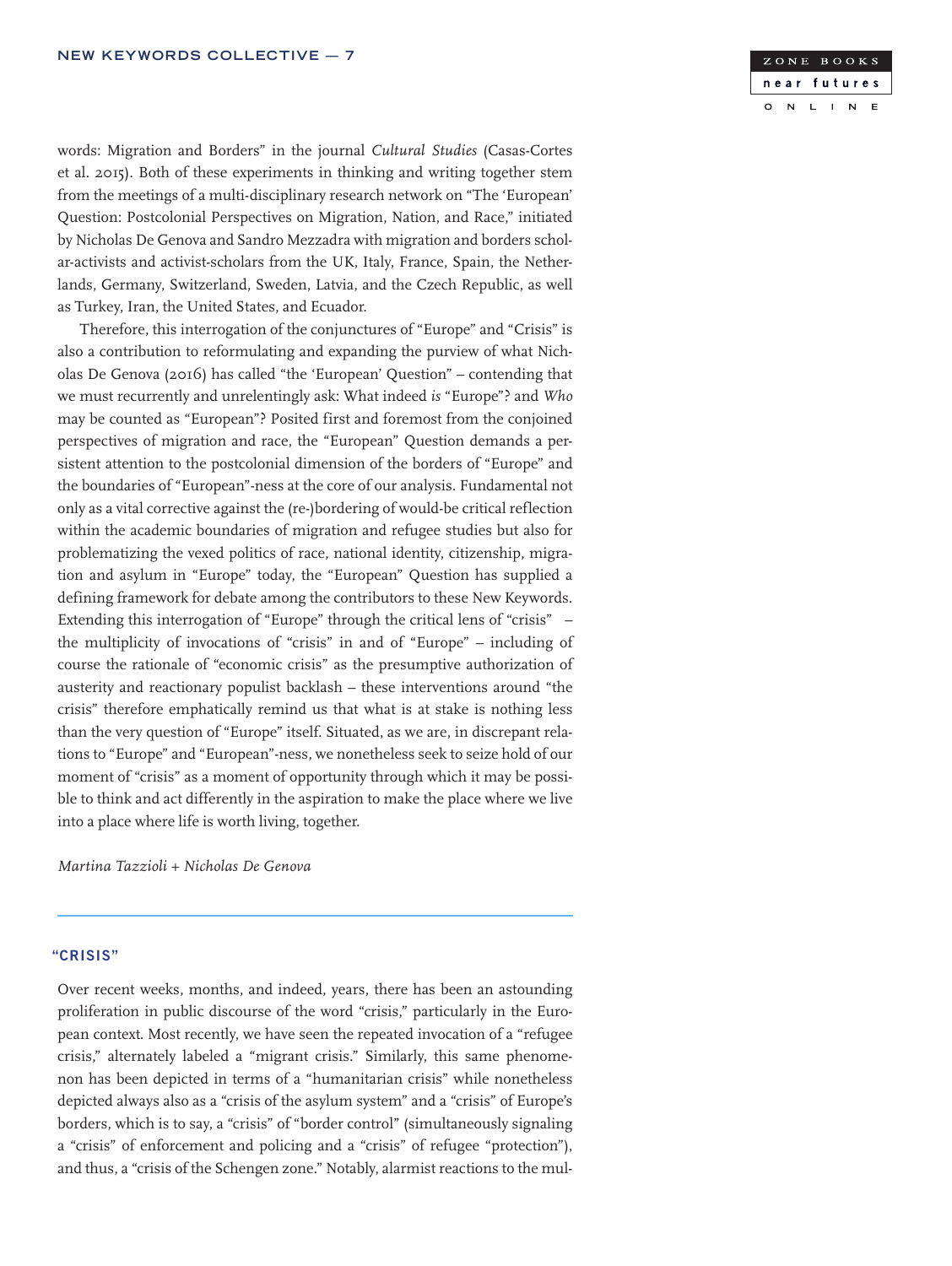tifarious "crises" relating to the ("unauthorized") movement of people – particularly across and within the EU's borders – have largely served to justify the necessity of new "emergency" policies and the deployment of new means of control. Nonetheless, migration is sometimes figured as the necessary "solution" to what is often depicted as Europe's "demographic crisis." Furthermore, this particular conjuncture of "crisis" talk (and crisis-mongering) cannot be separated from the more pervasive discourse of "*the* crisis": "economic crisis," "financial crisis," "debt crisis," "crisis of Euro-zone," "banking crisis" and the attendant recourse to a widespread promotion of the notion that "austerity" is necessary and inevitable. Within this wider framework of austerity policies, moreover, we likewise have become attuned to a more or less permanent "housing crisis." Alongside this more narrowly economistic (neoliberal) repertoire of "crisis" discourse, therefore, we have been subjected to a parallel invocation of a "crisis of European institutions," associated with the perennial problem of the European Union's "democratic deficit" and thus also a "crisis of democracy," sometimes equated even with a "crisis of the idea of Europe." As scholars of critical migration and refugee studies, we propose that the so-called "crisis" – currently mobilized in the face of the horrific effects of the EU-ropean border and immigration regime and visa policies by the mass media, politicians, policy makers, and other state as well as non-governmental authorities – can provide a prism for unpacking and interrogating these numerous interlocking "crises."

Notably, it is another "crisis" – a "crisis" of "the Arab world" or "the crisis in the Middle East" – which is figured as the source of an inordinate portion of the illegalized migrants and refugees entering EU territory through its external borders. Syrian nationals fleeing the civil war have been particularly prominent, but the collapse of the Gaddafi regime in Libya, previously one of the advance outposts of the externalized EU migration regime (see "Externalization," in Casas-Cortes et al. 2015), has consequently enabled illegalized migrants from across Africa, the Middle East, and beyond to cross the country's porous frontiers in their quests to access Europe by braving the European border zone in the Mediterranean Sea. Libya's "failed state" thus re-appears now as one of the "weak links" in the chain of "European" border control. Thus, the "migration crisis" is often discursively and analytically represented as a byproduct of "the crisis in the Middle East," the labeling of which is inseparable from justifications for renewed military interventions in an amorphous geo-political region from Afghanistan to Somalia to Mali (with repercussions even further afield, as in Nigeria and Cameroon).

Indeed, it would appear that the externalization of "the migration crisis" has become a key strategic objective of the EU. Insinuating that the "crisis" itself has been, in effect, inflicted upon "Europe," the highest ranking figures in the EU have concurred that it is the proper role of the states in its wider "neighborhood" to solve the "crisis." Accordingly, under the cloud of this abnegation of EU-ropean responsibility, the EU and numerous African states engaged in a two-month long tug of war, culminating on 11–12 November 2015 in the summit in Valetta, Malta. The Valetta negotiations reiterated a well-worn managerial concern "to address the root causes of irregular migration and forced displacement,"1 and declared a new "advance" with respect to "returning persons who

#### ZONE BOOKS near futures  $\overline{N}$  $\mathbf{L}$  $\mathbb{N}$  $E$  $\circ$  $\blacksquare$

1. European Union, Valetta Conference, Final Declaration <http://www.statewatch.org/ news/2015/nov/eu-africa-Valletta-Summit-declaration-final.pdf>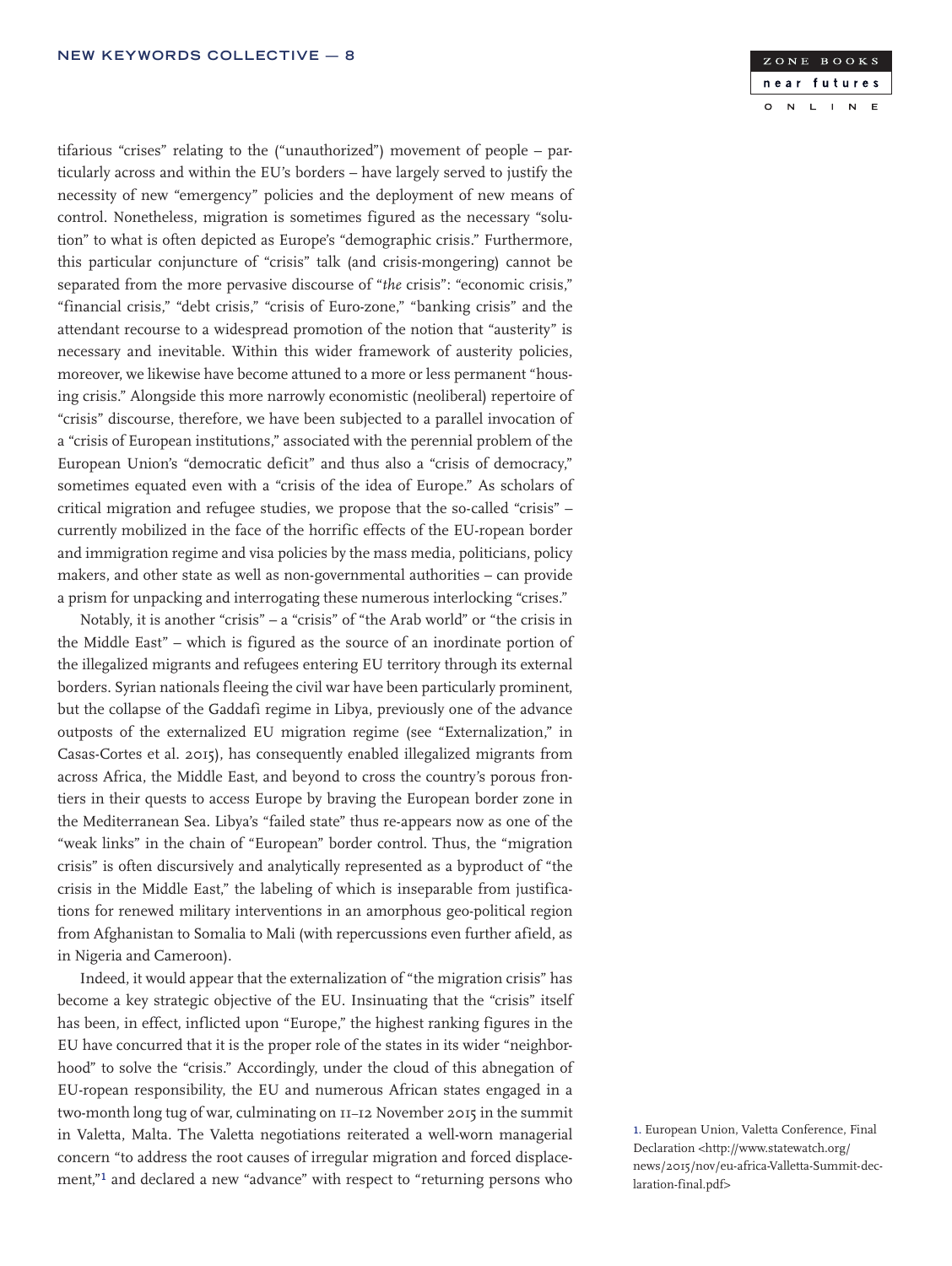are not entitled to stay in Europe,"2 a very tired euphemism for the obligatory neocolonial collusion of "sending countries" in the deportation of their nationals from EU-rope. Despite the proclamations of mutual "interdependence" between "Europe" and its African "neighbors," therefore, Valetta exposed the extent to which the ongoing "migrant crisis" has served to authorize anew the protracted (post-)colonial struggle over dominance and power. Hence, EU-rope's highest ambition has been to find ways to export its "crisis" to its poorer "neighbors," and thus has sought to convert its "crisis" into a neoliberal test of postcolonial "responsibility," whereby the ostensible legitimacy and sovereignty of African nation-states is presumed to derive from dutiful service to the mandates of re-fortifying the borders of "Europe." Nonetheless, despite these rhetorical gestures and extortionist power plays, the Valetta Conference appears to have produced little substantive action: at present, no African country has any "readmission" agreement in force with the EU (Bunyan 2015).

Meanwhile, in the aftermath of the attacks of 13 November 2015 in Paris and the resultant proclamation of a "state of emergency" in France – although virtually all of the alleged culprits in this attack appear to have been EU citizens – multiple European authorities have resorted to calls for the reactivation of internal borders within the EU, in an abrupt departure from the Schengen agreements, as well as an unprecedented securitization of the Schengen area's external borders. In fact, over the last year, we have repeatedly witnessed the alternation of the opening and closure of various EU border-crossing points – between Greece and Macedonia, between Croatia and Slovenia, between Italy and France, between Sweden and Denmark, among many others – and the temporary suspension of Schengen in the name of "emergencies" associated with what has come increasingly to be represented as a twofold "human threat": a bewildering and uncontrollable "mass influx" of refugees escaping war zones, and an amorphous "invasion" of migrants or refugees re-figured as potential "terrorists." Furthermore, following the moral panic over sexual assaults during the 2016 New Year's Eve festivities in Köln/Cologne – allegedly perpetrated by unruly "North African or Middle Eastern" young men (purportedly including "asylum-seekers") – newly arrived, "culturally alien," "unassimilated" (and by implication, unassimilable) "Muslim"/"Arab" "asylum-seekers" are similarly re-figured now as potential "criminals," and particularly as "sexual predators" and "rapists," prone to dangerous and violent types of "deviancy," to be rendered deportable and expelled. Hence, the "emergency" associated with the uncontrolled arrival of migrants and refugees has quickly become not only a matter of border enforcement but also mundane policing, and signals an incipient "crisis" of social order.

Notably, the European "debt crisis" also seems to be deeply intertwined with the "migration crisis": among the countless criticisms of fiscal "irresponsibility" leveled against Greece (now more than ever severely debilitated by EU austerity policies), for instance, it is crucial to recall the allegation regarding the Greek state's apparent incapacity to "manage" the influx of an estimated three-quarters of a million refugees and migrants who arrived on its shores in 2015 alone, leading to threats to suspend Greece's inclusion in the Schengen zone "unless it overhauls its response to the migration crisis."<sup>3</sup>

2. http://www.statewatch.org/news/2015/nov/ eu-africa-Valletta-Summit-tusk-final-remarks. pdf

3. http://www.ft.com/cms/s/0/463dc7a0- 982b-11e5-9228-87e603d47bdc. html#axzz3wM7qdqSu

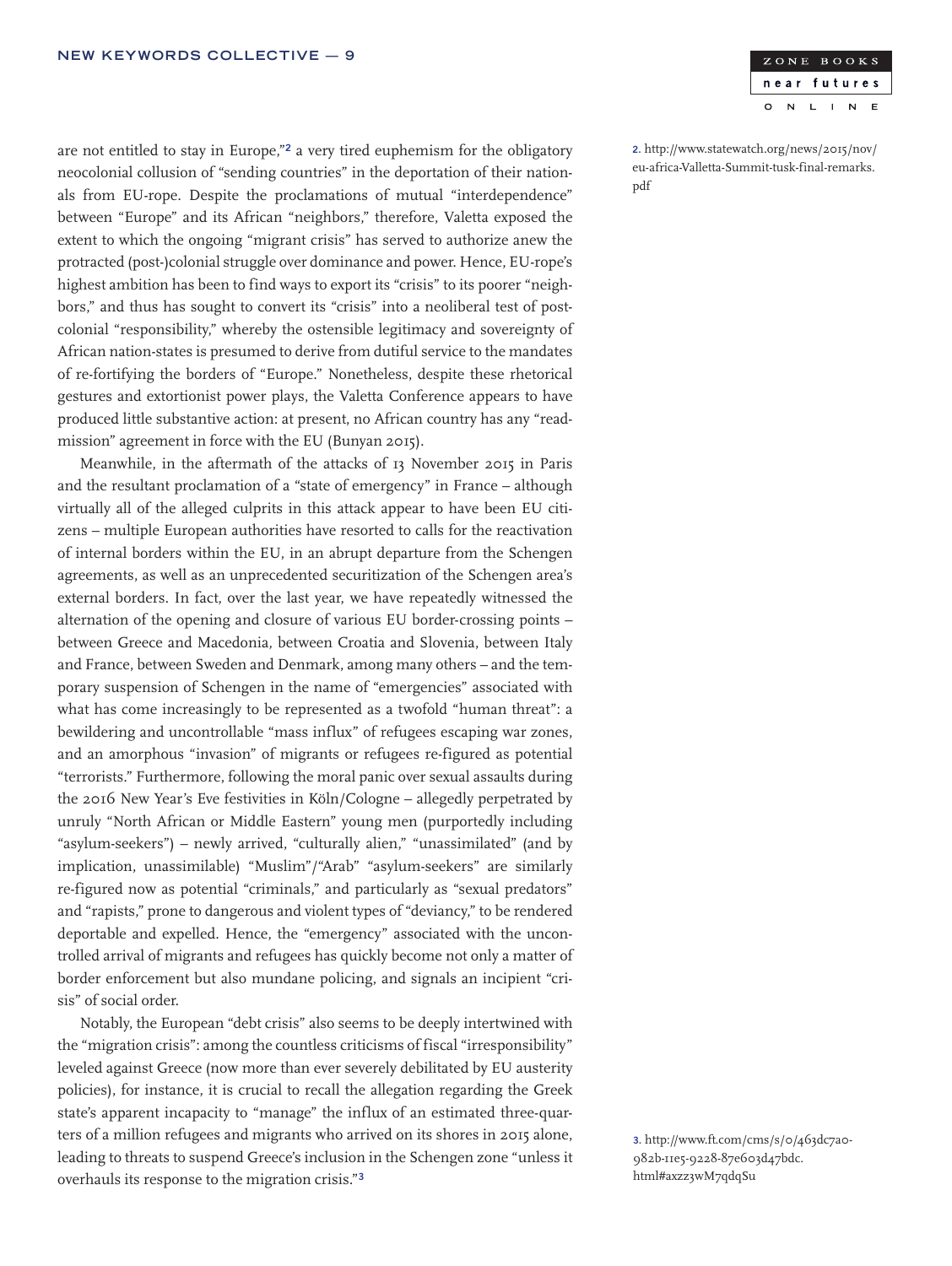The wild proliferation and continuous eruption of the language of "crisis" evidently commands some critical scrutiny (cf. Agamben 2013; Béjin and Morin 1976; Foucault 2007; Klein 2007; Koselleck 2006; Roitman 2013; Shank 2008; Starn 1971; Parrochia 2008). First of all, if the term "crisis" is commonly used to denote a situation of disruption within a prior situation of stability, and thereby associated with imminent danger demanding immediate action, we must recognize that – regarding illegalized migration into and across Europe – the very distinction between (and separation of) what is ostensibly "stable" and "in crisis" is altogether tenuous, indeed, dubious. Illegalized migration in Europe arises as a very predictable and inevitable effect of a migration regime that forecloses mobility for the great majority of people from most of the world. The illegalized migration regime is geographically heterogeneous and extensive and temporally enduring. Furthermore, it operates through the putative "failure" of multiple states to prevent the exit or entry of migrants and refugees who have been effectively denied any legal right to access these various states' territories. A state of "crisis" with regard to illegalized migration across the EU's frontiers is therefore the norm rather than the exception, and the convulsive but plainly routine government of illegalized migration appears to both operate through "crisis" and yet to be in a permanent crisis itself. Likewise, the global financial "crisis" of 2007–08 and its continuing repercussions within the EU and the Euro-zone are best understood to be unsettling, destructive, and violent features of the normal functioning of capitalism, rather than some unforeseen or unfathomable anomaly. As David Harvey demonstrates, "crises are essential to the reproduction of capitalism. It is in the course of crises that the instabilities of capitalism are confronted, reshaped and re-engineered to create a new version of what capitalism is about" (Harvey 2014:ix). Furthermore, the ongoing turmoil of war and civil war across multiple regions of the globe, and particularly in the Middle East and Africa, can only be adequately comprehended as the very predictable result of colonial and neocolonial occupations and military interventions during not only the last several years but rather over the last century or more (Gregory 2004). Hence, we can only ask: When was the Middle East *not* "in crisis"? When was Africa *not* "in crisis"? While we must be wary of recapitulating well-worn colonialist and Orientalist tropes attributing violence and volatility to these regions, it is imperative to draw attention not to any supposedly inherent proclivity toward violence or incapacity for self-government but rather to the contradictory legacies of conflict and the enduring realities of social and political fracture that originate with European (and Euro-American) imperialism and their deeply destabilizing effects.

Hence, it is doubtful whether the "crisis" label can serve to clarify anything, and rather more likely that it serves instead to further obfuscate. As Janet Roitman (2013:5) cautions, "through the term 'crisis,' the singularity of events is abstracted by a generic logic, making crisis a term that seems self-explanatory." It is therefore instructive to recall the political uses that "crisis" may be pressed to serve. Labeling a complex situation (such as that of the contemporary dynamics of mass migration and refugee movements) as a "crisis" and therefore as "exceptional" tends to conceal the violence and permanent exception that are

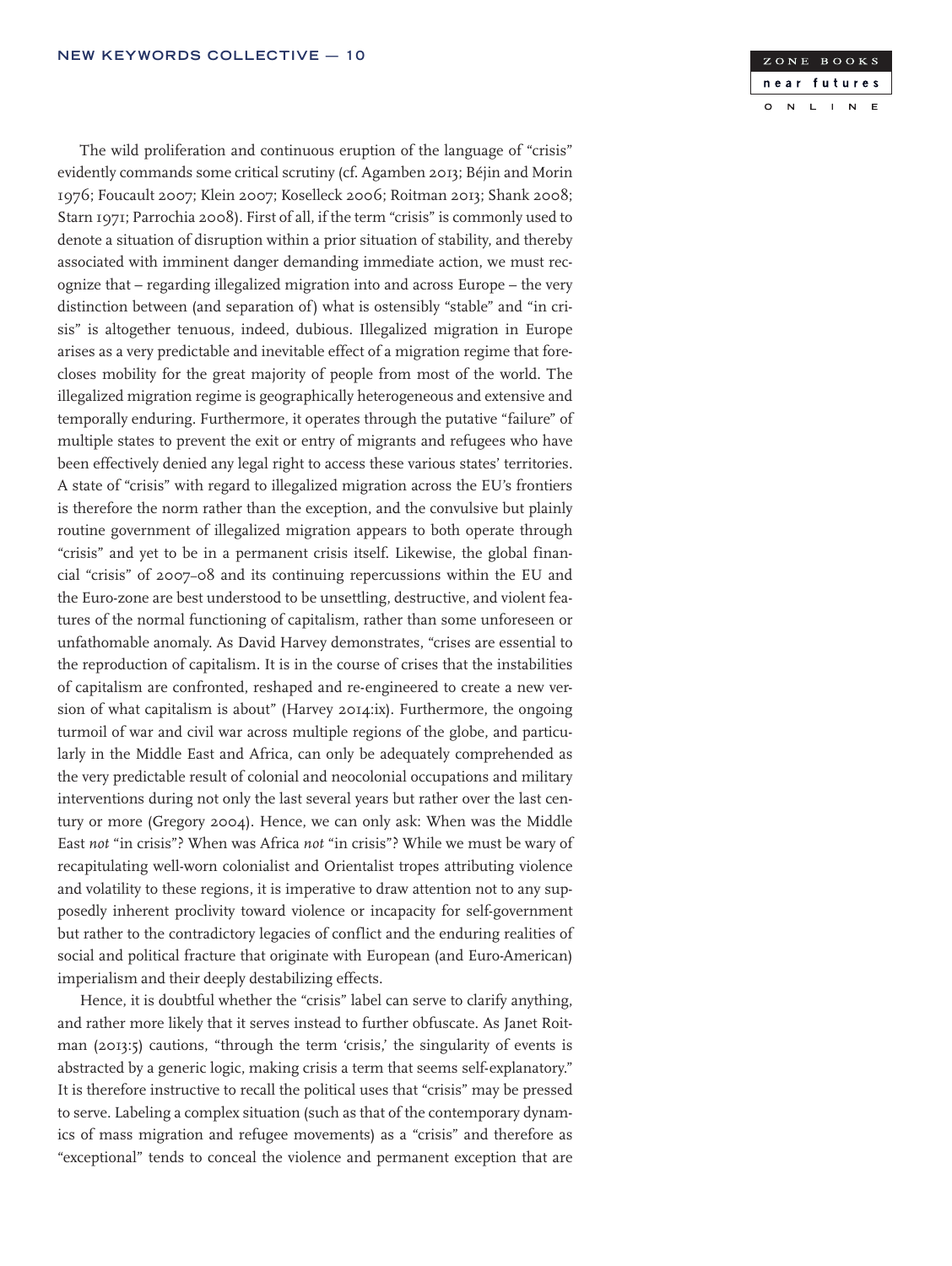the norm under global capitalism and our global geo-politics, and may serve to perpetuate the conditions that have led to the purported "emergency" in the first place. Reinhart Koselleck (2006) offers a useful genealogy of the term "crisis," underscoring that the concept originally evokes decision and judgment, helping to draw our attention to the new spaces of intervention and government that discourses about the (multiple) European "crises" have opened up. Indeed, the proclamation of "crisis" consequently serves the ends of particular forms of governmental intervention, usually through the deployment of authoritarian measures: a situation of "crisis," after all, appears to demand immediate responses that cannot afford the more prolonged temporalities of democratic debate and deliberative processes, or so we are told. In this regard, Giorgio Agamben (2013) has incisively remarked:

*The concept 'crisis' has indeed become a motto of modern politics, and for a long time it has been part of normality in any segment of social life. . . 'Crisis' in ancient medicine meant a judgement, when the doctor noted at the decisive moment whether the sick person would survive or die. The present understanding of crisis, on the other hand, refers to an enduring state. So this uncertainty is extended into the future, indefinitely. It is exactly the same with the theological sense; the Last Judgement was inseparable from the end of time. Today, however, judgement is divorced from the idea of resolution and repeatedly postponed. So the prospect of a decision is ever less, and an endless process of decision never concludes. Today crisis has become an instrument of rule. It serves to legitimize political and economic decisions that in fact dispossess citizens and deprive them of any possibility of decision.*

As if to illustrate Agamben's contention, the EU Counter-Terrorism Coordinator, Gilles De Kerkove, glibly remarked to the European Parliament's Civil Liberties Committee in a meeting following the *Charlie Hebdo* shootings: "Never let a serious crisis go to waste."4 Here we confront the well-worn sensibility that has always informed the most reactionary political forces as well as the most parasitic forms of disaster capitalism (Klein 2007; Loewenstein 2015; Mirowski 2013) – that "crisis" always signals "opportunity."

*What "crisis"? Whose "crisis"? Who gains, and who loses, from the labeling of the present conjuncture as "crisis"?* These are the urgent and critical questions that we must ask every time we encounter the word "crisis." If we are skeptical of the language of "crisis" in analytical terms and critical of the political consequences that this rhetoric facilitates, we nevertheless certainly cannot deny that we have been confronting a period of momentous transformations in and around Europe, which is still unfolding rapidly before our eyes, and for which we are at pains to provide an account. If the term "crisis" can be of any use, then, it is in recalling its etymological meaning, from the Greek *krisis* (from *krinein*):*"*to separate, decide, judge, a distinctive force" (Starn 1971:3; cf. Agamben 2015; Koselleck 2006). A crisis, rather than referring to an external and objective state of affairs "out there," would instead point to a moment of deep change that challenges our capacity to judge and make sense of it. If there is in

4. < http://www.statewatch.org/news/2015/jan/ com-pnr-plans.htm>. This phrase has often been attributed to Winston Churchill, but there appears to be no firm evidence for this claim. More recently, it was popularized by Rahm Emmanuel, current Mayor of Chicago and former White House Chief of Staff for Barack Obama. The promiscuous circulation of this sensibility among political elites internationally would seem to verify that unabashed opportunism regarding "crisis" has emerged as part of the political grammar of neoliberalism (see also Mirowski 2013).

#### ZONE BOOKS near futures  $\overline{N}$  $\mathbf{L}$  $\overline{N}$  $E$  $\circ$  $\mathbf{L}$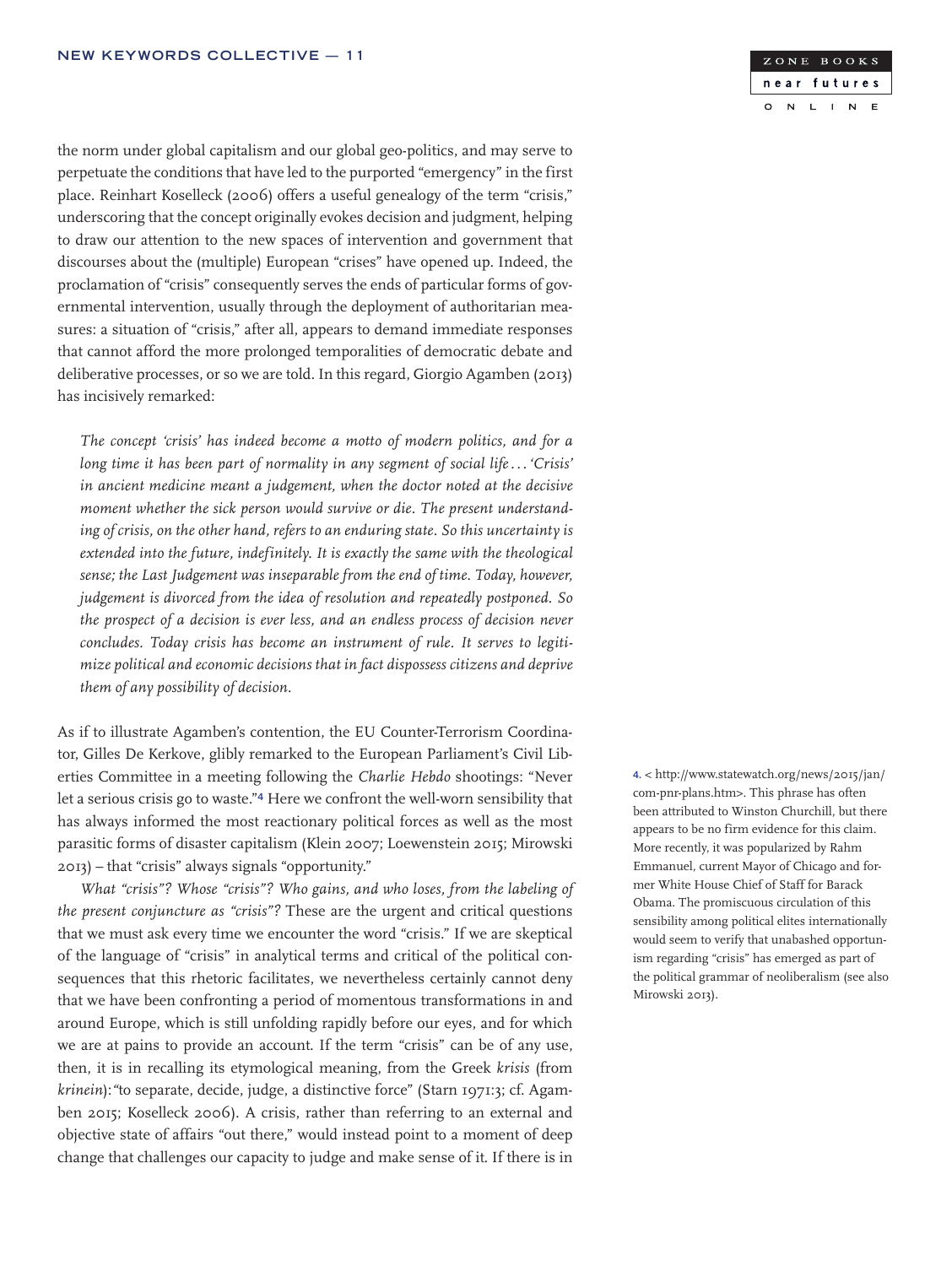

fact any use in naming any crisis at all, therefore, it may be first and foremost an *epistemic* crisis – a crisis of knowledge and the categories of knowledge.

How do we, as scholars of borders and migration, propose to contribute to the considerably more expansive collective task of producing a critical "history of the present" (Foucault  $1984$ ), in a way that would be grounded in our particular field of inquiry but extend beyond it? How might we, in Sandro Mezzadra and Brett Neilson's terms (2013), use borders and migration as "epistemic devices" to interrogate our contemporary historical and sociopolitical conjuncture? Some of the conceptual repertoire that has been developed to critically analyze borders and migration may be instructive, we propose, for making sense of some of the wider socio-spatial recompositions at work in the present historical conjuncture. Migration and borders undoubtedly serve as "political seismographers" of sorts, registering, through their movements in time and space, some of the deep transformations affecting the wider historical and geo-political scene, in this instance, "Europe" and its vicinity. However, the movements of migrants and refugees themselves are not simply "moved" by deeper or greater forces, and rather must be understood to constitute subjective and autonomous motive forces of social and political change in their own right (see "Subjectivity" in Casas-Cortes et al. 2015).

Furthermore, it is crucial to note that the proliferation of a "crisis" of borders and migration "in" Europe also involves a kind of spatial proliferation that makes it impossible for any of these phenomena to be neatly confined within the presumed parameters of "Europe": we cannot "contain" our analysis within "European" (much less, EU-ropean) geo-political boundaries (see "Counter-mapping" in Casas-Cortes et al. 2015). Indeed, the very borders and boundaries attributed to "Europe" are unsettled by the transnational dynamics and inter-continental scale of migrant and refugee movements, and therefore by the spatial multiplication of socio-political interconnections among and across these different but interrelated "crises." Moreover, the prevailing focus on the "problems" that these "crises" cause for and in "Europe," or on how these "problems" would appear to have been caused somewhere "outside" of "Europe" or on its "margins," persistently portrays these "troubling" movements as chain reactions that originate somewhere "external" to "Europe" (or at least outside of its "core"). Affiliated thus to what always seem to be endemically chaotic borderlands or warzones – and only worsened through the opportunism of "smugglers" or "corrupt" government officials in these spaces ostensibly marred by lawlessness or, at best, a deficit of the "rule of law" – such illegalized migrant and refugee mobilities are depicted as moving always through regions that are insufficiently policed, finally to end up in "Europe." Apparently compounding lawlessness with still more lawlessness, defying the "rule of law" with their blatant "illegality," these "irregular" migrants and refugees can apparently only corrode the socio-economic, cultural, political, legal "order." Such imaginings and representations of contemporary illegalized migration suggest not only that "Europe" is confronted with a "crisis" that originates "elsewhere," therefore, but also that "Europe" is a kind of "victim" of unfathomable conflicts erupting elsewhere, derived from the incapacity or incompetence of (postcolonial) "others" to adequately govern themselves. By implication, the "unwashed masses"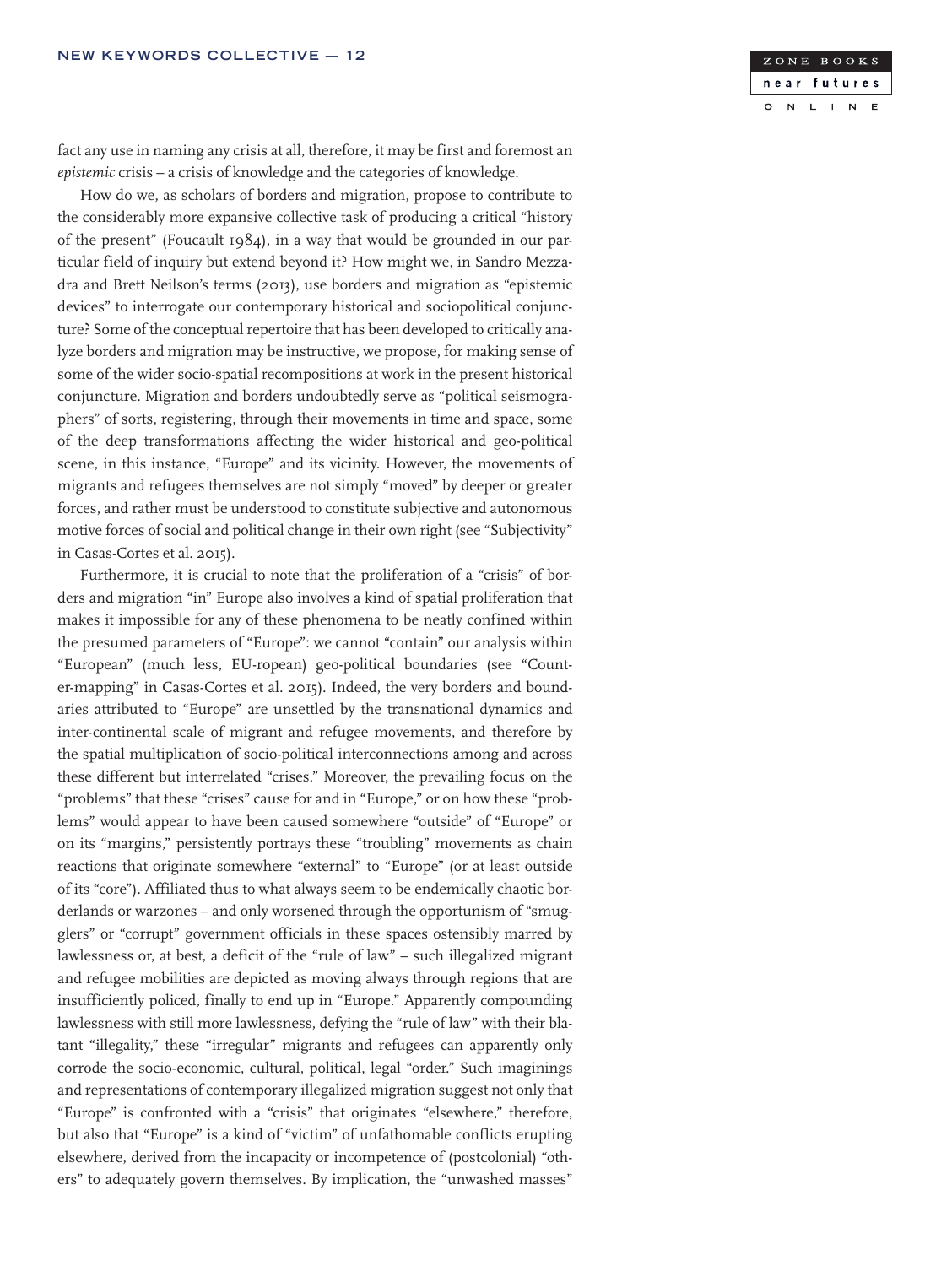

who flee such places similarly can be presumed to be essentially incompetent for properly "modern" ("democratic," self-governing) citizenship (De Genova 2013b). Likewise, such representations insinuate that "Europe" (with its multiple contradictory regimes of citizenship, security, and border and migration management) is somehow an "innocent" bystander, not implicated in the "causes" of these "foreign" conflicts and "crises," whether in direct and immediate socio-economic, developmentalist, and (geo-)political senses, or in the more complex and mediated historical sense (Walters 2010).

Thus, critically analyzing the "European" border "crisis" involves repudiating at the same time the sort of methodological Europeanism (and methodological Eurocentrism) that sustains many analyses about migration and borders "in" Europe, by refusing to uncritically assume "Europe" (or indeed, EU-rope) to be the singular or primary spatial referent of these multiple crises (Garelli and Tazzioli 2013b; van Baar 2016a). What is more, from the point of view of sheer numbers, the "refugee crisis" has a far greater magnitude in other places, particularly in the immediate borderlands of the various conflict zones, and thus, represents a far more dire "crisis" for many countries of the so-called Global South. Nevertheless, the current transformations have in common the distinguishing characteristics of profound spatial upheaval both in Europe and beyond, and involve a veritable re-drawing of borders and other spatial boundaries (see "Counter-mapping" in Casas-Cortes et al. 2015). Again, to make sense of what otherwise presents itself as a "crisis" of border control for the various sovereign powers implicated in the heterogeneous and externalized superintendence of the European border regime, the primacy of the autonomy and subjectivity of human mobility is paramount.

Let us briefly examine two illustrative and instructive examples:

*Migration and "the Arab Spring":* The series of Arab uprisings that ensued from the catalytic events in Tunisia, which culminated in the fall of the Ben Ali regime on14 January 2011, eventually included the fall of regimes in Libya and Egypt and situations of severe political unrest in other countries such as Bahrain and Yemen, as well as protracted civil wars in Libya and Syria. Not unlike the protracted formations of migrant and refugee movements from Afghanistan and Iraq, the plight of Syrians fleeing violence since 2012 exemplifies the paradigm of migration as a mere "reflection" (or byproduct) of wider global geo-political dynamics, since we may perceive these mobilities as "determined" by the successive phases of the conflict. However, such an account fundamentally fails to account for the collective movement that these migrants and refugees constitute, overcoming each and every border that has been erected to obstruct their pathways and impede their trajectories, and therefore apprehensible – objectively speaking – as one of the most important instances of mass transnational civil disobedience in recent history. Perhaps in hindsight, we may one day regard these mass global movements of border defiance as we now understand such historical events as the Salt March led by Gandhi or the March on Washington led by Martin Luther King. The migration of nearly 30,000 Tunisians in the immediate aftermath of the fall of the Ben Ali regime allows us to think further about the articulation between migration and revolutionary processes, rather than conceiving of migration as merely a secondary effect of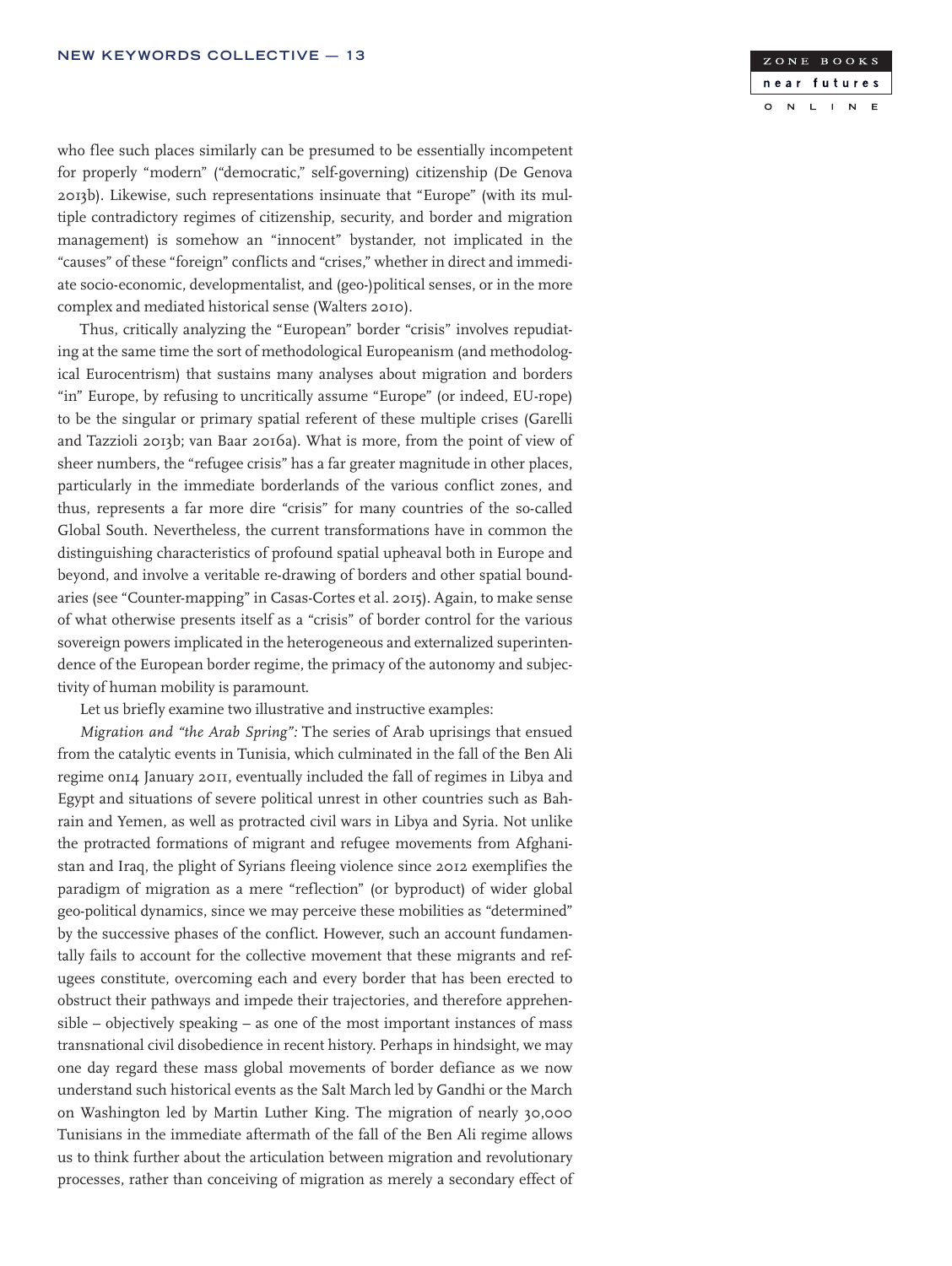an apparently more primary political process that may be imagined to be strictly confined spatially and delimited temporally to an "elsewhere," ostensibly outside of Europe (Garelli et al, 2013; Garelli and Tazzioli 2013a; Tazzioli 2014). Tunisians seized the opportunity of the temporary power vacuum in January 2011 to cross the sea to Italy in broad daylight, often to the sound of songs and the beating of drums. By seizing their freedom to move across the borders that had been sealed to them through the collaboration between the Ben Ali regime and the EU, they indicated that their aspirations to freedom and justice were directed not only in opposition to the way their country was governed within, but also against the way they were governed by the EU's violent and discriminatory migration regime from beyond (but also encompassing) Tunisia's borders (Garelli et al, 2013). Once they arrived on Italian territory, Tunisians succeeded in evading controls for a time, sending a crisis of control rippling through the Schengen zone – with particularly de-stabilizing consequences between Italy and France. In the summer of 2011, having arrived in Paris, Tunisian migrants occupied a building and posted banners audaciously announcing their own spirit of revolutionary generosity toward a Europe wracked by "the crisis": "We've come to help you do the same." Notably, European social movements contesting the imposition of austerity policies thereafter resorted to the repertoire of occupying the central squares of their most important cities, often explicitly invoking the inspiration that came from their counterparts during the dramatic events of the so-called "Arab Spring."

*Migration and the EU's Uneven Geography:* The European "debt crisis" and the "crisis of the Euro-zone" have been both the product of EU's uneven geography and a catalyst further aggravating this unevenness (Gambarotto and Solari 2014; Hadjimichalis 2011). As Étienne Balibar (2012) has incisively noted, "one part of Europe is transforming another part into an internal post-colony" through a process of "zoning" in which "the inequalities of globalization reproduce themselves" in the heart of these countries and regions. However, "the limits between the zones," Balibar continues, "are blurry, unpredictable," contributing to the destabilization of "historical nations": it is difficult to anticipate "between which countries will they pass, or within which country, between which regions." It seems to us impossible to apprehend the current rippling effect of the "crisis" of migration and borders without inscribing it as a volatile force co-constituted with these shifting zones, the moving contours of which can be partly read through the very mobilities of migrants and refugees. Migrants and refugees have crossed the sea or trekked across the Balkans, but have consistently sought to move further onward from their ports of arrival or border crossings by land in the southern and eastern European "peripheries," and aimed for northern and western countries where they may have better prospects of receiving legal protection and social benefits, as well as finding jobs or linking up with already existing migratory networks. Migrants' movements thus register and maneuver among the increasing differentials within EU-ropean territory – not only in terms of narrowly economic gaps between standards of living, but also with regard to social welfare provision, legal protection, and so on – and thus constitute a kind of "rating agency from below"5: migrants are not only "voting with their feet" through "strategies of exit" (Hirschman



5. We are thankful to Eyal Weizman for suggesting this phrase.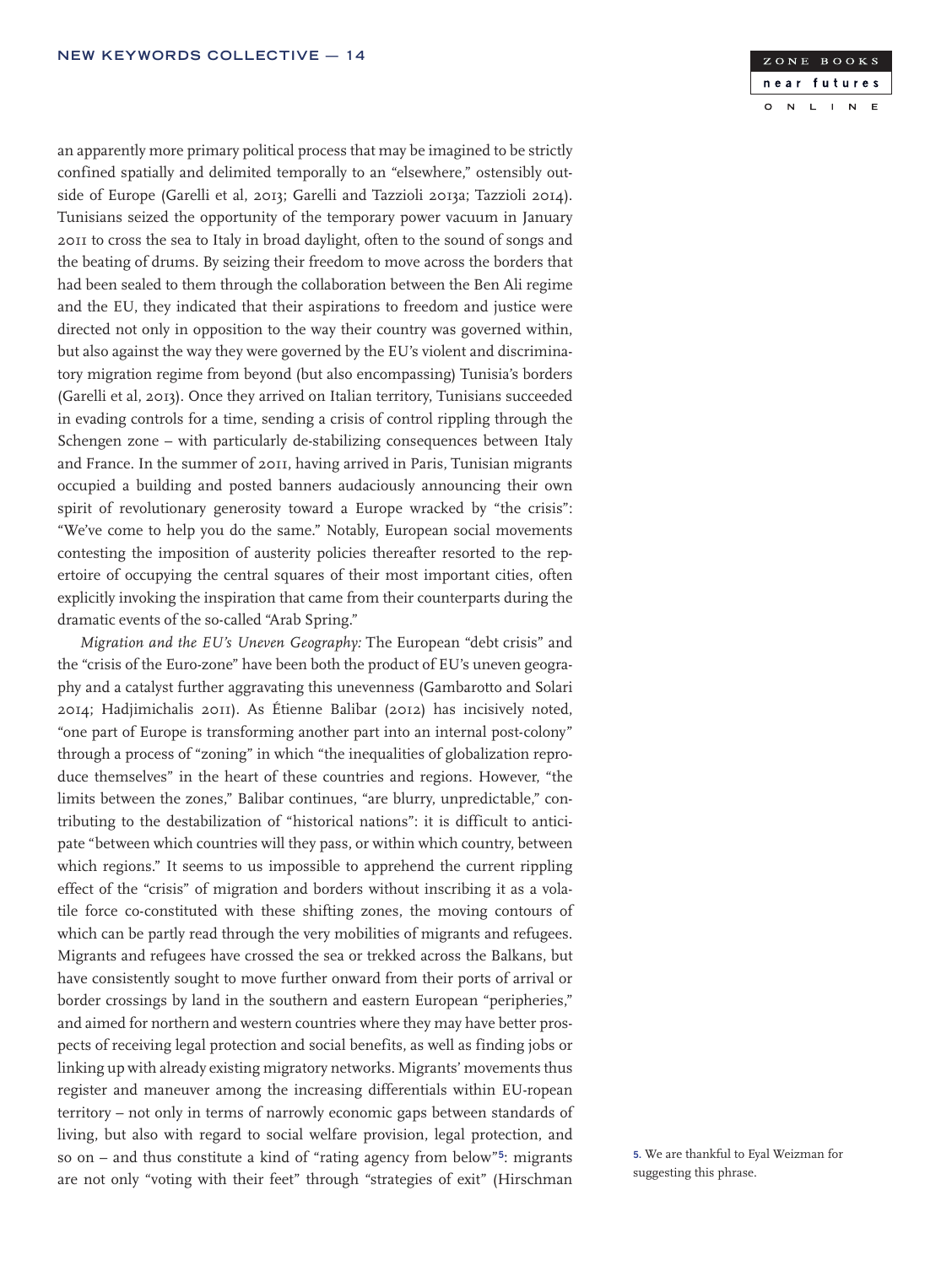1970), but also "rating with their feet," down-grading or disqualifying countries that they deem to be not sufficiently "European" – not fulfilling their ideal of "Europe" as an obscure object of desire. However, these aspirations defy the Dublin regulations – according to which the first EU member state to register an incoming migrant/refugee's petition for asylum is responsible for processing the individual applicants' claim, and to which the "asylum-seekers" are thereafter to be spatially confined. Thus, migrants and refugees' desires have instigated a deep political crisis at the level EU institutions as well as between member states, as exemplified by the tense situations at the borders between Italy and France (Ventimiglia), between France and the UK (Calais), as well as between the numerous countries of Eastern Europe and their more prosperous neighbors to the west and north, such as Germany and Sweden. Both in terms of the comparative attraction for migrants, and in terms of the lines of conflict surrounding the different states' duties and competencies for border enforcement, an increasing core-periphery dynamic is at work within the space of the EU. The pressure being currently exerted on the so-called "frontline states" (the member states located at the EU's southern and eastern borders) further confirms that the uneven geography of "Europe" is continuously being reconfigured. Hence, we are observing forms of internal externalization (see Heller and Pezanni, in their adjoining contribution to "Near Futures Online"), reminiscent of the processes of externalizing migration enforcement and border control to various non-EU countries since the beginning of the 2000s (see "Externalization" in Casas-Corte et al. 2015). In the process, the increasing role of Frontex calls for new EU-level border policing and asylum processing agencies, and the more general pressure of states such as France and Germany on member states at the "front lines" of the European border regime, demanding greater vigilance and dedication to the ceaseless task of controlling human mobility, begins to more and more resemble the troikaization of migration control.

It is impossible to understand the current rapidly shifting trajectories of illegalized migrants and refugees, and the volatile bordering practices that are desperately aimed at containing them, short of articulating them within these wider socio-economic and political processes. Nevertheless, as these examples show, migration and borders are deeply enmeshed and participate in the wider transversal transformations affecting the meta-"European" region, and conversely provide a productive and indispensable perspective from which to interrogate them. Through the critical lens of migration and borders, therefore, "the crisis" in and of Europe – ramifying across the full spectrum of economy, politics, law, and policy – may be revealed in a radically new light.

*CH, NDG, MS, ZS, MT, HvB*

### "MIGRANT CRISIS" / "REFUGEE CRISIS"

Mass media news coverage has vacillated remarkably between depictions of a European "refugee crisis" and the implicitly more derisive label "migrant crisis." It is a telling fact that literally every BBC News article related to these topics

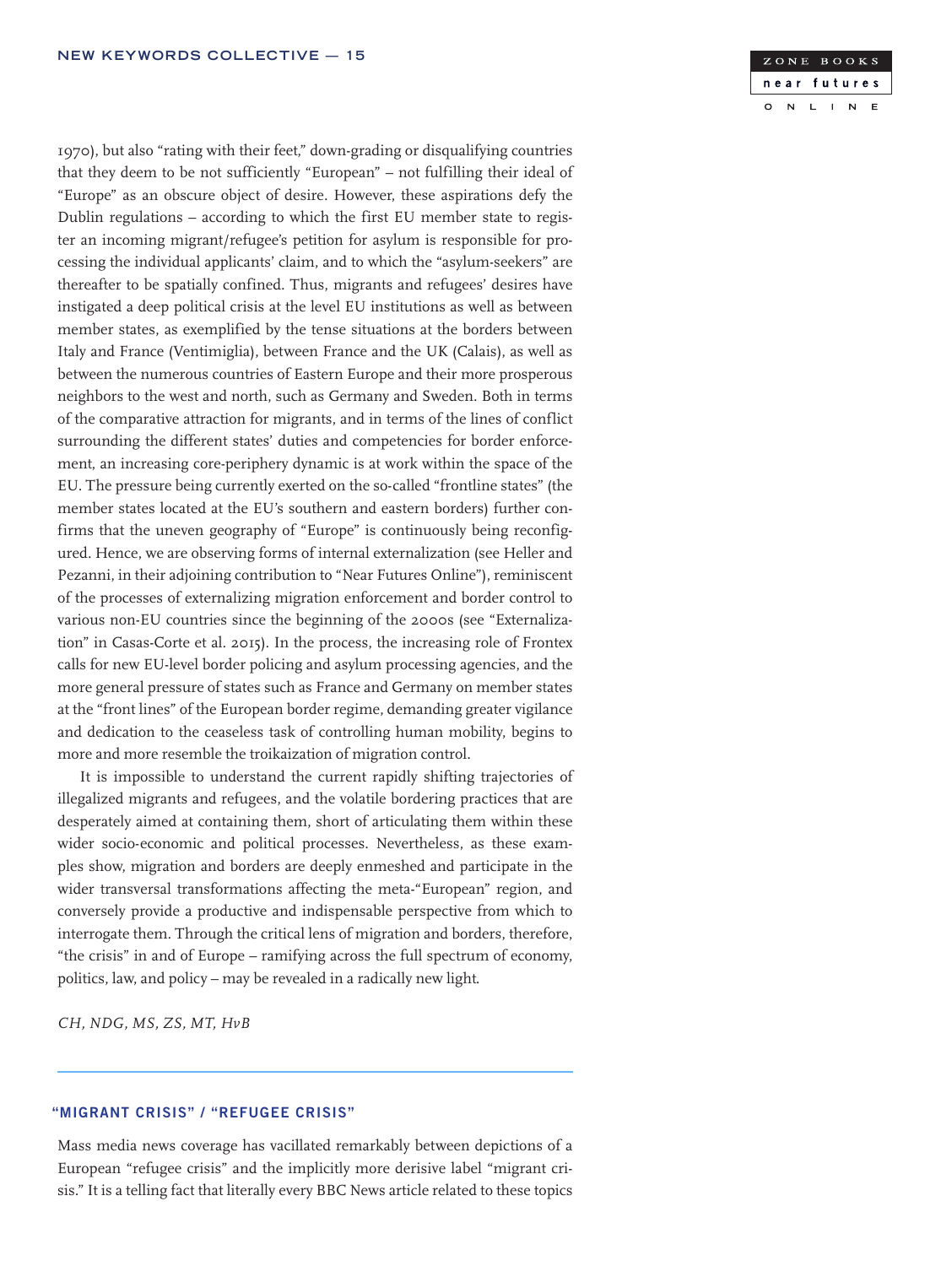posted is accompanied with a kind of disclaimer: "A note on terminology: The BBC uses the term migrant to refer to all people on the move who have yet to complete the legal process of claiming asylum. This group includes people fleeing war-torn countries such as Syria, who are likely to be granted refugee status, as well as people who are seeking jobs and better lives, who governments are likely to rule are economic migrants." In short, in this example and many others, the epistemic crisis related to migration and refugee movements is deflected and displaced: the vexed question of how most appropriately to characterize people on the move without "authorization" across nation-state borders is deferred to a presumed eventual decision on the part of the "proper" governmental authorities, the ostensible "experts," who purport to manage Europe's border regime by assessing asylum claims and adjudicating the matter of who may qualify as a "legitimate" and "credible" refugee (see "Politics of protection" in Casas-Cortes et al. 2015). Until such a day of reckoning, however, all refugees may be reduced to the presumed status of "mere" migrants. Indeed, in the discourse of the "migrant crisis," it would seem that the term "migrant" in fact refers exclusively to "illegal" migrants, and therefore is profoundly implicated in the rendering of "migration" as inextricable from a global / postcolonial politics of class and race. Here, we are reminded furthermore that the very term "asylum seeker" is always already suggestive of a basic suspicion of all people who petition for asylum within a European asylum system that routinely and systematically disqualifies and rejects the great majority of applicants, and thereby ratifies anew the processes by which their mobilities have been *illegalized* (De Genova 2002; 2013b). As the outcome of the exclusionary politics of asylum, the current "refugee crisis" is in fact producing an enormous expansion of the *rejected* refugee population in Europe, and thus recomposing their "migrant" / (rejected) "refugee" "illegality" in relation to new formations of class and race inequalities (see "Migrant labour," in Casas-Cortes et al. 2015).

To begin with, it is crucial to highlight the fundamentally misleading and unstable character of the opposition of the terms "refugees," "asylum-seekers," and "migrants." Unlike "refugee," for instance, the term "migrant" does not strictly correspond to a specific legal status and by implication does the work of consigning various people on the move to the nebulous category of presumptive "irregularity" or "illegality." Nonetheless, as suggested above, the more rarefied term "refugee" can tend to relinquish any analytical substance to the narrowly juridical (and highly exclusionary) determinations of governmental authorities. Meanwhile, the term "asylum-seeker" overtly signals the subjection of people on the move to the asylum application procedure, but commonly encompasses both those who will and will not ultimately be granted the status of "refugee," as well as various intermediary juridical categories of partial recognition and provisional (often precarious) "legality." Yet, "asylum-seeker" in no sense adequately describes the complex historically specific social and political trajectories of those who find themselves compelled to apply for asylum in the absence of any other "legal" routes for mobility and access to Europe.

Furthermore, migrant subjects who come to be officially recognized as "refugees" and find themselves in possession of a temporary "legal" status nonethe-

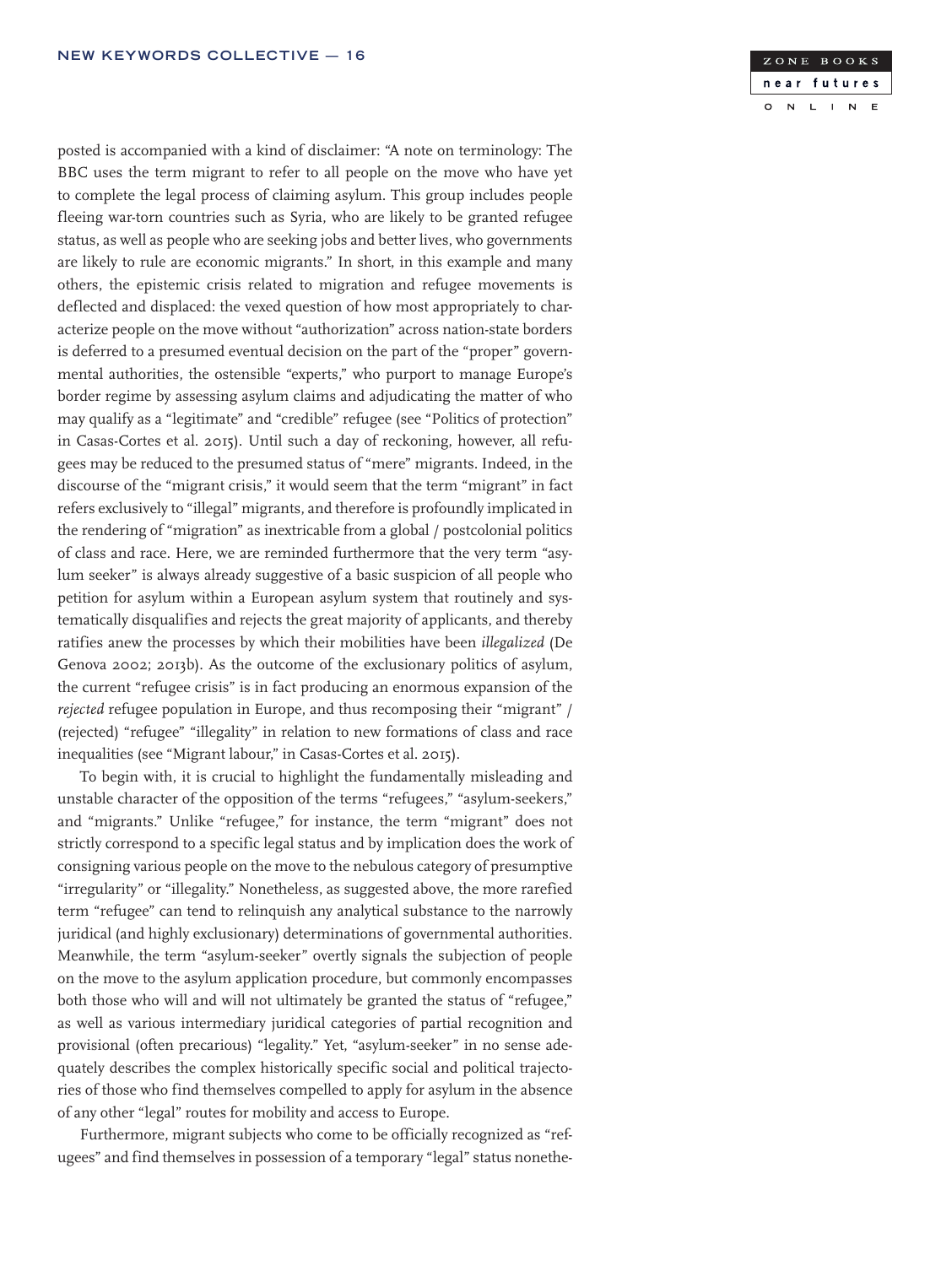less experience the precarity that is produced by the EU's exclusionary politics of asylum. Indeed, the contradictory polices of abandonment and control that are deployed by governmental authorities (both EU institutions and national states) in order to govern asylum are characterized by a profound ambivalence that generates various absurd hybrids for those who inhabit "the margins of the state" (Das and Poole 2004), who come to resemble "half-citizens" or "illegal citizens" (Rigo 2007). Subjected to contradictory legal conditionalities, these semi-"legal" migrant/refugee subjects are sometimes trapped in protracted conditions of precarious "legality" and legally enforced immobilization, while at other times, the uncertainties of their juridical condition compel them to move restlessly across state borders under conditions of illegalized mobility and irregularized (temporary) residence (Picozza n.d.). For example, some refugees (originally from sub-Saharan African countries, who had been living and working as migrant workers in Libya for years) escaped persecution and civil war in Libya in 2011, and upon arrival in Italy, were treated as "asylum-seekers" or "temporary refugees" under the North Africa Emergency plan. Then, after enduring homelessness and unemployment in Italy, sometimes for more than three years, when they decided to abandon their destitution and move on in search of better life prospects, crisscrossing Europe, they were abruptly converted into "illegal migrants." Those who have been registered as "asylum-seekers" or granted tentative "legal" statuses in an EU member state, such as Italy in this instance,fall under the EU's Dublin regulation: hence, when they relocate to other EU countries to temporarily live and work "irregularly," they are re-illegalized (reduced to the status of mere "migrants"), and upon apprehension by authorities, may be deported back to Italy. A juridical instability and a geographical hyper-mobility results, which can be understood as an effect of the tensions and conflicts between migrant subjects' attempts to freely move and make their lives in Europe, on the one hand, and the efforts of EU and nation-state authorities to control and manage these contested mobilities. "Europe" thus emerges as a space of competing practices where borders are continually contested, negotiated, and re-defined, with the vexed question of asylum figured as a central contradiction of the taxonomic power and mechanisms of border control and migration "management" (see "Politics of protection" in Casas-Cortes et al. 2015). This condition of subjection to the Dublin regulation is in no sense unique to this example, however (Brekke, J. and Brochmann 2015; Kasparek 2015; Picozza n.d.; Schuster 2011a,b), and increasingly reveals how thoroughly the EU-ropean asylum system works effectively as a machine for the production of migrant "illegality" (De Genova 2013b).

Germany's much-celebrated putatively "humanitarian" response to the dramatic influx of refugees and migrants, implemented over the summer of 2015 – effectively opening its borders (albeit very selectively, primarily for people from Syria) and notably, partially suspending the Dublin regulation – has to be understood as a retroactive adjustment to the fact that migrants and refugees have been crossing these same borders for at least two years and have been living "irregularly" on German territory in ever-increasing numbers. Moreover, in Germany as elsewhere, this sort of *de facto* "amnesty" (masked

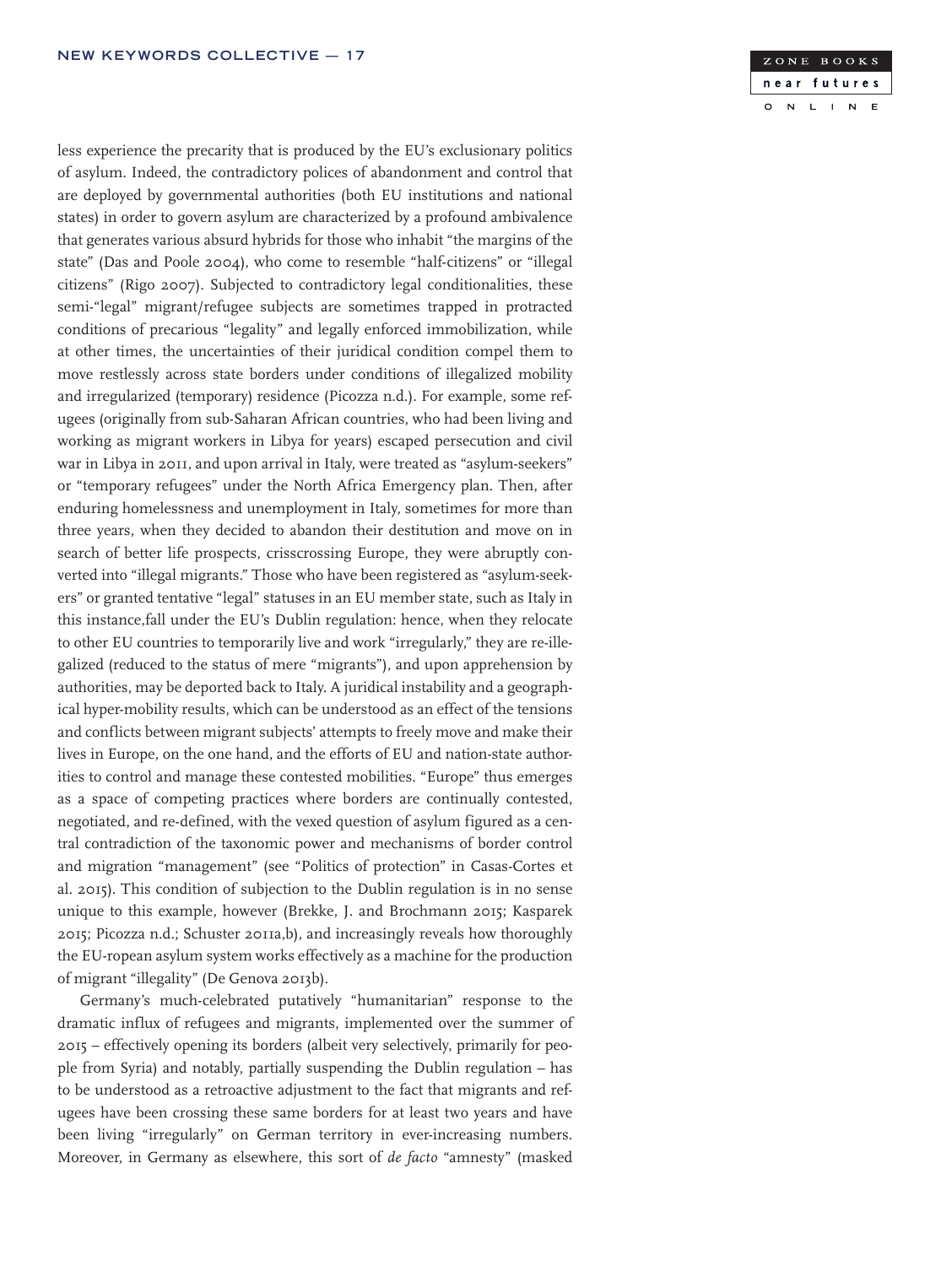as a "humanitarian" policy) has been accompanied at the national as well as EU levels by the implementation of new restrictive asylum policies for other (illegalized) migrants and refugees. With the summary designation of various states as "safe third countries," for instance, a policy of relative "welcome" for some has allowed for the preemptive exclusion of other refugees based only on their national origins, as well as the prospective deportation of many more refugees who have been petitioning for asylum in EU-rope for several years.<sup>6</sup> Such national-level measures must be seen alongside the new forms of EU-level border control and migration management, such as the proposals for a new system of asylum-seeker allocation and distribution among member states – the so-called "quota system" – which would impose new forms of coerced mobility as well as forms of forced immobilization, analogous to those long instituted through the Dublin regulation, for migrant subjects.

Indeed, over the course of 2015, European responses to the arrival of people in search of asylum has been increasingly characterized by a politics of containment, aiming to block migrants and refugees prior to entering the territory of EU member states, at the "pre-frontiers" of "Europe." The bilateral agreements signed by the European Union with Turkey at the end of 2015, as well as the EU military operation European Naval Force Mediterranean (EUNavFor-Med) to "fight migrant smugglers," have resulted in increasing numbers of refugees and migrants halted in Turkey or Libya. Yet, the politics of containment has been enforced within the "European" space as well: with the creation of new detention camps – the so-called "hotspots" – points of entry such as Greece and Italy have been transformed into spaces of detention, sorting, and deportation, where the crude criteria of nationality has commonly become the main distinction utilized for partitioning those who are permitted to enter EU-rope to seek asylum and those who are blocked or illegalized (see "Differential inclusion/ exclusion" in Casas-Cortes et al. 2015). Thus, an expedited asylum procedure is meant to also serve the ends of expedited deportations for all those who are disqualified.

As a new and ambiguous form of detention center, "hotspot" emerges as the name for a new strategy for the capture of migrant mobilities: they reconfigure the demarcation of borderzones at the external frontiers of EU-rope (and also within the "European" space) that trace exclusionary partitions among migrants and refugees, giving some a pass as "legitimate" while illegalizing others as "unworthy" of asylum. The "hotspot" system, first launched in May 2015 and officially implemented in September in Italy and Greece, represents the restructuring of mechanisms of capture and identification in response to the migration "turmoil" at the external frontiers of Europe. According to these "hotspot" logics, Greece and Italy should operate as border zones for the enactment of a sort of pre-selection process, identifying and fingerprinting as quickly as possible all new arrivals and partitioning them as either "genuine" prospective refugees and all others, who promptly become deportable. Lampedusa and Lesvos will hereby function increasingly as island prisons, where the supposedly accelerated temporality of fast identification procedures – conducted "on the spot" – is combined with an indefinite detention (and protracted immoZONE BOOKS near futures  $\overline{N}$  $\mathsf{L}$  $\mathbb{N}$  $E$  $\circ$  $\mathbf{I}$ 

6. Germany, for instance, has designated most of the successor states of the former Yugoslavia, as well as Albania, to be "safe third countries," even while several human rights organizations have collected evidence that many of these states cannot be considered to be "safe" for Roma. This recent German decision has impacted not only on former Yugoslavian citizens who fled to Germany in the 1990s to claim asylum under highly disputed circumstances (many of whom have recently been deported to their putative "countries of origin"), but also for asylum-seekers who have tried to enter Germany much more recently from the same purportedly "safe" southeastern European countries (Sardelić 2015; van Baar 2016c).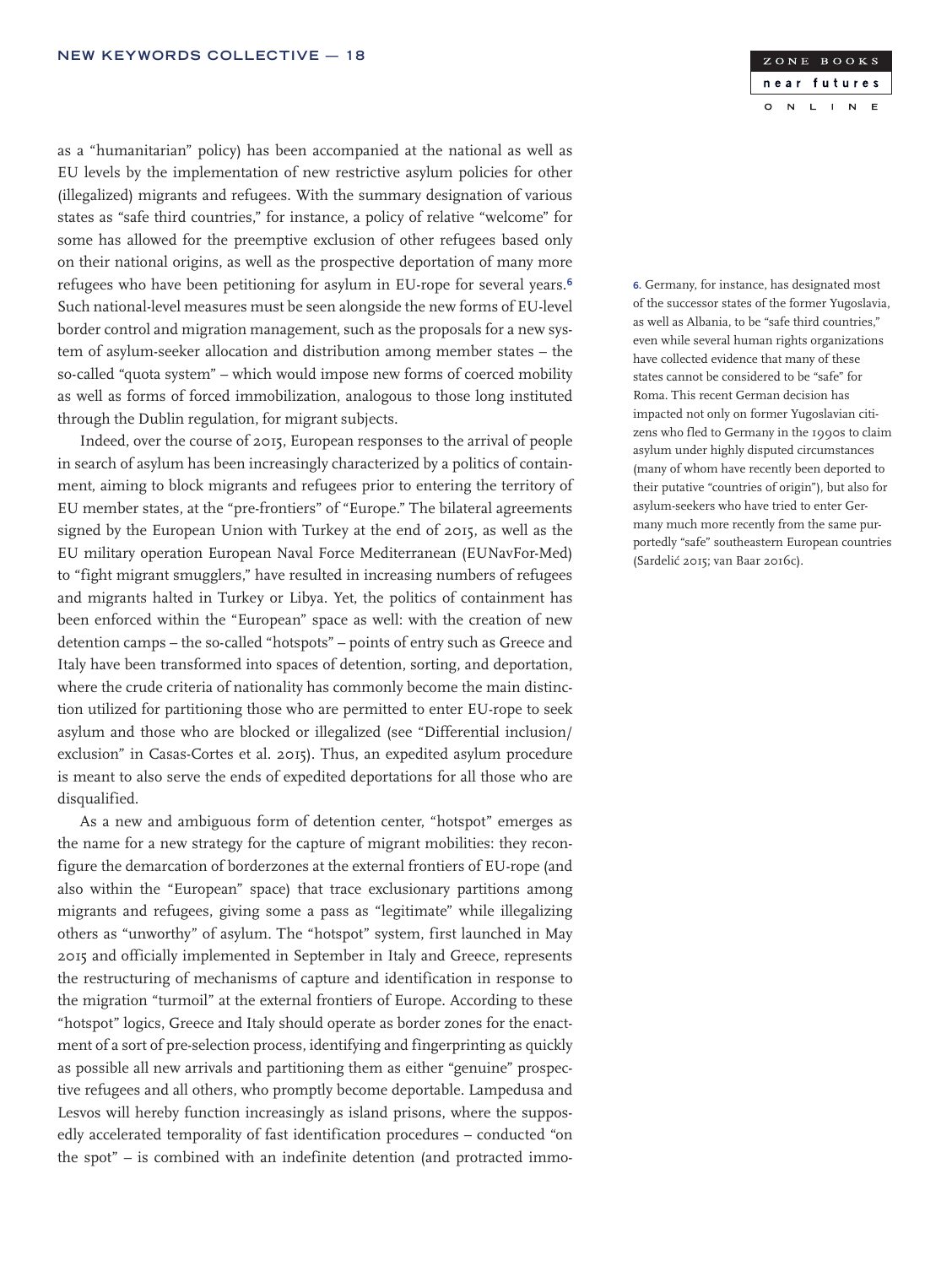

bilization) for any migrants or refugees who refuse to be fingerprinted.[link] to Lesvos video: https://www.youtube.com/watch?v=LDOAYSjmDPc; https:// www.youtube.com/watch?v=1GZVF1dUbmk ] In December 2015, 250 Eritrean refugees organized a protest on Lampedusa, demanding to be released from the camp where they had been detained for two months for refusing to give their fingerprints.[link to Lampedusa video to be shared via WeTransfer] Thus, centers of first "reception" in EU-rope become spatial traps for migrants. Likewise, the so-called "military-humanitarian" modes of border government are transformed into a police function, performed by EU-ropean actors (such as the border enforcement agency, Frontex) alongside humanitarian ones (such as UNHCR).

These new forms of bordering only exacerbate the uneven geographies of "Europe," however. For example, on the Greek islands of Lesvos and Samos, local governments have largely acquiesced and accepted the transformation of their islands into "hotspots," welcoming the arrival of assorted humanitarian agencies such as UNHCR, the Red Cross, and Doctors without Borders. In striking contrast, the local governments of other prospective Greek island "hotspots," such as Kos and the small island of Agathonisi (near Leros), have persistently refused the implementation of "hotspot" camps and the installation of humanitarian NGOs, claiming that both the border policing and humanitarian functions will merely convert these islands into magnets attracting the arrival of more migrants and refugees on their shores and, consequently, damage the local tourism-driven economies. Hence, in the context of the economic "crisis," authorities and many other local interests on these islands perceive the EU-ropeanization of their management of the "migration" and "refugee crisis" as simply another manifestation of a larger "European threat" that has devastated Greece's economic viability, more generally. From the standpoint of some of EU-rope's beleaguered borderlands, therefore, the deepening integration of military tactics and humanitarian techniques reappears not as a "solution" to the "crisis" of the border but rather as one more series of measures that will further escalate the (double) "crisis."

Furthermore, transit zones such as the Eidomeni camp at the Greek-Macedonian border – where the deeply consequential partition between "refugees" and "everyone else" is made on the crude basis of nationality (such that only Syrians, Iraqis and Afghans are allowed to cross) – or the makeshift self-organized refugee/migrant camp at Calais near the entrance to the Channel Tunnel leading into Britain – where many migrants are periodically apprehended and deported by French authorities – operate informally as *de facto* "hotspots." Reacting to the practices of mobility and the spaces of transit instigated by migrant subjects, these official and informal "hotspots" are simply among the most prominent signs of the new compulsion for EU and nation-state institutions to re-organize their responses to the autonomy and subjectivity of migration, in a feckless effort to sort, rank, and manage these human mobilities – all the while callously eroding any presumed "right" to asylum, and re-instituting the larger mechanisms for the preemptive illegalization of cross-border mobility on the part of the majority of humankind.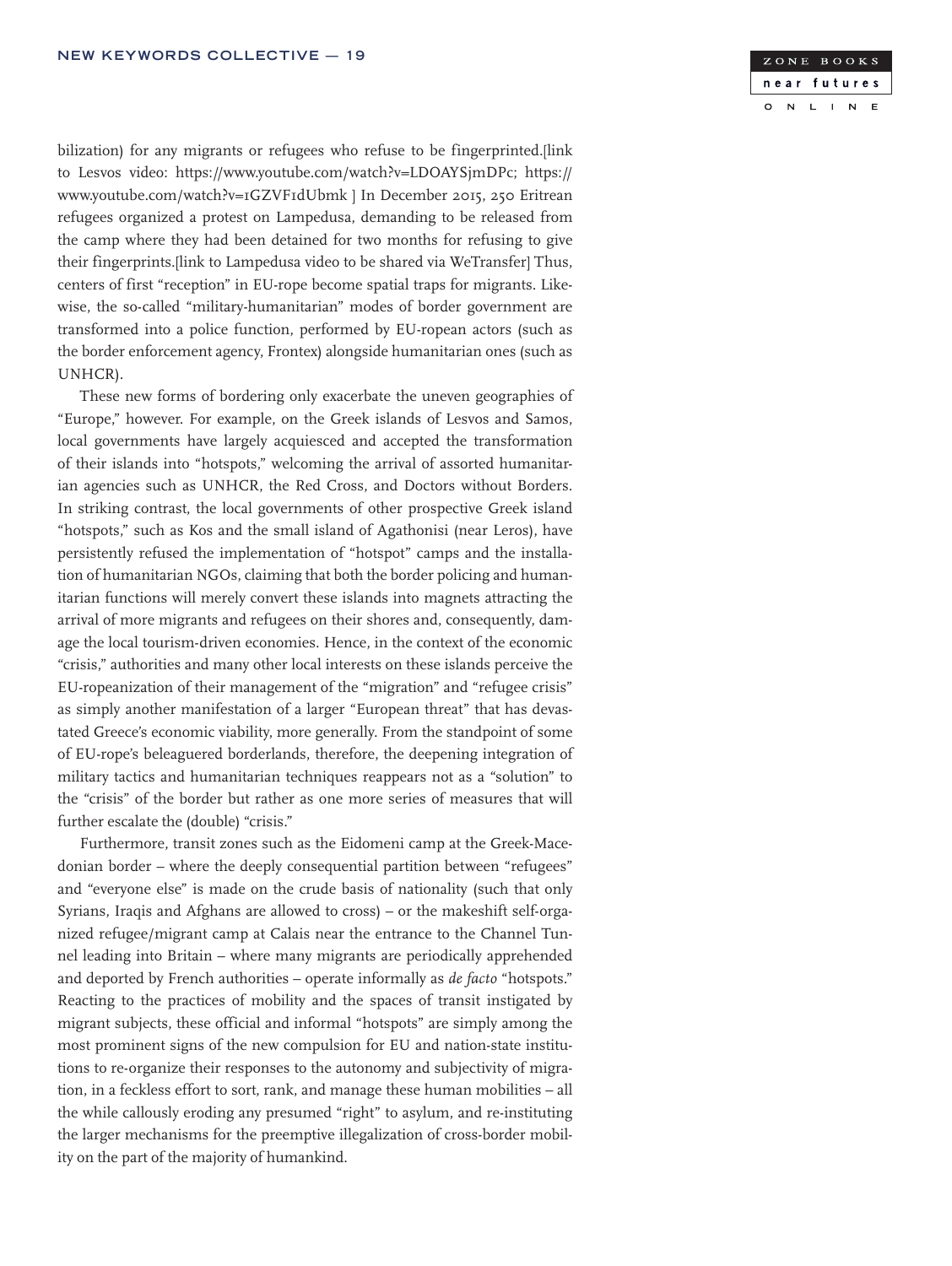The multiplication of borders and the heterogeneity of border zones (Mezzadra and Neilson 2013) have been the hallmark of the ongoing "crisis" of migration in Europe. The perfunctory and euphemistic expression "mixed migration flows" is increasingly used by policy makers to reflect the veritable impossibility for states and migration agencies to fully domesticate and discipline the unruly practices of mobility that constantly exceed the boundaries of existing governmental categories and criteria for partitioning distinct formations of human mobility. What is commonly called "the migrant crisis" or "the refugee crisis" actually reflects the frantic attempt by the EU and European nationstates to control, contain, and govern people's ("unauthorized") transnational and inter-continental movements. Indeed, the naming of this "crisis" as such appears to be precisely a device for the authorization of exceptional or "emergency" governmental measures – and then their normalization – toward the ends of enhanced and expanded border enforcement and immigration policing. It could be said, then, that the "crisis" itself operates as a critical moment that allows governments to push through controversial policies while citizens are too intellectually distracted, emotionally manipulated, or otherwise paralyzed by the border spectacle to organize any adequate or consequential form of resistance (De Genova 2002; 2013b; see also "Border Spectacle" in Casas-Cortes et al. 2015; cf. Klein 2007). The ongoing "crisis" therefore corresponds above all to a crisis of sovereignty and the exercise of a power over classifying, naming and partitioning the "migrants"/ "refugees."

Notably, the very terms "*migrant* crisis" and "*refugee* crisis" tend to personalize "crisis" and relocate "crisis" in the body and person of the figurative migrant/ refugee, as if s/he is the carrier of a disease called "crisis," and thus carries the contagion of "crisis" wherever s/he may go. Most importantly, the figure of the migrant/refugee hereby threatens "Europe" with its incurable and contagious malady. Whether this figure of personified "crisis" appears in the Mediterranean or Aegean Seas, or at the barbed-wire barricades on land – from Calais to Ceuta to the small border towns of Hungary or Bulgaria – the illegalized migrant or refugee's physical presence and transgressive mobility delivers "crisis" to the amorphous symbolic membrane surrounding amoeba-like "Europe," whenever and wherever it is "violated" by "foreign" bodies. Some of these embodiments of "crisis" are literally converted into figures of death as the corpses of migrants and refugees become spectacularly visible through the proliferation of images of dead bodies floating in the sea or washing upon the shores of "Europe"; others are hunted, wounded, exhausted, covered in dust and mud, or depicted in frenzied crowds, charging fences or climbing through the windows of trains – like cockroaches, commonly likened to a menacing "invasion" or catastrophic "floods," if not outright "infestations" or "swarms": wherever they are heading, they appear to bring "the crisis" with them. These spectacles sterilize Europe and divorce it from its "umbilical connection" (Hall 2008) to the diverse regions from which illegalized migrants and refugees come, and thus systematically dissimulates Europe's precisely (post-)colonial interest in the natural resources and human labor of these (usually) formerly colonized lands. Migration thus presents itself as a disruptive manifestation of the postcolonial heritage of

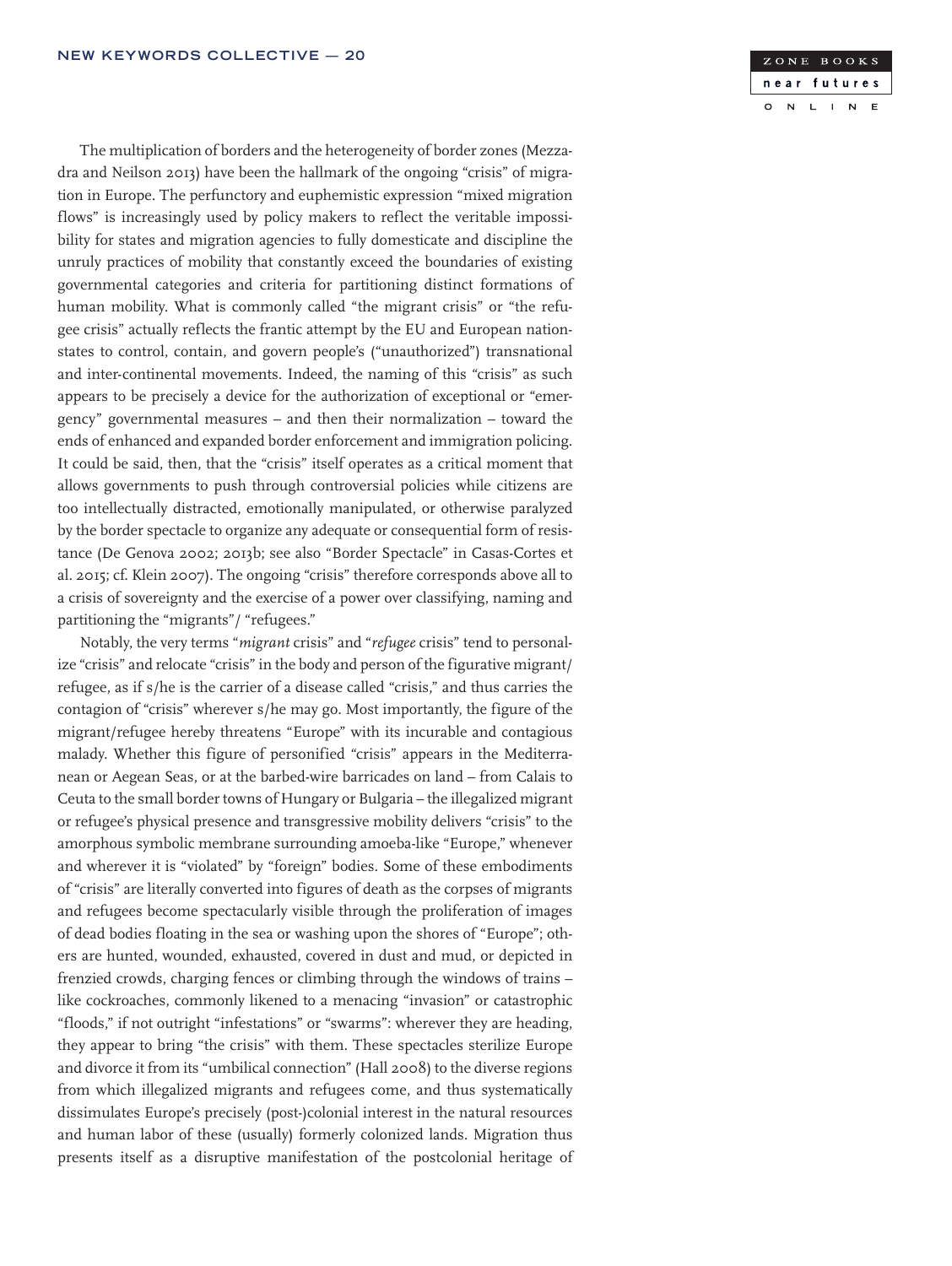ZONE BOOKS near futures  $\overline{N}$  $\mathbf{L}$  $\overline{1}$  $\overline{\mathsf{N}}$  $\mathbf{E}$  $\circ$ 

Europe (De Genova 2010c;2016). The terms "migrant" or "refugee crisis" therefore seem to be aimed at compelling us to imagine a "crisis" embodied in the human beings who, through their illegalized mobilities, now come to be racialized as "migrant." In this context, the migrant struggle slogan, *We are here, because you were there!* continues to afford a resounding understanding of this phenomenon called "crisis" inasmuch as it invites us – indeed, requires us – to recognize Europe's role in the very production of this "crisis."

However, it remains crucial to underscore that the current "crisis" of border control and migration "management" is instigated, first and foremost, by the sheer autonomy and subjectivity of human mobility itself, and arises as an effect of the multifarious and entangled reasons for which people move across state borders without "authorization" or, alternately, find themselves stranded en route, stuck someplace along the way in their migratory trajectories. In this regard, in the face of the proliferation of alternating and seemingly interchangeable discourses of "migrant" or "refugee crisis," the primary question that must be asked is: *Whose "crisis"?* In fact, this is fundamentally a "crisis" of (postcolonial) state power over the transnational human mobility of those whose movements are otherwise presumptively disqualified as "illegal" (effectively, on the grounds of global class, race, or nationality inequalities). Thus, we may begin to appreciate that this "crisis" is really a moment of governmental impasse that is being mobilized and strategically deployed for the reconfiguration of tactics and techniques of border policing.

This "crisis" therefore must also be seized as an opportunity for re-thinking and re-inventing border struggles toward the ends of reinforcing and enhancing the elementary human freedom of movement (De Genova 2010b). In particular, it is crucial to call attention to the new spaces of "transit" opened up by the migrants and refugees themselves, and consequently the ways in which these "irregular" human mobilities have scrambled and re-shuffled the social and political geography of "Europe." Furthermore, we must begin to recognize and theorize the convoluted (un-mapped and potentially un-mappable) migratory routes that correspond to migrant and refugee movements across the European space that do not abide by the unidirectional (Eurocentric) arrows of the hegemonic cartographic representations of "the crisis" propagated by Frontex or the IOM (see "Counter-Mapping" in Casas-Cortes et al. 2015). In this respect, the "crisis" of the European border regime provoked by the myriad autonomies and subjectivities of human mobilities presents us with a moment replete not only with as-yet unresolved conflicts but also unimagined potentialities.

*NDG, EF, FP, LSB, AS, MS, MT, HvB, CY*

# NUMBERS (OR, THE SPECTACLE OF STATISTICS IN THE PRODUCTION OF "CRISIS")

A significant practice deployed to instill a sense of "crisis" with regard to contemporary movements of people into "Europe" is the constant circulation of accounts of dramatically rising *numbers* of recent migrant and refugee arrivals.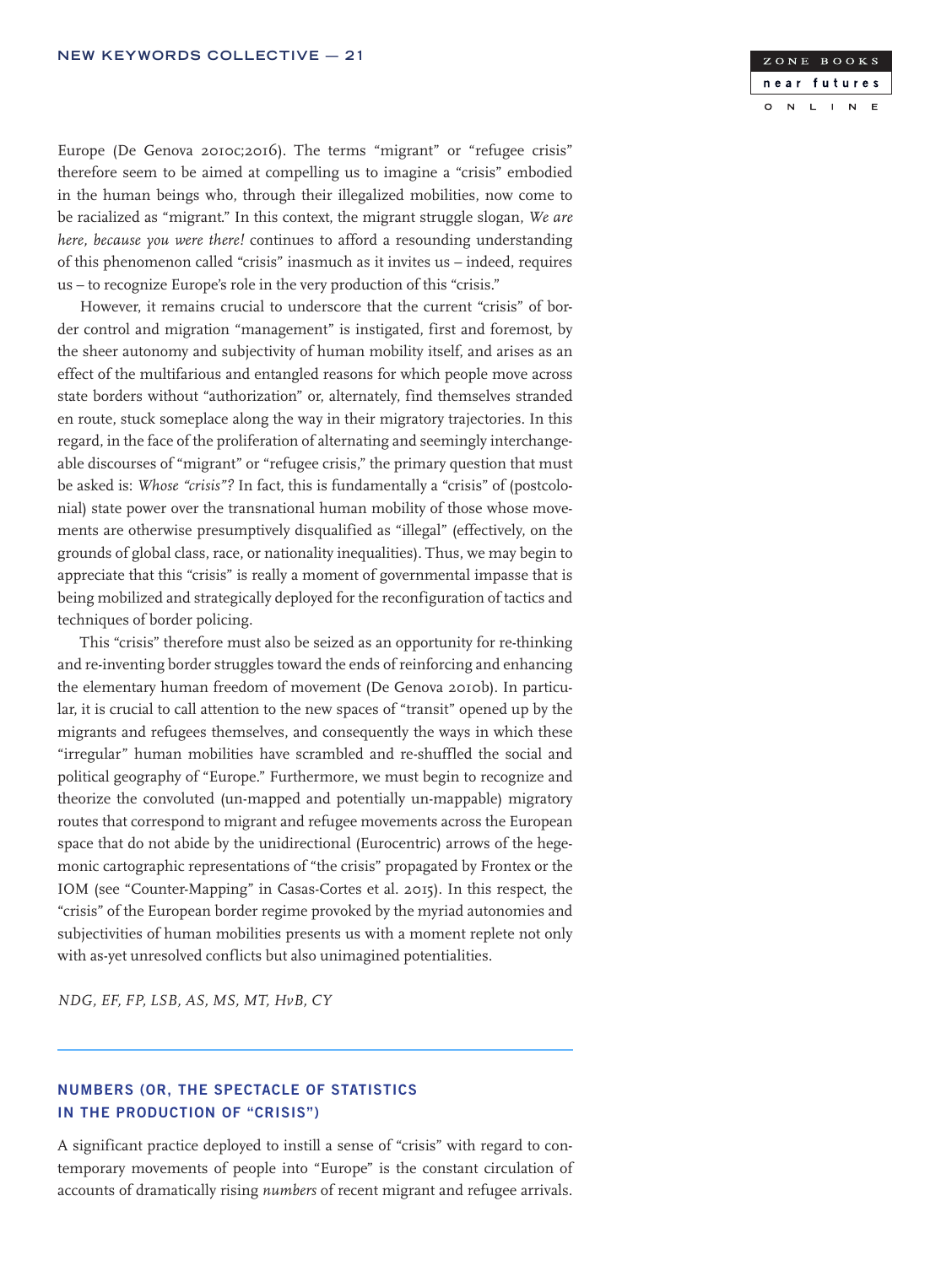In short, there is a *politics of numbers* that is crucial for any critical migration and borders scholarship or activism to expose. This numbers game, exploited by national governments, EU institutions, and international organizations, as well as fear-mongering news media and right-wing populist political parties, routinely serve to fortify the more general staging of a spectacle of "invasion" or "inundation" conjured by images of seemingly desperate "foreign" (orientalized) masses seeking entry to places where they ostensibly do not belong, have no legitimate claim, and are presumably unwelcome. The Mediterranean Sea in particular has long been a space for the staging of continuous "border spectacles" (De Genova 2002; 2013b) where migrant vessels arriving on European shores evoke phantasmatic imaginaries of "siege." Alongside this proliferation of images and discourse, an incessant circulation of numbers thus plays a crucial role in the production of a "crisis" of migration and borders.

The strategic use of statistics generates the homogenized and aggregate representations that are decisive for erasing the individuality and political subjectivity of people on the move as well as effacing their collective struggles and hardships, and thus for portraying "unauthorized" border crossers as a menace. Some political collectives, such as United, have offered counter-counts, emphasizing the urgency of circulating data and other information with respect to those who have lost their lives braving European borders, but whose tragedies have largely gone uncounted by state authorities and border policing agencies such as Frontex. Here, we seek instead to interrogate how the discourse and sense of "crisis" is produced through the politics of counting, or, what we will call *the spectacle of statistics*.

Notably, the imaginary and rhetorics of migrant "invasion" seem reserved for the countries of the so-called Global North – the EU, the United States, and Australia, in particular. However, the statistical graphs and maps representing numerical data quantifying the supposed "mass influx" of migrants or refugees into the sacrosanct space of "Europe" – themselves echoed by the wave shape that high and low points of interceptions predictably produce in graphs – conceal as much as they reveal. In the first place, by focusing exclusively on the movement of people across the frontiers of the EU, they by definition leave out the reality that countries neighboring conflict zones have borne the inordinate burden of providing safe haven for people fleeing violence, taking in hundreds of thousands, and sometimes millions, of refugees, usually for several years if not decades. Of the millions of Syrians who have fled their country since 2011, more than 2 million re-settled in Turkey, more than 1 million in Lebanon (where Syrians now make up roughly a third of the total population), more than half a million to Jordan, and several hundreds of thousands to Iraq and Egypt. Likewise, hundreds of thousands of Eritrean refugees and about half a million South Sudanese refugees have relocated to Ethiopia, Kenya, Sudan and Uganda. The same is true for the disproportionate number of refugees from Afghanistan and Iraq, who have primarily moved into neighboring countries. That some among these untold millions of displaced people would also seek to move toward Europe cannot be surprising. Any of these countries of the so-called Global South would surely have far greater grounds to speak of a "refu-

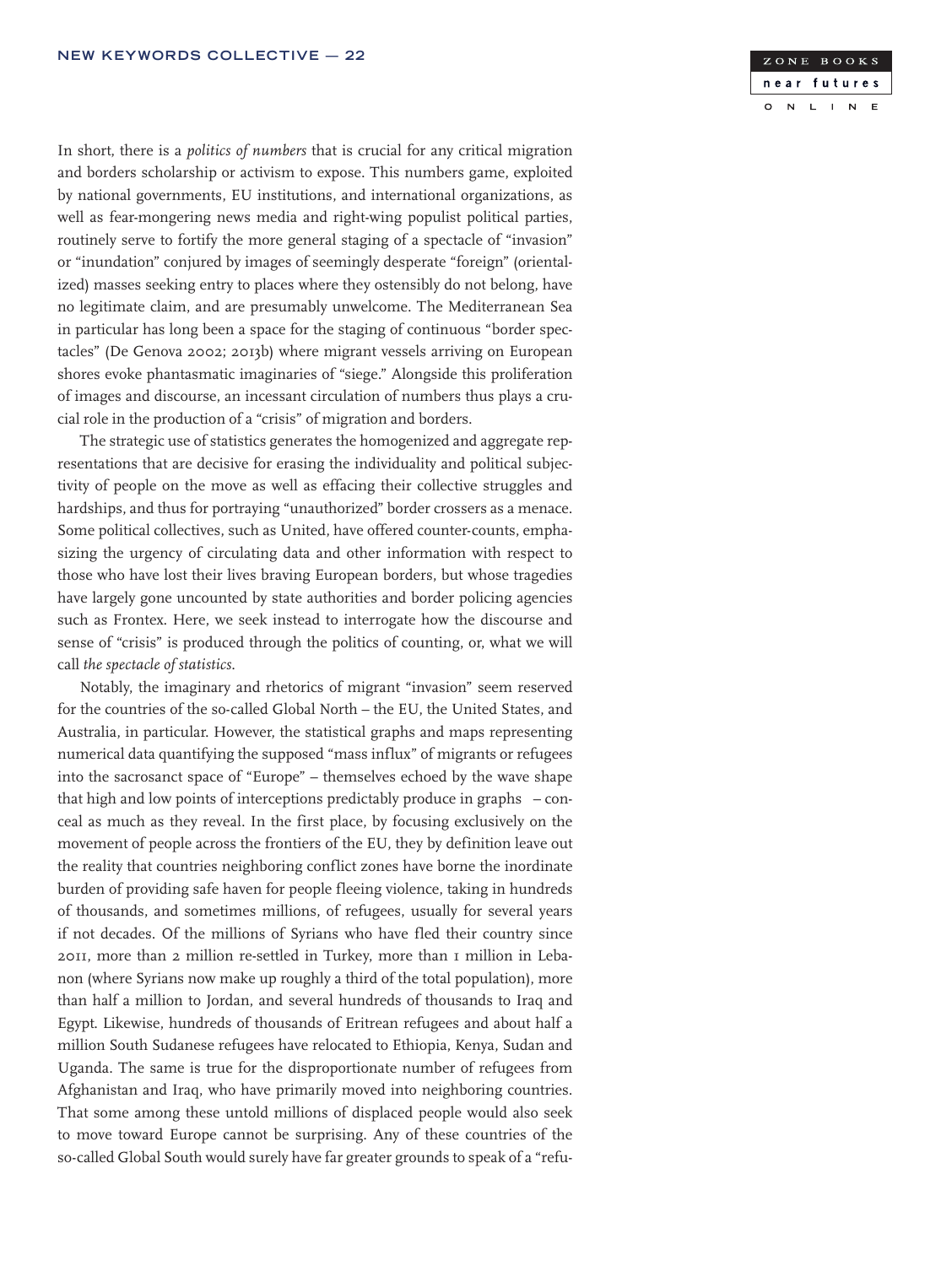gee crisis" than the EU. Indeed, by contrast, British politicians and news media began to refer to a "crisis" at Calais in the summer of 2015, when the border barriers were charged by only several hundred (or at most, two or three thousand) migrants and refugees, whom the British Prime Minister himself depicted as "swarms." Moreover, it is also vital to recognize that European wealth, power, and prestige have long been deeply implicated in the imperial domination and pillage of the same countries and regions of the so-called Global South from which these migrant and refugee movements originate. Such European implicated-ness of course includes not only histories of direct colonial plunder and domination, but also various manifestations of past and present interference, investment, and intervention as well as disregard and malign neglect that have contributed to violent postcolonial instability and the consequent dislocations that have "uprooted" migrants and refugees in the first place. Thus, refusing the methodological Europeanism (Garelli and Tazzioli 2013b) of this statistical spectacle allows (and requires) us to ask: *Whose crisis is this*?

Challenging the ways in which numbers are deployed is not to suggest that the changing number of migrant and refugee arrivals in Europe is in any sense politically insignificant. The year 2015 has indeed been a historic and monumental year of migration for Europe precisely because disobedient mass mobilities have disrupted the European regime of border control. As critical scholars of migration, maintaining a "critical distance" from this numbers game in our own research is important in itself, but what seems all the more urgent is a more elementary general skepticism toward the spectacle of numbers in favor of questioning *how, why, by and for whom, and to what ends* these acts of (official) counting are performed. As Nando Sigona (2015) has pointed out, for example, the release of figures on migrant and refugee arrivals plays a crucial role in framing and generating public debate. In that knowledge, therefore, the European border agency Frontex released data suggesting that, as of September 2015, 710,000 "migrants" had entered the EU. However, comparing these numbers to those collected by the IOM and the UN (which differed substantially), Sigona detected that Frontex had in fact been double-counting: they elided the difference between multiple entries (or attempted entries) by individual migrants with the specter of a multiplicity of migrants, repeatedly counting the same individuals who had each crossed into EU territory *several* times as so many distinct "migrants." Likewise, the *de facto* "uncountability" of many of the newly arrived has equally been instrumentalized in discourses calling for heightened "border protection." The "crisis of the Schengen system," largely provoked by the inability or unwillingness of many governments to register "asylum-seekers" desiring to simply transit through their countries in order to reach central and northern EU member states, have thus exacerbated imaginaries and rhetorics surrounding "the uncounted" (and thus uncontrolled) "illegal" migrant as a purportedly "dangerous" other within Europe.

Statistics then, beyond their seeming "objectivity," play a crucial role in framing a given phenomenon as a seemingly self-evident "problem," and similarly are instrumental for shaping affective and political responses to it. The *border spectacle* that Nicholas De Genova (2002; 2013b) has incisively analyzed is

#### ZONE BOOKS near futures  $\overline{N}$  $\mathbf{L}$  $\overline{\mathsf{N}}$  $E$  $\circ$  $\mathbf{I}$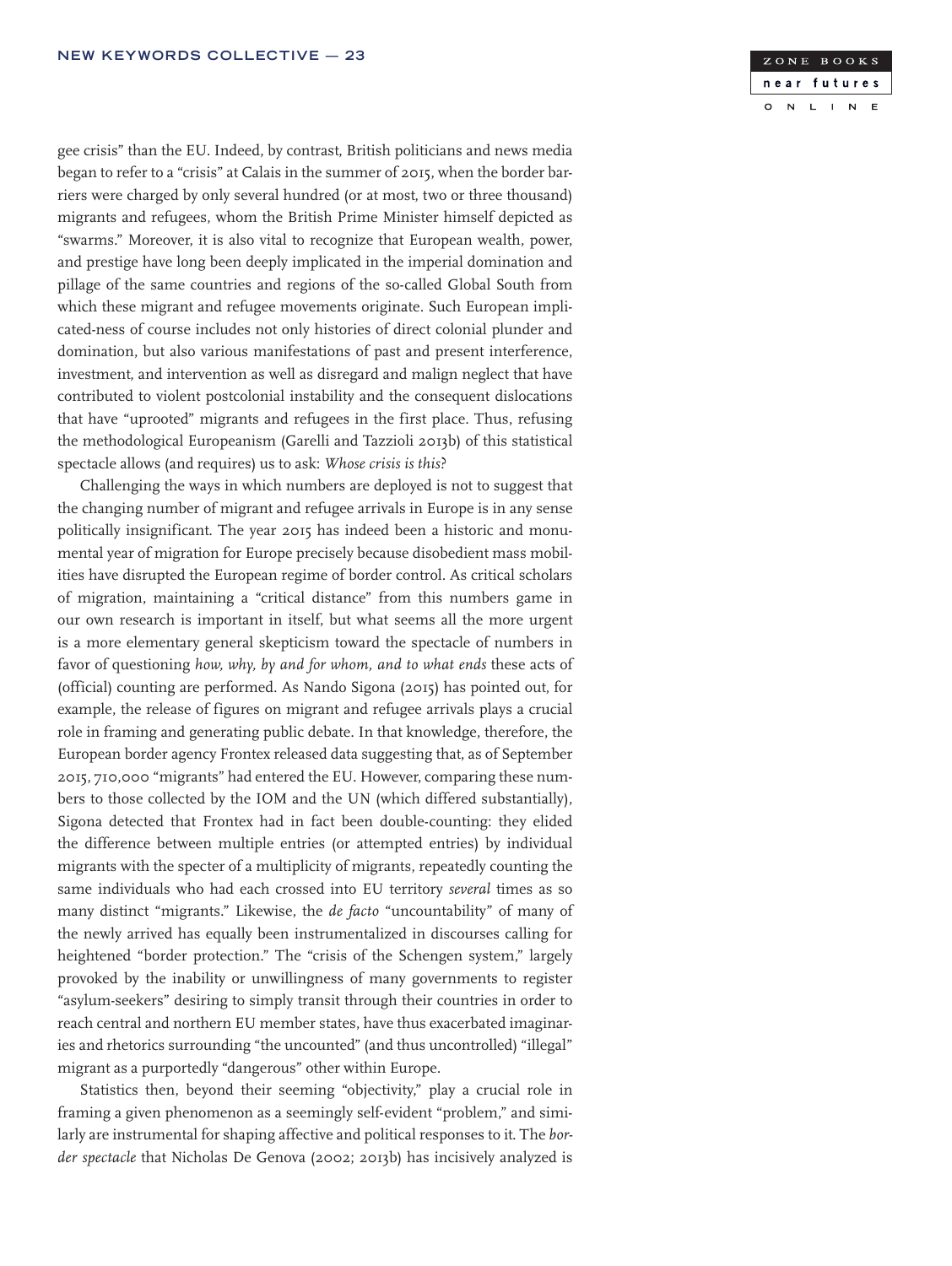therefore at work in the very production of statistics but it is also further generated and sustained through the mobilization of the resultant numbers: statistics of interceptions on land or at sea appear to quantify an otherwise elusive and amorphous "threat," which only becomes "real" and "objective" to the extent that it is measurable. Once counted, then, the alleged "problem" is effectively *objectified*, and its "reality" appears to be verified. Ironically, this "threat" thus seems to materialize only in the moment of its neutralization through capture by the police power of the state. Through the production of such numbers and the spectacle of statistics, then, it is simultaneously the fetishized menace of "illegal migration" and the securitizing work of states and their border policing agencies that are made visible and given a semblance of "reality." Hence, alongside other border spectacles, the spectacle of numbers assists in the construction of illegalized migration as "the problem" to which border and other immigration law enforcement measures must be addressed, while the political disorder and economic catastrophes that migrants and refugees have fled are relegated by implication to the status of a mere externality, someone else's responsibility "elsewhere." Furthermore, the European border and immigration regime itself, which directly produces the illegalized condition of these migrants and refugees in the first place, appears to simply need further fortification. Hence, the statistical construction of the magnitude of the "problem" of migration predictably leads merely to more securitized and militarized tactics of border control (see also De Genova 2011; 2013a).

Notably, a spectacle of statistics is comparably at work in relation to the "debt crisis," "the financial crisis," and all the related avatars of "the crisis" in which the graphic representation of quantitative data (such as credit ratings, currency ratings, growth rates, and so forth) proliferate in the daily news – as if they communicated anything meaningful about our actual economic conditions (Antoniades 2012). The statistics that otherwise might allow us to discern the deeper dynamics that led to the "debt crisis" – specifically, who has benefited from or been devastated by them – almost never enjoy such spectacular prominence. For example, the dramatic surge in the shares of aggregate wealth and income monopolized by the richest 0.1% of the population that was enabled by the turn to neoliberal strategies of accumulation beginning in the 1970s, while real wages and living standards plummeted for the great majority, would suffice to point to an epochal "restoration of class power" (Harvey 2005). Likewise, other statistics – for example, showing the differential expenditures of EU states over time, state revenues from taxes, and the inequalities of tax structures – would allow us to see that it is not that EU states that are imprudent "spendthrifts" but rather that through neoliberal reforms and tax cuts for those with higher incomes, a significant portion of wealth has been increasingly kept in (or returned to) private hands. For years, increasing public and private indebtedness was facilitated and manipulated through financial markets, and thereby made vulnerable to speculation. In the wake of the 2007–08 financial crisis, however, the speculative logic of these markets (through which debts had come to be financed) increased public debt exponentially, to the inordinate benefit of banks and financial services corporations but to the excruciating detriment of

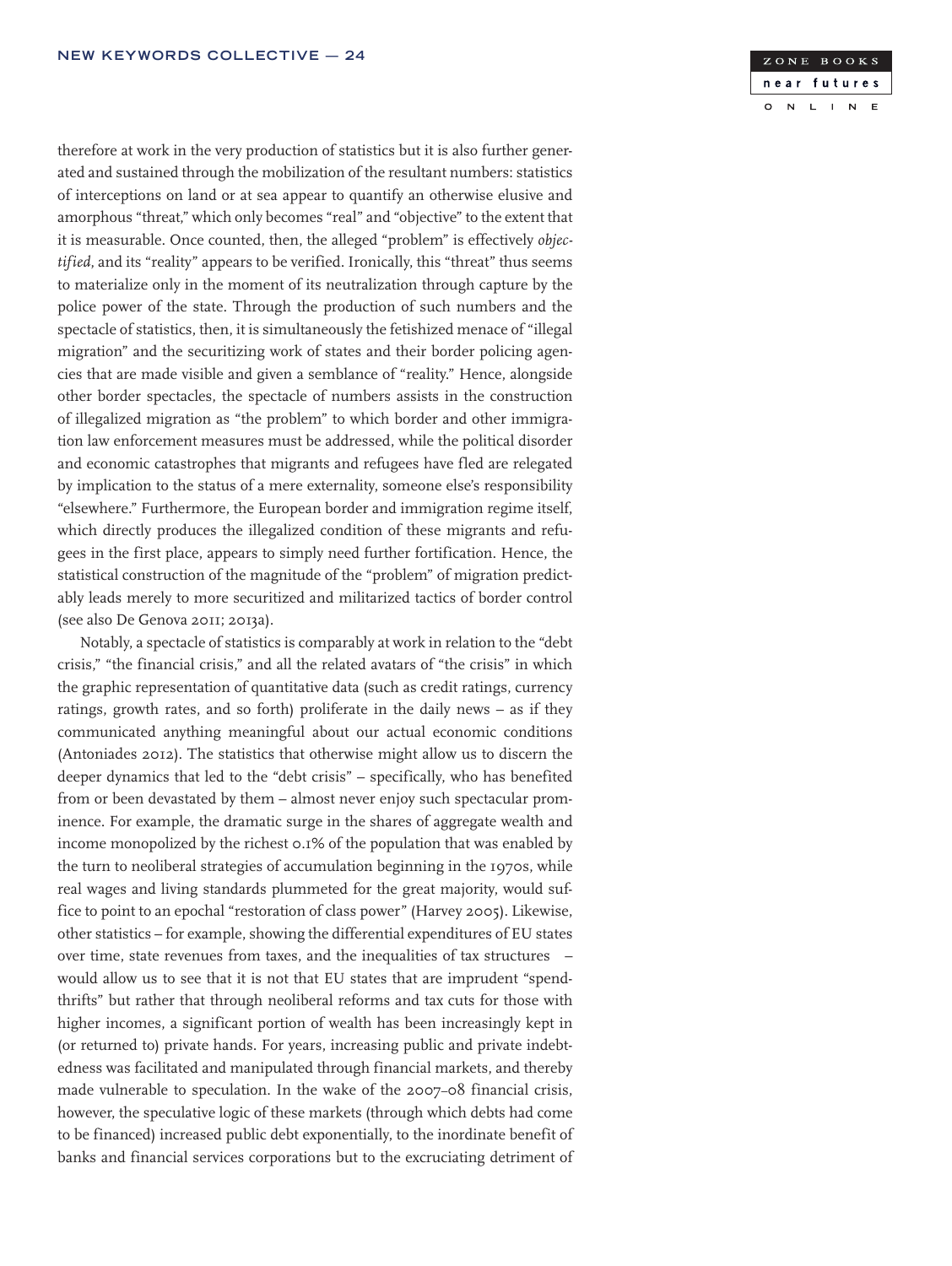

social welfare (Attac 2011: 46–62). Thus, we may detect again that the spectacle of numbers in the production of "the migration crisis" – where statistics are also persistently mobilized to generate the specter of onerous public costs in the form of social welfare spending for "opportunistic" migrants and "undeserving" refugees – must be made legible alongside the perfect opacity of the statistics that otherwise conceal the extent of our deepening generalized immiseration through neoliberal strategies of capital accumulation.

*MS, CH, NDG*

### "HUMANITARIAN CRISIS"

Beyond the ongoing disputes and unresolved debates among politicians, policy-makers, advocates, journalists, and scholars over the validity or usefulness of the labels "refugee" or "migrant" for designating those who have come to Europe over recent months or years seeking asylum, what is plainly at stake today in the border regions of Europe is a mass displacement of people fleeing the violence and disruptions of life arising from wars, occupations, insurgencies, and civil wars. It has become convenient politically to attribute much of the current "crisis" to events in Syria (where there continues to be a pertinent question of continuing, renewed, or expanded military intervention by various global or regional powers), but the mobilities of people from Afghanistan, Iraq, Libya, Somalia, Mali, among many other countries of origin, immediately raise the specters of warfare, invasions, and protracted military occupations perpetrated by various European powers (albeit usually alongside the United States). In short, the so-called "refugee crisis" in Europe has its origins to a significant extent in areas of severe conflict that have been instigated or aggravated directly by strategic European geo-political and economic interests across the globe.

Thus, it is indispensable to identify the war-migration nexus as an essential part of what today needs to be deeply investigated both for re-thinking a politics of asylum beyond the well-established exclusionary criteria and for revitalizing a critique of the larger European border regime (see "Politics of protection" in Casas-Cortes et al. 2015). Over the last few years, the government of migration in the Mediterranean Sea in particular has been characterized by military-humanitarian interventions intended to simultaneously "rescue" and "interdict" migrants. Operations such as Italy's *Mare Nostrum* and Frontex's *Triton*, focused on the task of intercepting migrant vessels even prior to their distress at sea, have directly contributed to this sort of militarized humanitarianism. Through this equivocal politics of "rescue," and of course always as a result of the restrictions imposed by EU-rope's Schengen visa regime, subjects "in need of protection" have been effectively forced to convert themselves into shipwrecked lives to be saved at sea. Meanwhile, a concomitant politics of preemptive containment has involved preventing migrants from even leaving Libya's shores to come to Europe to seek asylum, and has been enacted through the negotiation of various bilateral agreements with so-called "third countries"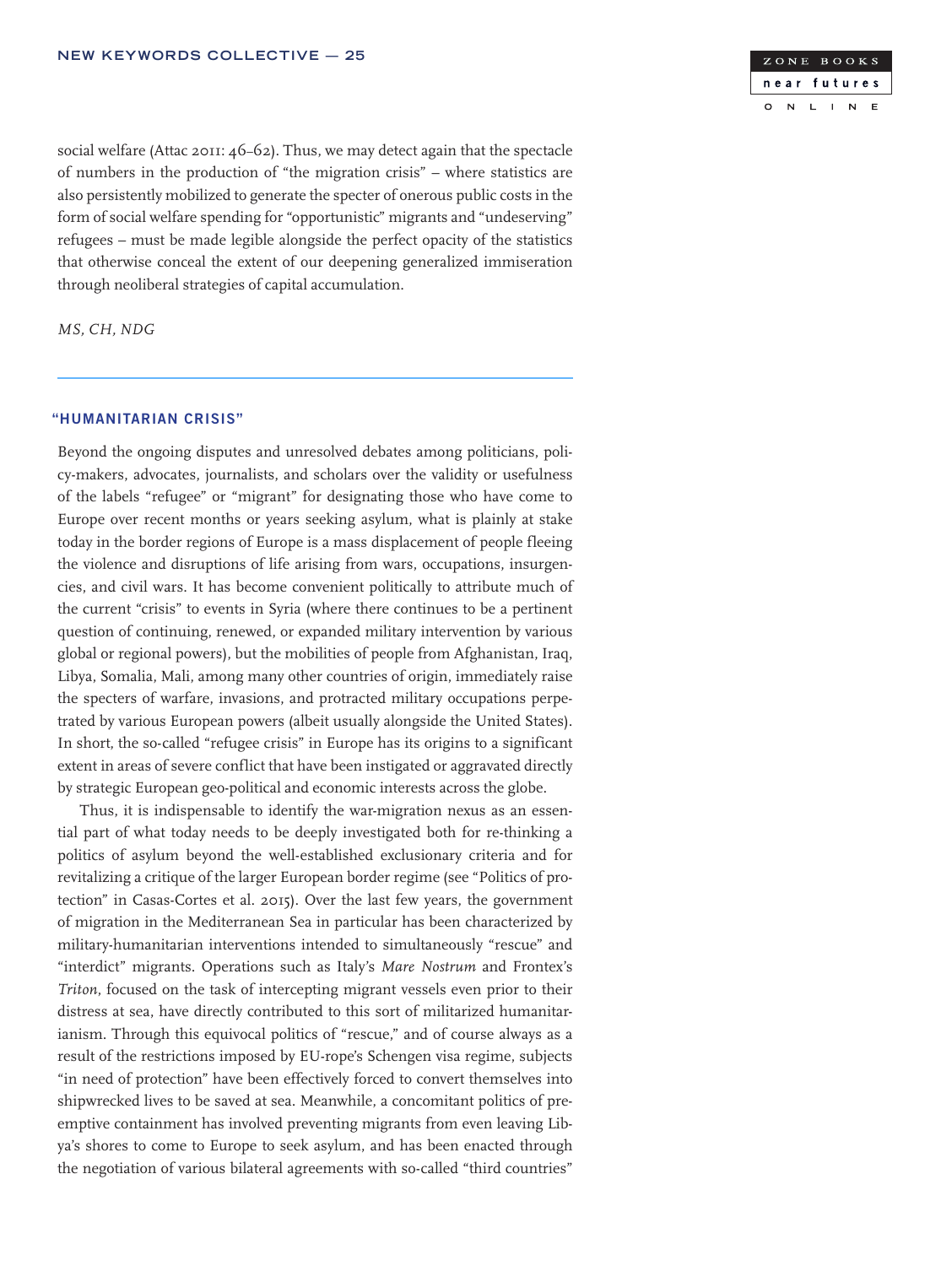ZONE BOOKS near futures  $\overline{N}$  $\mathbf{L}$  $\mathbf{I}$  $\overline{N}$  $E$  $\circ$ 

in order to fortify the "pre-frontiers" of Europe. Furthermore, the launch in the summer of 2015 of the EU military mission EUNavFor-Med has been officially promoted as a "war against smugglers" and as a militarized strategy for protecting migrants from "traffickers," but in fact signifies the coordination at the EU level of efforts to contain migrant and refugee mobilities and forcefully obstruct and disable the logistics of migratory crossings at sea. Meanwhile, increasingly during the second half of 2015, the "politics of rescue" has been substantially replaced with enforcement policies aimed at either blocking or repelling refugees and migrants at the eastern borders of EU-rope. Simultaneously, new measures are underway to install asylum processing centers in Turkey in order to circumvent the continued intrusion of the "refugee crisis" onto "European" territory. In this respect, notably, not only border policing as such but also the asylum system itself becomes implicated in the further externalization of the EU's border controls (see "Externalization" in Casas-Cortes et al. 2015).

Humanitarianism has thus been conscripted to play a crucial role in re-framing the governmental rationale of "migration management" and border control amidst an escalation of border deaths: refugees and migrants, or rather, "people in need of protection" – in striking contrast with those who were previously suspected of being "fake" or "bogus" refugees – have increasingly come to be represented in the mass media and governmental discourses as vulnerable and desperate persons to be "saved" from the perils of maritime crossings on unseaworthy boats, and thereby "protected" from their own migratory aspirations as well as the real or imagined predations of "criminal" syndicates of migrant "smugglers." Nevertheless, refiguring these migrants and refugees thus as "victims" in need of protection and rescue has not in any substantial way undermined the simultaneous socio-political and legal construction of them as "illegal" (and hence, undesirable and unwelcome) "migrants," finally susceptible for detention and deportation. On the other hand, the humanitarian purview of border control re-institutes the implicit opposition between "refugees" and ("economic") "migrants," routinely invoked to legitimize the former and stigmatize the latter. By implication, unlike "mere" migrants (figured as opportunistic and lawless), "refugees" (figured as innocent victims) deserve to be rescued.

However, particularly in the aftermath of the spectacle of terrorism, with France's proclamation of a "state of emergency" in reaction to the 13 November 2015 attacks in Paris, and in the wake of the moral panic over sexual assaults during the 2016 New Year's Eve events in Cologne/Köln – along with the various re-establishments of EU internal border controls in the face of the more general "refugee crisis" – the refugee has been recently re-figured as the potential "terrorist" who surreptitiously infiltrates the space of Europe, or as the potential "criminal" or "rapist" who corrodes the social and moral fabric of "Europe" from within. Nebulous and spectral affiliations are invoked to encompass refugees, migrants, "smugglers," "sexual deviants," "criminals," "terrorists," and "foreign fighters" as an inchoate continuum: hence, the "fake" asylum-seeker re-appears now not only as the actual (duplicitous) "economic migrant," but also as the (deviant) "rapist" whose "culture" or "morals" are simply inimical to the "European" way of life, or as the (devious) "terrorist" who conceals himself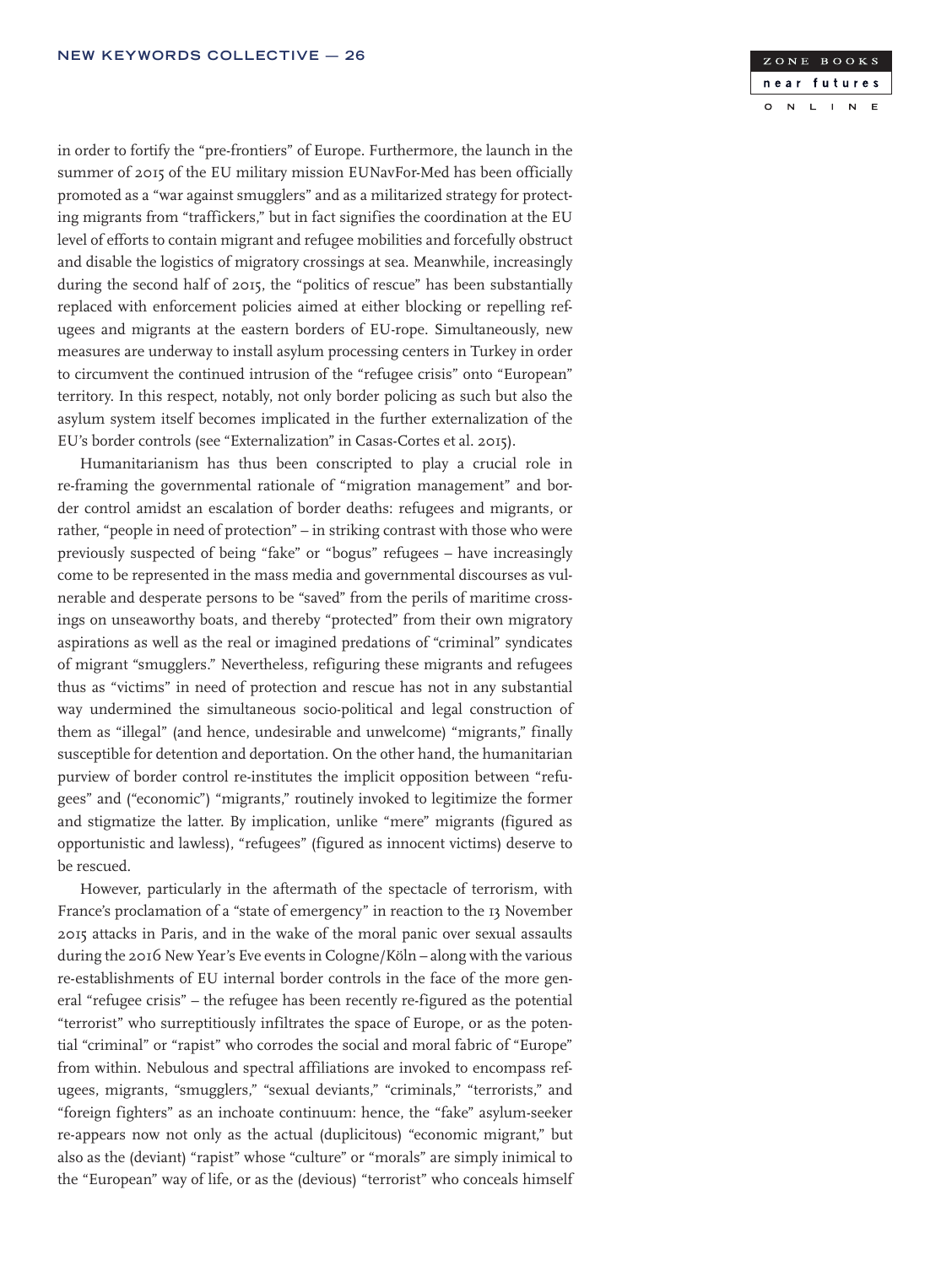

among the "genuine" refugees in order to wreak havoc upon "Europe." Thus, the misleading binary opposition between "migrants" and "refugees" is further complicated through the insinuation of a tricky continuum ranging from people "in need of protection" to "predators" or "enemies" against whom "Europe" itself must be protected.

The hyper-visibility of various border scenes of "rescue" are invariably accompanied by "the obscene supplement" of "subordinate inclusion" (De Genova 2013b; see also "Differential inclusion/exclusion" in Casas-Cortes et al. 2015). What happens to migrants and refugees after the spectacularized scene of perilous arrival, "rescue," and disembarkation – particularly, after being rejected as refugees – is systematically overshadowed. Thus, the spectacularization of "the humanitarian crisis" obscures other realities, most notably the subordinate incorporation of "rejected asylum-seekers" and other illegalized migrants through the exploitation of their labor (see "Migrant labour" in Casas-Cortes et al. 2015). Furthermore, alongside these (non-EU citizen) "asylum-seeker" workers, there is the invisibilization of the untold hundreds of thousands of EU-citizen workers employed in many of the same jobs under virtually the same or very comparable conditions, from agricultural labor to low-paid marginal service work in cities, such as various forms of domestic service or cleaning offices. Hence, the spectacle of "humanitarian crisis" serves to occlude other possible narratives and analyses concerning cross-border mobility, and – by thus effectively re-bordering these parallel mobilities and social conditions and re-fortifying the juridical inequalities of the regime of citizenship – fuels divisions and antagonisms between "citizens" and "migrants" over access to work and resources. Simultaneously, as with any other "emergency," the humanitarian "crisis" is seized upon as an economic opportunity. Here, border externalization does not operate only in relation to mechanisms of rescue / selection / immigration control – all highly lucrative enterprises for the military-security-prison-industrial complex – but is also evidenced in the forms through which refugee and asylum-seeker management (which serve simultaneously as forms of containment and control) are provided, through the devolution or outsourcing of diverse types of service provision (from screening to housing to counseling) to private companies and third-sector organizations. Whether mired in high-profile public scandals, as was the case with the "Mafia Capitale" affair in Italy (which exposed the entanglements of politicians from across the spectrum with neo-fascist gangs and profiteering service providers), or ensconced in the ordinary workings of the governmental machinery, as in Sweden (where the costs of accommodation for asylum-seekers charged by private companies are exorbitant), the management of migrants and refugees under the humanitarian regime is a multi-million-euro business.

The "humanitarian crisis" has thus been pivotal for the consolidation of a governmental regime comprising a complex ensemble of public authorities, private businesses, and third-sector agencies collaborating in various ways in the management and control of "asylum seekers" and "refugees," enacting a minimalist biopolitics that ensures their most basic needs of survival, rather than facilitating the expression of their autonomous subjectivities and the pursuit of their migratory projects. Indeed, through various legal restrictions (such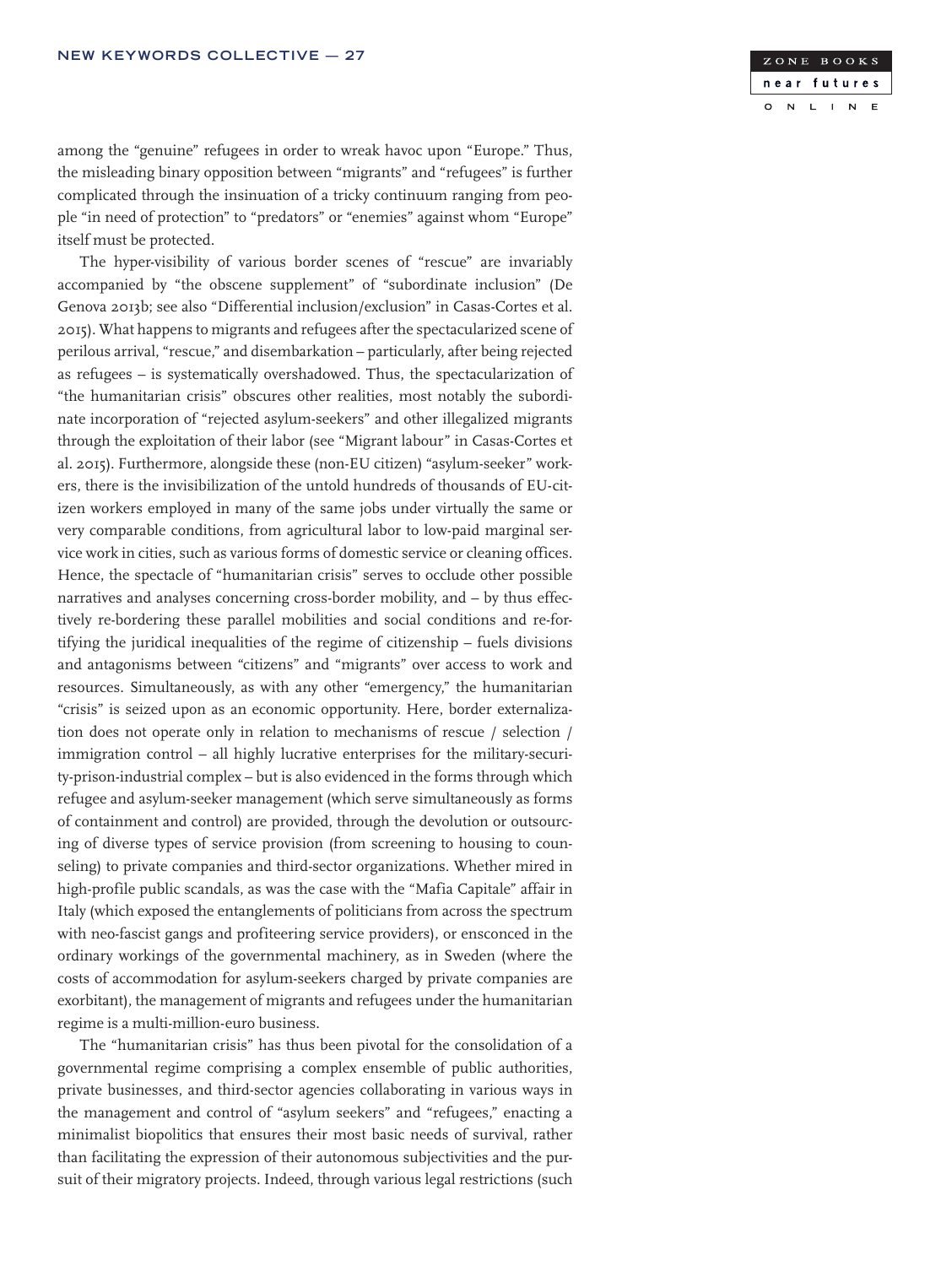

as expressly temporary juridical statuses or prohibitions on mobility, residence, and work), coupled with spatial confinement or social segregation, the humanitarian regime aims to produce and discipline "passive"(victimized) subjects, who – if they transgress these restrictions and violate the multiple borders and legal constraints imposed by humanitarian government – are immediately treated as "suspect" or "dangerous" people: they are summarily illegalized and must consequently be brought under extraordinary control and surveillance. Vacillating between treating the migrants and refugees on unseaworthy boats in the Mediterranean Sea as "victims" to be "rescued," while thereafter (within the ensuing days, weeks, or months) seeking to arrest and discipline them as "illegal" border crossers when they attempt to continue their migratory trajectories further onward in EU-rope, the "humanitarian crisis" is a sign of the vexations that both EU and nation-state authorities confront in classifying and regimenting these contested and disobedient mobilities.

*MT, NDG, EF, IP, MS*

### "MOBILITY"

The consolidation of the Schengen zone within which border controls were eliminated, and more generally, the institutionalization of the ostensible "right" to freedom of movement within the EU for the citizens of signatory states, have been defining hallmarks of European integration during recent decades. The contemporary "crisis" of migration in Europe dramatically exposes the deep limits and exclusionary dimensions of these particular EU-ropean formulations of "freedom" in the context of the broader government of human mobility. Recently, and repeatedly during 2015, the "right" to freedom of movement for EU citizens and denizens alike has been more and more restricted, and border controls within the Schengen area have been re-introduced. Nonetheless, migrants and refugees simply keep arriving. Hence, the measures for governing mobility and ostensibly stopping "unwanted" migratory movements – particularly, the movements of those who are considered to be deficient according to dominant criteria of "employability," or those purported to lack properly "European values," and thus, according to racist rationales, who may be considered a "threat" to "Europe" – have simultaneously been continuously confounded as migrants persistently defy these controls. The incorrigibility of these autonomous mobilities has consequently prompted the repeated announcement of new "crises" (such as the "refugee crisis" or alarmist proclamations about a parallel "crisis" of "poverty migration"). Here, of course, we are reminded of the long history by which the mobility of labor has served simultaneously as both a resource for capitalism as well as a disruptive and potentially subversive force (see "Migrant labour" in Casas-Cortes et al. 2015).

National governments in the EU's wealthier member states (such as Germany or the UK) resort to discourses of "poverty migration" to problematize specifically "European" mobilities as the ostensibly "unwanted" by-product of the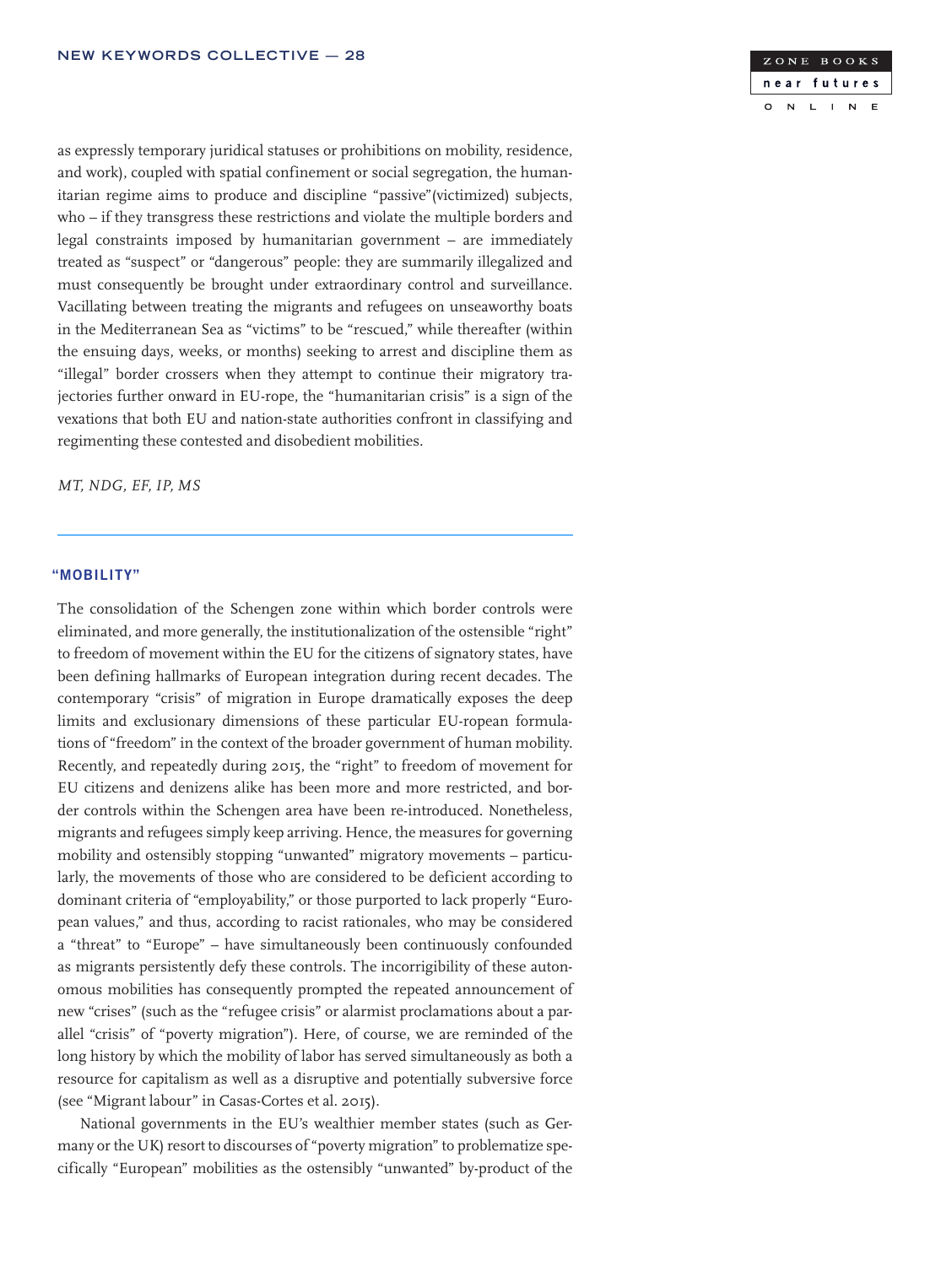larger regime of "free" mobility within the EU. "Mobility," it would seem, turns into "migration" quite easily. According to this rhetoric, "mobility" pertains to those who bring investment or enhance profitability, whereas "migrants" are those who perennially threaten the viability of "national" economies and social welfare systems (see "Differential inclusion/exclusion" in Casas-Cortes et al. 2015). Through the imposition of various restrictions on access to social benefits, the putative "right" to mobility is rendered profoundly conditional, as it becomes thoroughly contingent upon access to "regular" work contracts in the formal labor market. Those who cannot meet more or less stringent requirements are designated to be economically "inactive" and consequently denied various social rights, and may be subjected to harsh regimes of workfare, or even eviction and deportation (van Baar 2012; Riedner 2015). For example, Belgium recently expelled more than 7,000 EU citizens because they had worked with formal labor contracts for fewer than twelve months and had been unemployed for more than six months prior to expulsion. Thus they were deemed an unbearable burden on the welfare state.7 For many, then, the much-celebrated EU-ropean "freedom of movement" is not a right in any substantive sense, but rather serves to intensify the neoliberal obligation to be engaged in wage labor or some other form of productive economic activity, and thus to accept increasingly precaritized working and living conditions. This process of re-disciplining labor goes hand in hand with conditionalization of social rights, their pervasive denigration as mere "dependency" on welfare benefits, and the withdrawal of mobile persons' "right" to stay.

We begin to detect, furthermore, that the "migrant" predicament is not reducible only to the potential withdrawal or conditionality of the simple "rights" to move or to stay, but also the more expansive (partial, differential) exclusion from the substantive entitlements of citizenship, such as access to state services and social welfare benefits, and thus also a withdrawal of social, labor, and political "rights" (see "Differential exclusion" in Casas-Cortes et al. 2015). This corresponds closely to what Sandro Mezzadra and Brett Neilson (2013) have described as the "multiplication of labor." Thus, current attempts to restrict "internal" (EU) mobilities could be interpreted as experiments within the EU-ropean neoliberal laboratory for governing migration without border controls as "free" but highly conditioned mobilities, whereby migrants are nonetheless subjected to the conditionalities and contingencies imposed through the amplification of "workfare"-like technologies of government (Riedner 2015).

The current "economic crisis" and the resultant widespread increase in precaritization have triggered various re-orientations of mobility across and also beyond "Europe," contributing to the (renewed) "migrantization" of various EU-ropean citizens and denizens alike. In the protracted context of "crisis"-driven neoliberal austerity across Europe, there has been noteworthy evidence of new forms of migration as well as reversals in the direction of more long-standing migratory processes. Hence, migrants originally from the so-called Global South who now possess Spanish or Italian passports abandon joblessness and home foreclosures in the debt-strangled "European South" and relocate to more prosperous northern European countries, now as EU citizens

#### ZONE BOOKS near futures  $\overline{N}$  $\mathbf{L}$  $\overline{N}$  $E$  $\circ$  $\mathbf{I}$

7. http://www.connessioniprecarie.org/2014/ 12/05/the-government-of-mobility-1-conditioned-freedom-and-mobility-onprobation/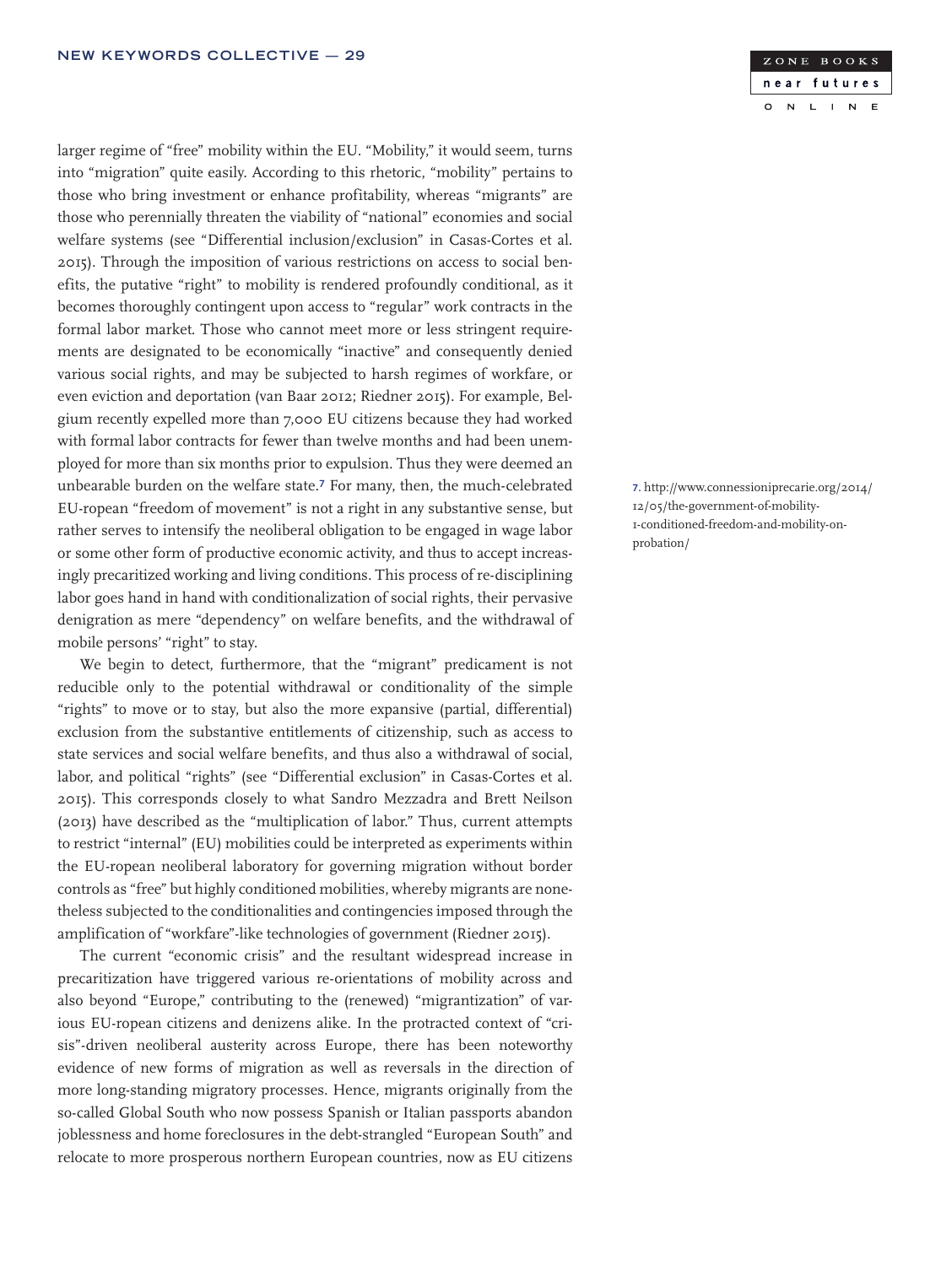

availing themselves of their "right" to mobility. Meanwhile, an additional consequence of economic "crisis" and austerity in Europe has been a noteworthy increase in mobility out of EU-rope altogether. Spanish and Italian nationals, for instance, have increasingly migrated as "tourists," overstayed visas, and sought "irregular" residence and employment in North Africa or South America.

Notably, the movement of young Europeans with relatively high levels of formal education or skill migrating (within or out of Europe) in search of employment opportunities – particularly in "unskilled" work – signifies that mobility is also inseparable from processes of "de-skilling." For instance, the increased presence of (formerly unemployed) Spanish citizens who have recently moved to Morocco to find jobs in call centers is a considerable phenomenon. The estimated number of Spaniards currently based in Morocco is approximately 25,000, while the number of those who are registered at the Spanish consulate as residents is only about 3,500. Of course, the conditions of migrant "irregularity" for Europeans in North African countries such as Morocco or Tunisia are in no sense comparable with the illegalization in those countries of sub-Saharan migrants (usually with aspirations of eventually making their way to "Europe"). Thus, there is increasing evidence of a kind of "differential illegality," with quite glaringly unequal implications for distinct categories of migrants' divergently racialized lives: detainability and deportability for sub-Saharan (Black) migrants, on the one hand, and benign neglect and tolerated presence for European (white) migrants, on the other. This example helps to clarify that the "migrant" condition cannot be reduced narrowly to legal status alone, and that the actual ways in which distinct categories of people and their respective mobilities are effectively governed must be carefully taken into account. However, the re-orientation of mobility across the Mediterranean is not limited to "Europeans" moving southward: return migrations from Europe to the Maghreb (and many other countries and regions of origin) has likewise been a significant but largely undocumented and unmapped phenomenon that should be investigated in its global articulation with the effects of "the crisis" in Europe.

Likewise, EU-uropean nationals have increasingly been migrating out of the continent altogether, particularly to Latin America and the Caribbean. A recent study carried out by the International Organization for Migration (IOM) reveals, furthermore, that since 2010 this trend has been accompanied by a marked decrease in the movement of people in the other direction. For the first time since the year 2000, more people migrated from Europe to Latin America than the reverse: in the year 2012, for example, approximately 182,000 European nationals left for Latin American and Caribbean countries, as compared to approximately 119,000 Latin American and Caribbean nationals who moved to the EU (IOM 2015). The leading EU-ropean countries of this recent out-migration notably include not only debt-strangled Spain, Italy, and Portugal, but also France and Germany. Among these, the Spanish case is truly remarkable. This Spanish migration has, due to shared language and historical interconnections, perhaps predictably prioritized Latin America as its main destination. According to the Fundación Alternativas,<sup>8</sup> some 700,000 Spaniards left the country between 2008 and 2012. Figures from Spain's National Statistics Institute 8. http://www.fundacionalternativas.org<br>between 2008 and 2012. Figures from Spain's National Statistics Institute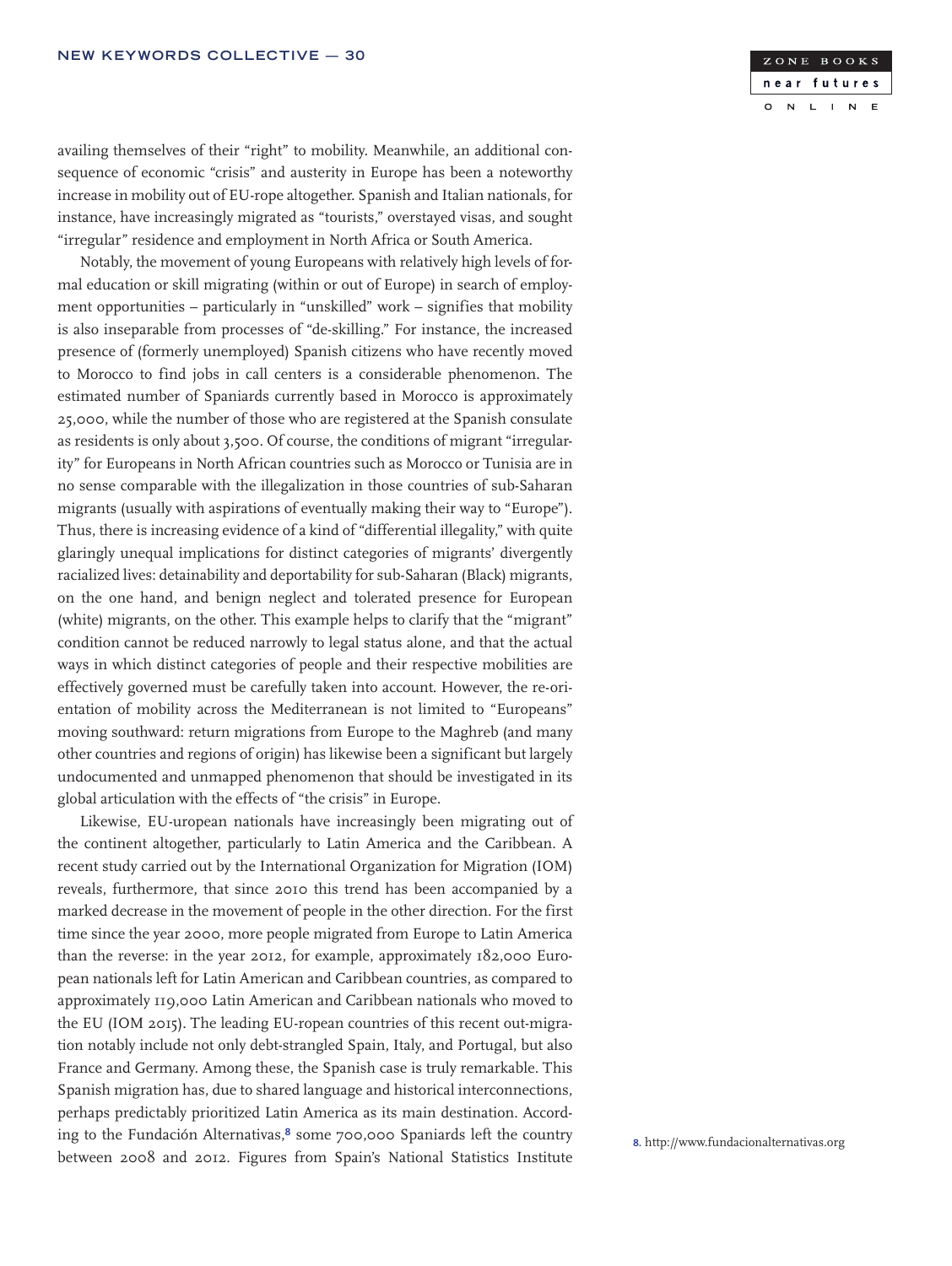

(INE) show that another 547,890 people left in 2013. However, the profile of these European migrants is notably not reducible to that of "return migrants." In other words, this is not simply a statistical illusion generated by Latin American or Caribbean migrants returning from Europe to their home countries. Instead, the majority of these European migrants are "crisis migrants" (or, rather, austerity refugees) – native-born "Europeans," now turned "economic migrants," seeking new life and job opportunities in countries such as Ecuador, Mexico, Argentina, Chile, Peru, or Bolivia, places that have conventionally been almost exclusively depicted as "sending" countries.

Despite these extraordinary numbers, however, this significant reversal in the configuration of "migration" in the European context has not been depicted in the European media or dominant political discourse as a European "migration crisis." Apparently, "Europeans" cannot be conceived as "economic migrants." Such a categorization is customarily overburdened with racial, gender, class, and national prejudices, and evidently reserved for those who migrate from the impoverished (formerly colonized) countries of the so-called Global South ("peripheral" countries, in the place formerly known as the Third World) to the rich ones fashioned as "the core" of the world economic system, where "European" countries, particularly the former colonial powers, historically secured their self-styled centrality. Thus, it seems to be no longer quite a "natural" or self-evident condition that "Europe" is figured as a space of prosperity that acts as a magnet for "economic migrants" from the "underdeveloped" countries. In the contemporary "crisis" scenario, Europeans have increasingly joined ranks with Africans, Asians and Latin Americans as mobile persons compelled to seek their fortunes and new life opportunities in faraway lands. However, the juridical and socio-political conditions under which Europeans migrate outwards predictably are utterly different from those imposed by the European border regime: Latin American and Caribbean countries generally receive the European newcomers with open arms, with virtually no immigration restrictions imposed on them. Nevertheless, these contemporary reversals of European mobility are important signals of a reversal of fortune for EU-rope. Yet, this reversal in the direction of migratory movement is seldom taken as evidence that European countries are plagued by "failed" economies, or that the neoliberal ambush of European welfare states has proven incapable of preventing the exit of their citizens due to the increasingly acute precaritization of their living conditions.

Undoubtedly, the process of selectively labeling some migrant and refugee mobilities as a "migration crisis" while concealing the "crisis migration" of others has profound and productive effects. Reinforcing anti-immigrant racism and nativist hostilities, perpetuating postcolonial bigotries, and aggravating forms of both blatant and subtle violence against those deemed to be "non-Europeans" all serve to de-fuse or re-direct some of the potentially most explosive socio-political dynamics constituting Europe today (De Genova 2015; De Genova and Tazzioli 2015). Nevertheless, the massive movement of unemployed or under-employed EU citizens toward the most prosperous EU countries, usually to work in low-paid service jobs beneath their formal qualifications, is another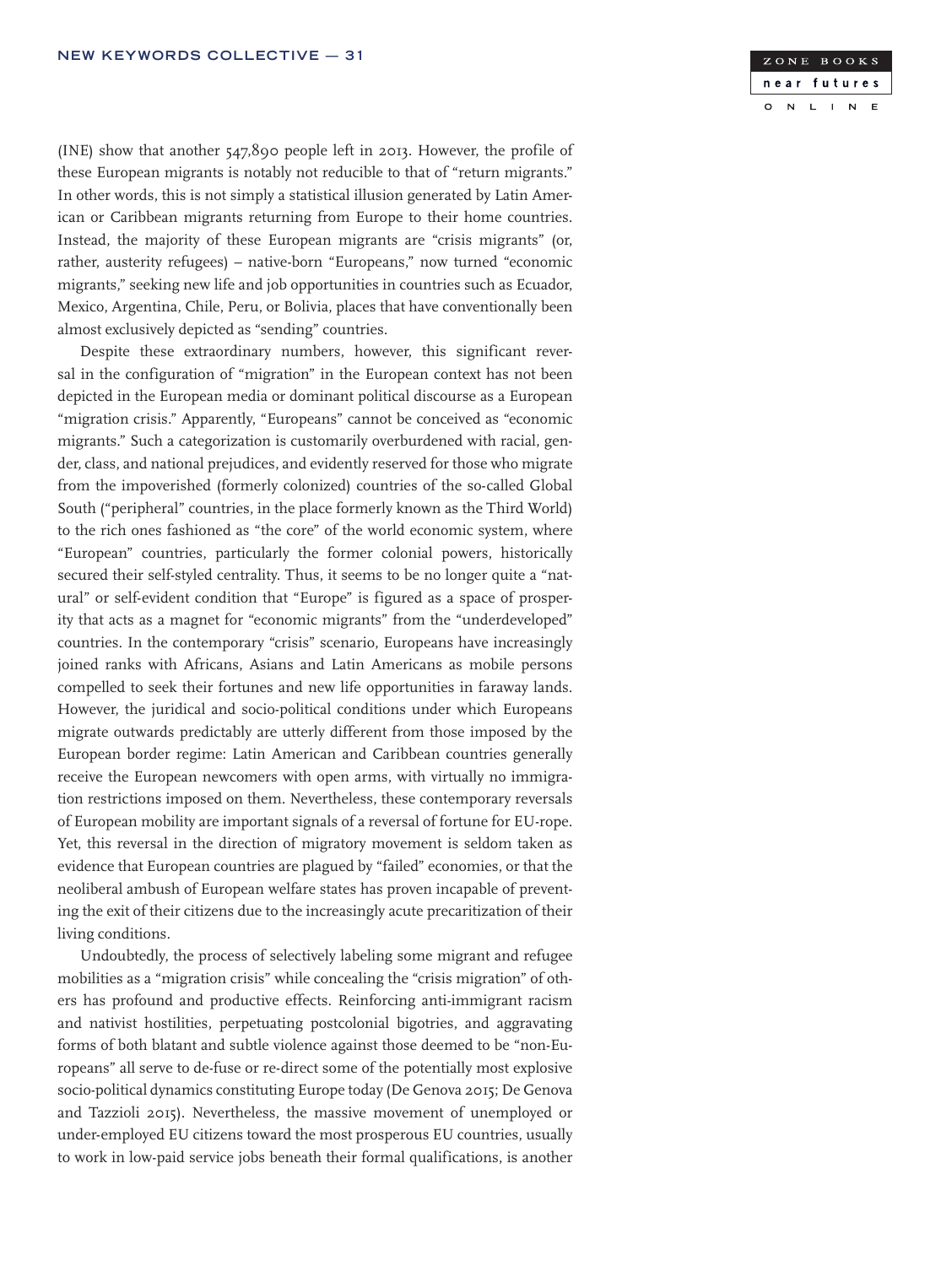

major feature of the contemporary processes of "crisis migration" in EU-rope, more generally. Consequently, alongside the predictable anti-immigrant racism toward ("non-European") "foreigners," the increasingly shrill anti-immigrant politics of countries such as Britain over recent years have been discursively re-tooled, now predominantly obsessed with "migration" from the rest of EU-rope.

In times of "crisis," therefore, we must ask anew: *Who has become a migrant? Which forms of human mobility are classified, or recognized, or disavowed as manifestations of "migration"?* Moreover, it is crucial to ask: *Who does, and who does not, come to be governed as a "migrant"?* These developments signal noteworthy transformations. Some forms of "mobility" have been converted into "migration" (as in the transformation of intra-EU "mobility" from southern or eastern Europe into labor markets in more prosperous northern and western European countries); likewise, some forms of "migration" have turned into "mobility" (as in the "secondary migrations" of Latin Americans or Africans from Spain or Italy into other European countries following their "regularization" and acquisition of European passports, or similarly, the summary reclassification of previously undocumented migratory movements from eastern European countries into western European labor markets following the accession of their countries of origin to EU membership and consequently, their reclassification as EU citizens engaged in their rightful free "mobility"). The EU-ropean experiment with mobility thus offers a striking context in which to contemplate how cross-border mobility alone does not necessarily become apprehensible as "migration," and likewise, how juridical status alone (e.g. "illegal migrant," "refugee," "EU citizen," "tourist," "diplomat" and so on) seems insufficient to enclose a mobile person within (or release her from) the socio-political burdens of becoming a "migrant."

If "migration" cannot be adequately defined in exclusively juridical terms – according to which kind of border is crossed, and under which legal parameters – we must consider, furthermore, whether the very classification of particular forms of mobility as "migration" always already imply particular forms of discrimination and domination. Here, we must immediately confront the diverse ways in which the problematization of particular mobilities as "migration" raise questions of difference and "foreign"-ness that may be overtly constructed in either "cultural" or narrowly legal terms, but are nonetheless principally constituted according to logics of race and class. We are reminded therefore of what Nicholas De Genova (2016) has called the "European" Question, and the always ambivalent and unstable constitution of "European" identity in relation to the putative "outside" of "Europe" (understood to be a postcolonial formation of racial whiteness) and simultaneously in relation to those who inhabit the amorphous extended borderlands of "Europe" itself and their "not yet" or "not quite" status as "white"/"European."

Here, and particularly in the case of the "mobility" of (South) Eastern Europeans, we deal with a newly articulated form of what Maria Todorova (1994; 1997) has called "Balkanism": that specific and ambiguous kind of Orientalized imagination and representation according to which, due to its alleged "infe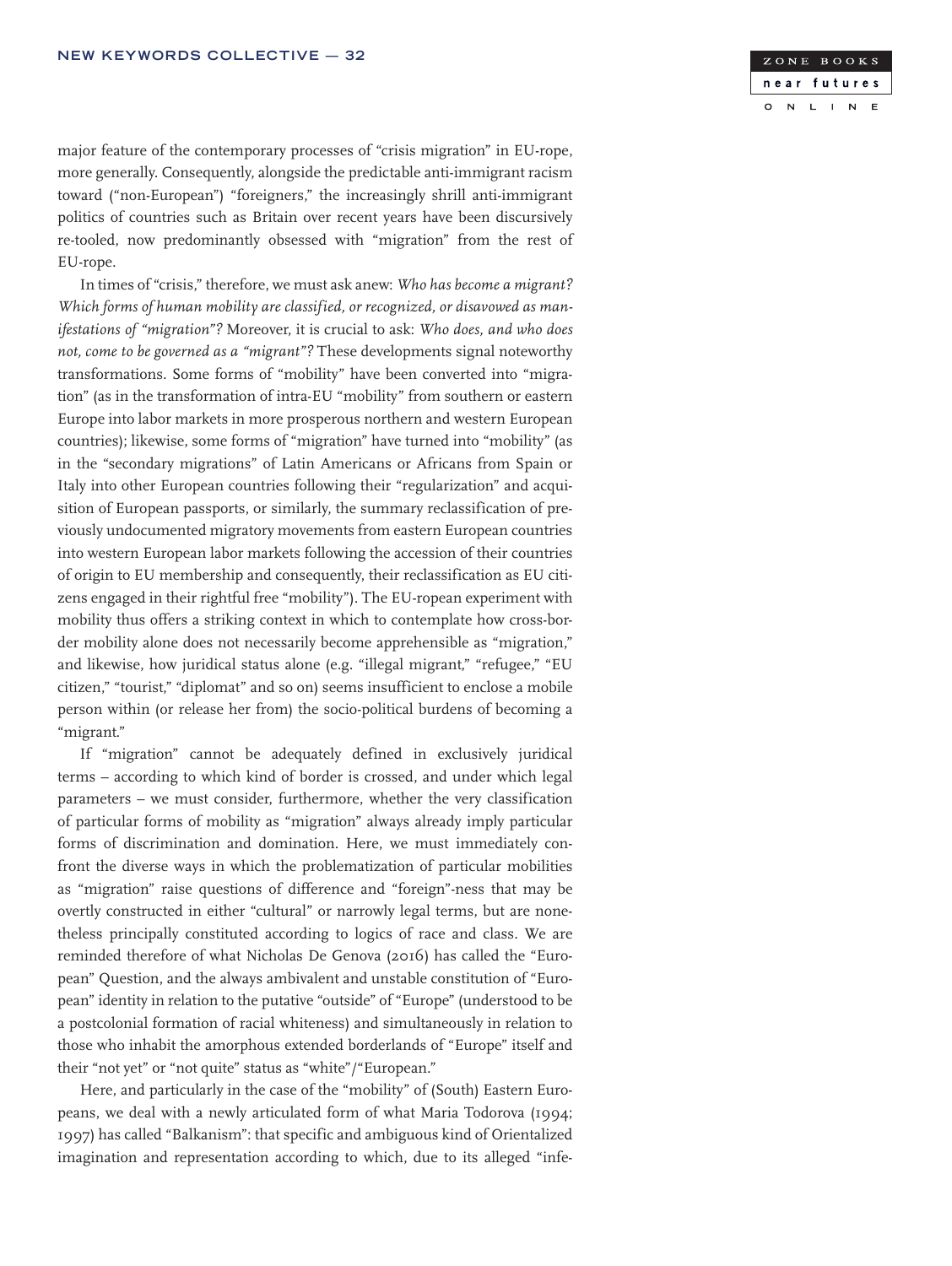rior" status, southeastern Europe, or "the Balkans," simultaneously does and does not belong to "Europe." At the time of Yugoslavia's violent dissolution in the 1990s, Balkanistic reasoning served as one of the dominant ways to legitimize "military-humanitarian" interventions in Bosnia and Kosovo. While these practices were frequently considered to be interventions in a space *external* to "Europe," at the same time they were commonly legitimized on the basis of the contention that crimes against humanity "on *European* soil" were an intolerable scandal and had to be combatted (Balibar 2002/2004: 1–6). And even while the then-manifest Balkanism was operationalized as a kind of "nested" Orientalism (according to which, for instance, "the Serbs" would be more "brutal," "violent," and "cruel" than "the Croats"), in the end, all of the Balkan "peoples" were nonetheless considered to be effectively indistinguishable and comparably "problematic," for they could all be expected to resort to "ancient hatreds" and violent "primordial" nationalisms. As Slavoj Žižek (2000) has argued in his reflection on the "Western" imagination of the Balkans, what "Balkanism" offers to the Western gaze is "what it likes to see in the Balkans." This is "a kind of exotic spectacle that should either be tamed or quarantined... a mythical spectacle of eternal, primordial passions, of the vicious cycle of hate and love, in contrast to the decadent and anemic life in the West." In the contemporary version of Balkanism, those who are coming from (South) Eastern Europe to western Europe to look for work opportunities, or to flee socio-political circumstances (particularly in the case of the Roma), are again considered to be largely indistinguishable – but now are homogenized as "poverty migrants," "social (benefits) tourists," "bogus asylum seekers" or "fake refugees" (see also footnote 6, above). While, in public discourse and political debate, this representation of citizens from the new or candidate EU member states has been predominantly mobilized to "irregularize" the status of Roma and to "securitize" their situation (van Baar 2015), we have nevertheless been able to observe a trend towards what could be considered to be a more general "Gypsification" of all (South) Eastern Europeans, according to which they are racialized on the basis of many of the stereotypes that are customarily attributed to Roma through the derisive "Gypsy" label (as lazy, dirty, criminal, irresponsible, profiteering, and so on).

At the same time, particularly when they move across the purportedly "borderless" space of EU-rope, racially minoritized Europeans of Roma or Sinti backgrounds (most of them EU nationals and, thus, EU citizens) are often designated officially as "nomads," and effectively pathologized as incorrigibly *mobile* "populations." Despite this specter of "excessive" mobility, however, nation-state governments and local municipalities enact enforcement measures precisely in order to obstruct Roma / Sinti *settlement* and to re-mobilize them by subjecting them to coercive evictions and displacement. To truly understand such regimes of EU-internal migration, however, we must also move beyond simplistic critiques of the racism against "Roma" and "Sinti" that naturalize these very identities, and thereby become complicit in the imposition of such racialized ("ethnic") categories from above. Particularly when what is at stake is often a racialization – or specifically, a "Gypsification" – of poverty (Van Baar 2016b), it seems more productive to ask *who* comes to be racialized as "Roma"

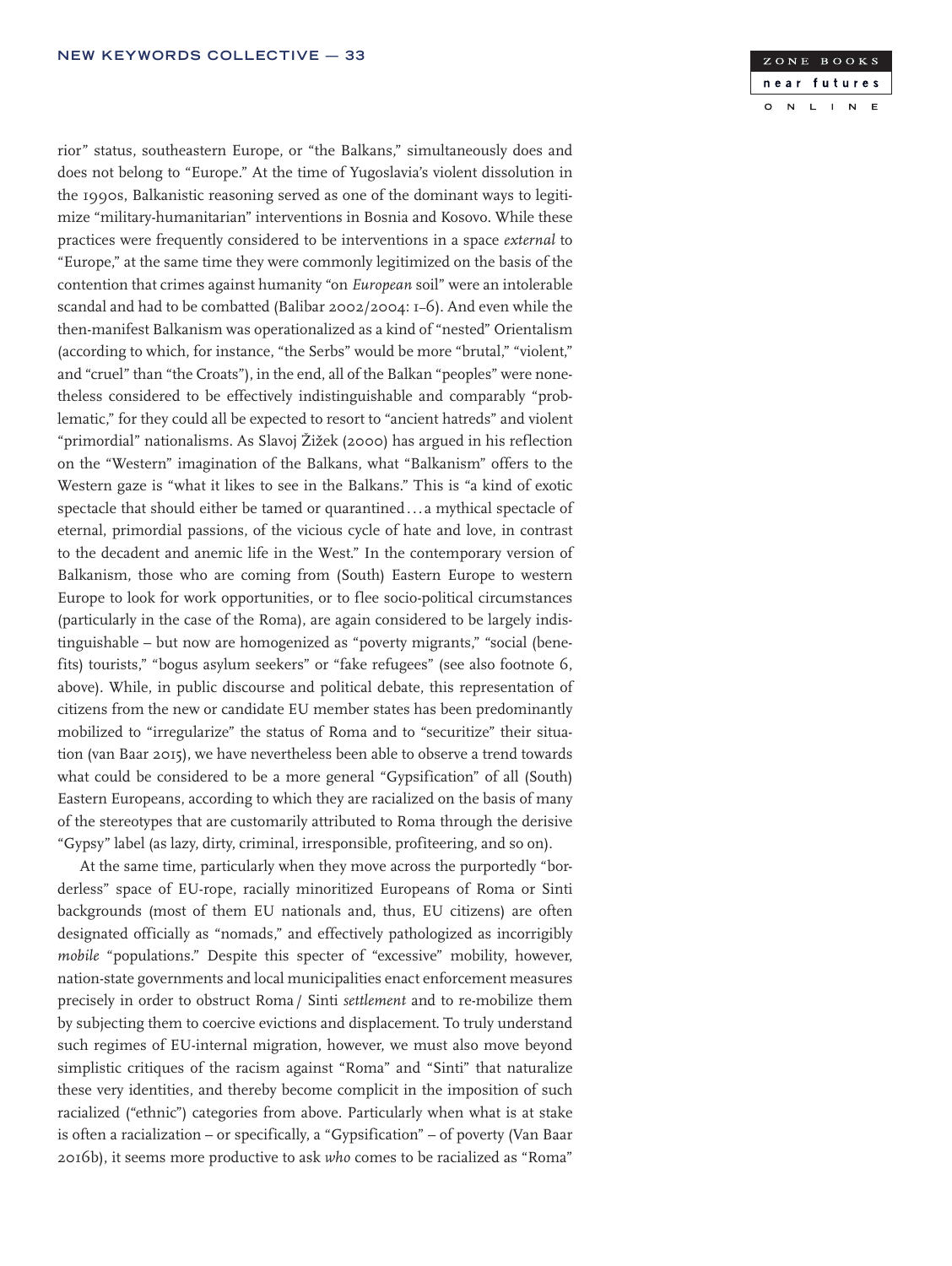ZONE BOOKS near futures  $\overline{N}$  $\mathbf{L}$  $\overline{\mathsf{N}}$  $\mathbf{E}$  $\circ$  $\mathbf{I}$ 

or "Sinti," under what circumstances, and how these categories are contested and with which effects. This analytical perspective also opens up possibilities to better understand the strategic and situational character of the particular struggles of self-identified "minorities" for rights and recognition. Thus, the mobility of the poor, and especially the racially stigmatized poor – even despite ostensible EU citizenship – is scarcely tolerated, and subjected to special policies and regimes of *evictability* (van Baar 2015; 2016a). Paradoxically, it seems that as soon as these "unwelcome" mobile "citizens" use their "right to free movement" and look for better labor opportunities outside their countries of birth, they are summarily converted into (deportable) "migrants." Thus, the EU-ropean government of mobility entails (specifically neoliberal) experiments with borders and migration through the modulation of the "freedom of mobility," establishing various terms and conditions related to formal and regular employment and economic "independence" that enhance new conjunctures of racism and produce new zones of internalized borders and boundaries.

The "migrantization" of various distinct but related practices of mobility is a phenomenon that until now has remained rather un-remarked, under-theorized, and un-mapped, as the meaning and the socio-political condition of being "governed like a migrant" cannot be adequately comprehended within the narrow parameters of juridical status alone. In this scenario, intra-EUropean mobility has provided a socio-political context in which the autonomy of human mobilities of various kinds unsettles and challenges the dominant neoliberal model of internal (EU / Schengen) "freedom of circulation." These mobilities have thereby produced unforeseen fractures and divisions within the "European" space itself – between the presumptive (self-anointed and self-authorizing) "core" of Europe and the southern and eastern "frontiers" and "transit zones" where the putative "inside" and "outside" of "Europe" have become increasingly blurred and confounded.

*LR, SAV, NDG, MT, HvB*

### (THE CRISIS OF) "EUROPEAN VALUES"

What, indeed, are the values often referred to as distinctly "European"? How has the project of European integration, now effectively synonymous with the European Union, ensured that such "European" values have been re-branded as specifically EU-ropean? The European Commission asserts that the EU "is founded on the values of respect for human dignity, liberty, democracy, equality, the rule of law and respect for human rights, including the rights of persons belonging to minorities."9 Purportedly conceived around this set of supposedly shared values, the EU is routinely lauded as a "post-national" enterprise where sovereign power is shared amongst its member states, for the collective good of all. The several stages of EU enlargement and integration were formulated around the key accession criteria of respect for, and promotion of, the EU's "democratic" values, and among the chief characteristics of (properly) "European" societies

9. http://europa.eu/scadplus/constitution/ objectives\_en.htm#VALUES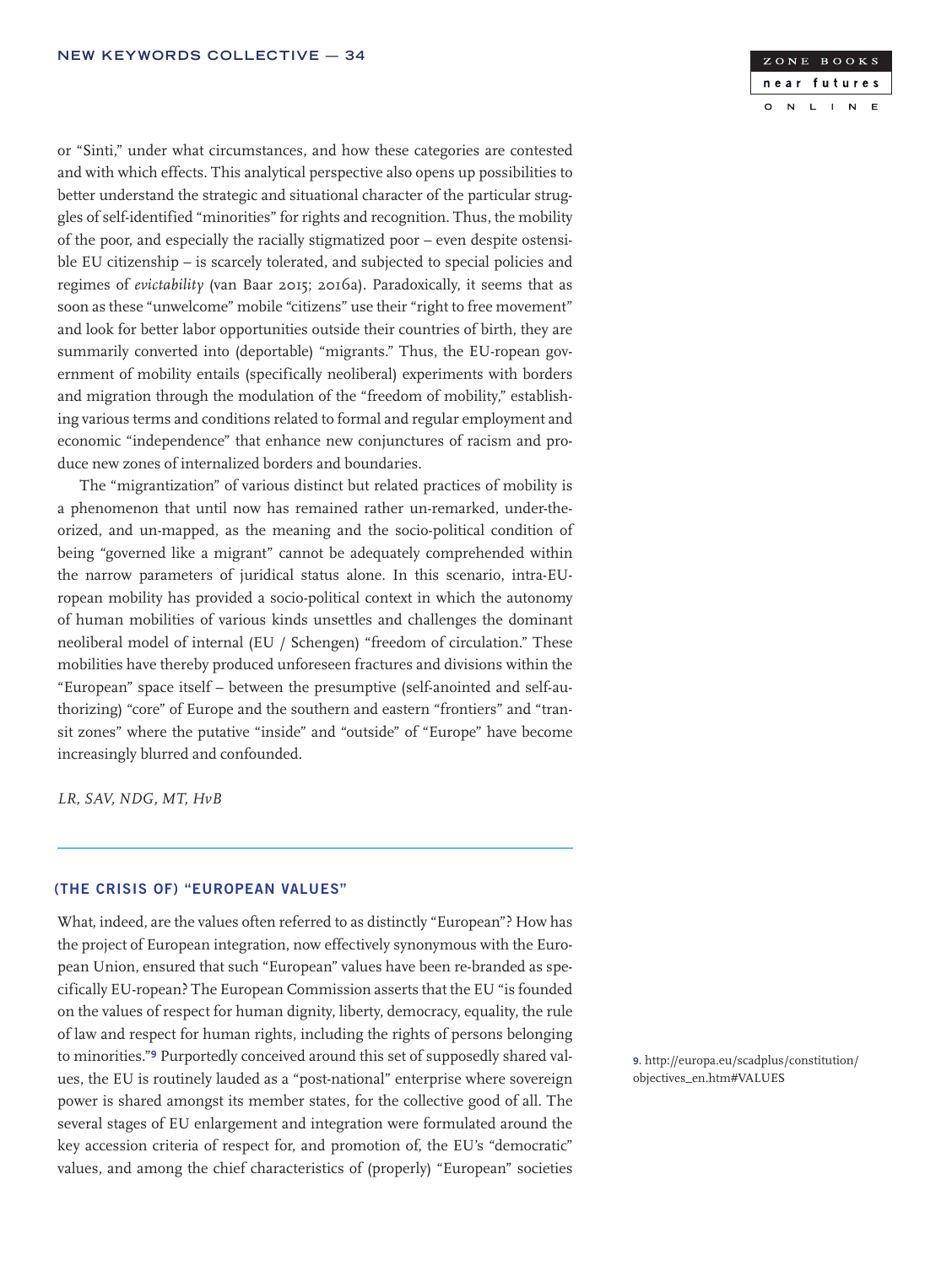are counted: "pluralism, non-discrimination, tolerance, justice, solidarity and equality between women and men."10 For its efforts to create a community "united in diversity," the EU was awarded the Nobel Peace Prize in 2012 and in their acceptance speech "From War to Peace: A European Tale," European Commission President Barroso and President of the European Council Rompuy declared: "Over the past sixty years, the European project has shown that it is possible for peoples and nations to come together across borders. That it is possible to overcome the differences between 'them' and 'us'."11 Indeed, for a time, many on the Left across Europe also entertained the illusion that the project of "Europe" might present openings that seemed to promise possibilities for a politics that could transcend the European legacies of nationalism, fascism, the Nazi genocides of the Jews, Roma, and Sinti, the treacheries of Stalinism, the impasse of the Cold War, and the bitter disillusionments of "post-socialism." Nonetheless, numerous scholars have noted the contradictions inherent in the vision of liberal democracy on which the EU-ropean project relies for legitimacy. As Talal Asad notes, while "it is often conceded that several peoples and cultures inhabit the European continent," it is also believed, seemingly paradoxically, that "there is a single history that articulates European civilization – and therefore European identity" (2003:170). It is indeed this homogenized civilizational and identitarian *Europeanism* that riddles the "European" project with the incontrovertible contradictions of its own (post-)coloniality. Indeed, it is precisely this agonistic project of re-stabilizing a "European" identity that requires a fatuous discourse of "European values," which in fact serves no other end than to re-inscribe and re-affirm "the differences between 'them' and 'us'."

The "single history that articulates European civilization," of course, has always looked strikingly different from the standpoint of those who were colonized, enslaved, tortured, raped, mutilated, or massacred by Europeans in their diverse but interconnected quests for imperial power in the consolidation of global capitalism. Indeed, such values as the respect for human dignity, liberty, equality, solidarity, democracy, pluralism, tolerance, justice, and so forth would appear instead to have been the precious achievements of struggles that were always fundamentally and profoundly *anti*-European. There was, after all, never a moment in the history of modern slavery that was not riddled with the specter of sabotage, defiance, and insurrection, nor any moment in the history of European colonialism that was not similarly haunted by resistance, mutiny, and insurgency. In these contexts, furthermore, the hallowed "rule of law" was usually no less than the systematic rationalization of systemic injustice and brutal violence. At the very core of any contemporary values of liberty or equality, therefore, we must recognize the acts of individual and collective rebellion on the part of those whom European power sought to muzzle, throttle, and flog, and from whose bonded labor such an inordinate proportion of European wealth and prestige was mercilessly wrenched.

The very assertion that such values could be depicted as "European" (or "Western") is itself a deplorable act of pillage and, furthermore, a re-bordering that would seek to impose anew a proprietary enclosure on the universal heritage of liberation struggles that properly correspond to the global commons. Indeed, the promulgation of the very notion that there is such a thing as "Euro-



10. http://europa.eu/scadplus/constitution/ objectives\_en.htm#VALUES

11. http://www.nobelprize.org/nobel\_prizes/ peace/laureates/2012/eu-lecture.html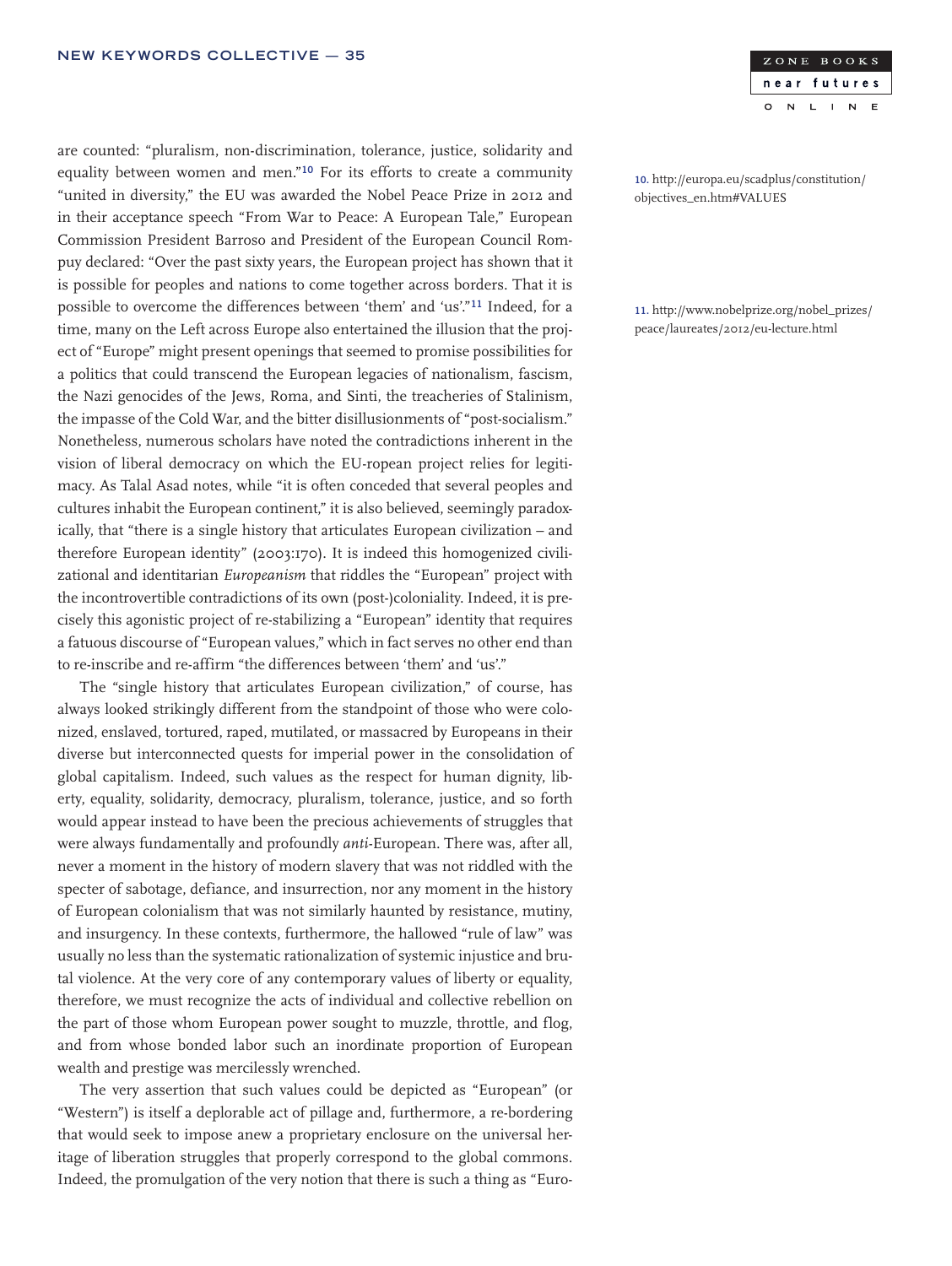pean" values is a core component of the contemporary project of *Europeanism*, which tends to casually elide the whole history of centuries of European colonial domination around the world and the resultant global (post-)colonial fact of white supremacy. Thus, Europeanism today is predicated upon a staggeringly shallow reconstruction of "European" history as an insular and hermetically-sealed affair. Of course, amidst the current proliferation of these self-satisfied ideological narratives of "European" culture, civilization, values, and identity, the overtly racist outrages of neo-fascist / far-right populisms merely make explicit and blunt the delicate matter of the inextricability of *any* Europeanism from the propagation of "European"-ness as a formation of racial whiteness, even as it emphatically dissimulates race in favor of ostensibly "cultural" or "civilizational" constructions of difference, and above all, in most prominent opposition at present to those "values" cynically attributed to "Muslims" (De Genova 2010a; 2015; De Genova and Tazzioli 2015).

Following numerous incidents in 2015 that fashioned the figure of "Europe's" "Muslim" Other in securitarian terms (as a threat of religious "fundamentalism," "fanaticism," and "terrorism"), the abrupt outbreak in January 2016 of a moral panic over a multiplicity of sexual assaults during the New Year's Eve festivities in Köln/Cologne, allegedly perpetrated by "unruly mobs" of young men, casually characterized as being "of North African or Middle Eastern appearance" (and eagerly depicted as including "asylum-seekers"), notably reinvigorated the racialization of "Muslim" identity. In the face of these offenses, the racialization of "Muslims" / "Arabs" could now be represented in terms of unsavory "cultural" differences that must be excoriated and criminalized as transparently inimical to "European values." Thus, the rather selective logic of "antiterrorist" suspicion that has been mobilized for the purposes of more stringent (external) border enforcement, once confronted with the palpable presence of recent arrivals of "Muslim" refugees and migrants, has been promptly re-purposed as a considerably more expansive problem of (internal) policing, emphatically conjoined to arguments for new powers to expedite the deportation of ("criminal") "asylum-seekers" deemed to be dangerously "deficient" in terms of "European values."

There is a specificity to the dissimulation of race in the European context which has to do with the ways in which it is imagined both historically and geographically. Historically, as David Theo Goldberg (2006; 2009:151–98) argues, in the hegemonic European imagination, race is operative within Europe only to the extent that it is temporally confined to the Nazi period and principally concentrated on the genocide of the Jews. Geographically, it is otherwise projected outside of Europe as something that pertains to "others," "elsewhere": there is of course some public recognition in various European countries of the role of race and racism on the parts of their regimes in the colonies, but it remains paltry. Usually it is fully projected as strictly "external" to Europe, and not seen as a practice and legacy *of "*Europe," and imagined as having no traces (or in any case, only negligible ones) within contemporary ("post"-colonial) Europe (Gilroy 2004). Contemporary Europe "itself" – the "Europe" that is customarily exalted as the inheritor of universalistic "values" of the Enlight-

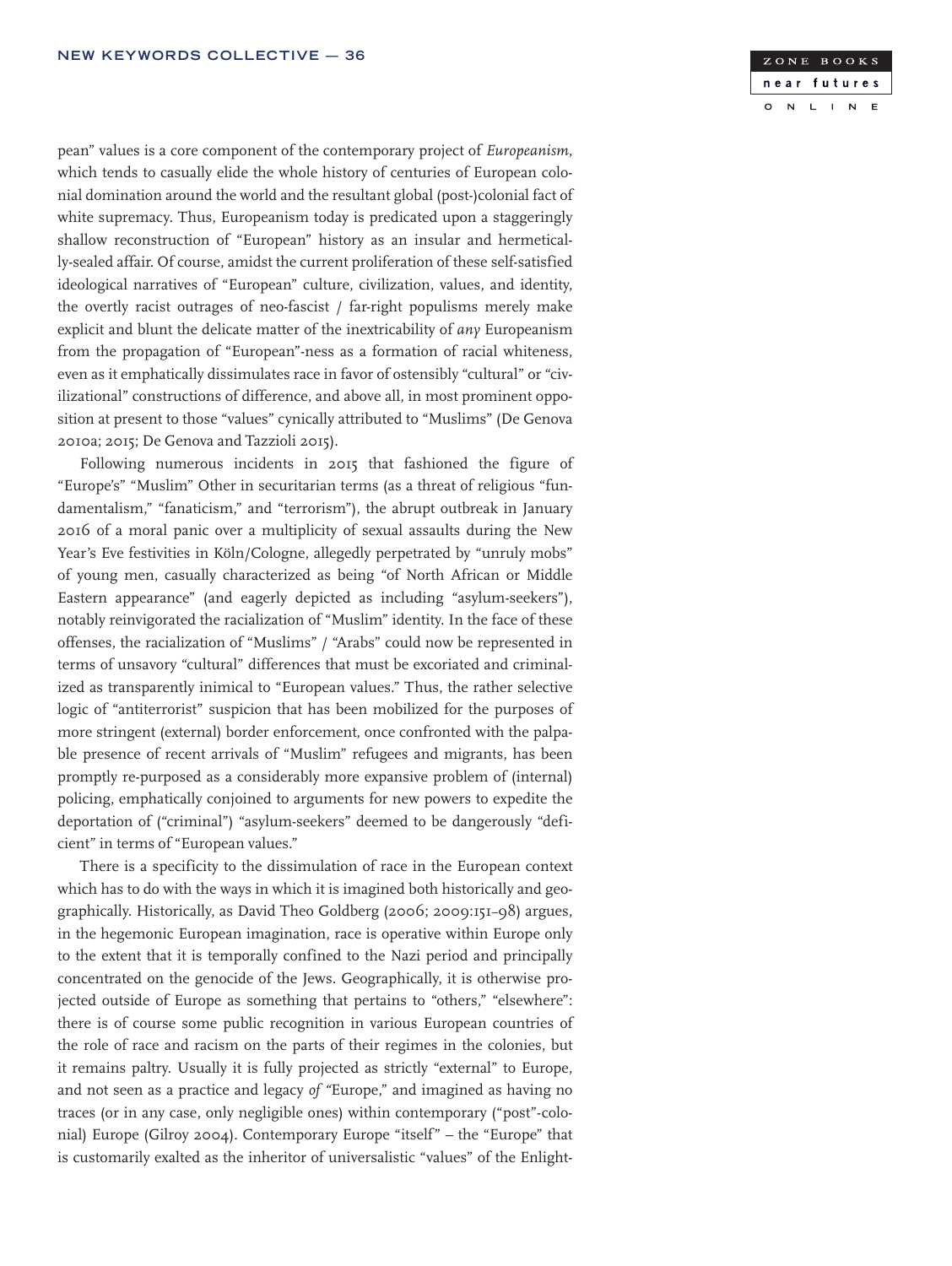enment, and the self-anointed "inventor" of liberal democracy – simply cannot acknowledge race, and hence pretends to know no racism. This self-conception of a race-blind "Europe," where racism is simply a thing of the past (and which can only pertain now to the atavisms of the far-right fringe), is reflected and reinforced in EU-ropean border policies today (Jansen 2015). The presence and racial struggles of fellow citizens (co-nationals) with personal or family backgrounds in the postcolony, and the very belated, slow but steady advance of postcolonial critique within European universities, together are gradually introducing a significant (albeit still meager) shift in wider perspectives and sensibilities. For example, in the Netherlands, the Dutch disgrace surrounding *Zwarte Piet* ("Black Pete") has met with increasingly vociferous controversy and ever-more effective critique. In France, the uncompromising decolonial militancy of the Parti des Indigènes de la République (PIR) has persistently put race into the foreground of contemporary debates, although this movement has met with unrelenting hostility from across the political spectrum, particularly in the contemporary neo-"Republican" ideological landscape following the reinvigoration of "antiterrorist" securitarianism in 2015 (De Genova and Tazzioli 2015).

Dissimulating race and disavowing the socio-political dynamics of racialization, Europeanism has a long history of imagining "minorities" as fundamentally "different" and, by implication, inimical to properly "European" cultural identities and values, thus converting them into "cultural" and / or "religious" problems and questions: The Jewish Question, The Gypsy/Roma Question, The Muslim Question. The recent critical proposal to instead turn "Europe" itself into such a Question (De Genova 2016) invites us to reverse the focus and examine anew those pronouncedly European histories as formative of the global histories of race and imperialism. This does not mean a reducing of religious difference or the differentialization of religion to race, but rather bringing the socio-political history of inter-religious relations and race together. The Jewish Question, Marx already noted implicitly, was always in fact the "Christian Question," and it has always been intimately connected to the history of race. It is no coincidence that turning "Europe" into a Question has been proposed by scholars of critical migration and race studies more or less in tandem with those more directly concerned with the histories of religious difference and inequality in relation to secularism and secularity in the European context (Anidjar 2012; Jansen 2016; Nathan and Topolski 2016). Bringing the insights of those critical discourses together is of premier importance during this time of "crisis," so marked by the rise of new manifestations of anti-Muslim racism complexly intermingled and mostly overlapping with the histories of antisemitism, Islamophobia, Orientalism, and anti-Gypsyism.

Scrutinizing more rigorously the racial underpinnings of our "civilizational" categories, especially those surrounding religion, is crucial in the French context, for instance, where the racial dimensions of the social position of "Arabs" / "Muslims" have been pronouncedly evident at least since the first Headscarf controversies in 1989, but in which the sacrosanct concepts of secularism and *laïcité* simultaneously retain an aura that the French (white) left does not dare to question. "Secularism" thus remains wedded to a concept of religion that

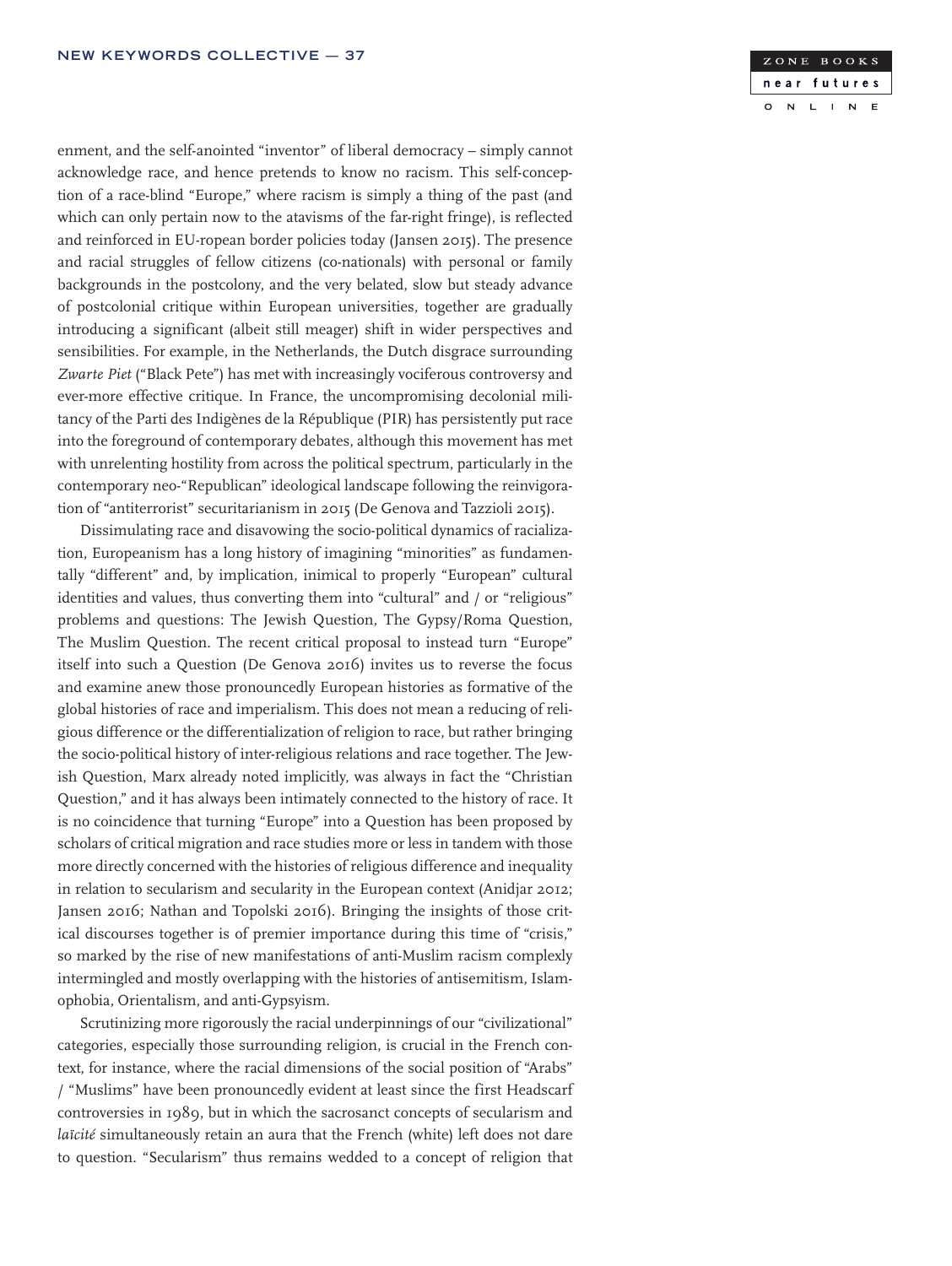

is deeply embedded in both Christian and European racial history. Thus, a secularist and "Republican" ideological impasse continuously adds fuel to the "re-theologization" of debates that are only apprehensible in social and political terms (Jansen 2016). This sort of ideological refraction and the accompanying discursive diversionary tactics have indeed been among the eminent strategies for re-animating race and racism – precisely through its culturalist dissimulation and disavowal (Balibar 1991; Gilroy 1987).

Meanwhile, where race has not been completely relegated to derisive silence, clumsy and superficial discourses of "superdiversity" pretend to name the real harvest of empire that, for many decades now, has amplified the actual racial heterogeneity and socio-political complexity of "actually existing" Europe, but the notion of "superdiversity" woefully lacks any meaningful postcolonial analysis or decolonial critical perspective. Indeed, recourse to the anemic rhetoric of "superdiversity" is proffered as a comfortably de-politicized surrogate for previous debates around "multiculturalism," which have long been considerably more contentious precisely because they were perceived to open up a space for more candid engagements with race and racism, as well as other social formations of difference (such as religion). Whereas liberal proponents of "multiculturalism" promoted more pluralistic affirmations of difference, however, "multiculturalism" has also been increasingly domesticated and coopted. Hence, "respect for difference" and multiculturalist "tolerance" are themselves now retrofitted as putatively "European" values. Furthermore, as Finex Ndhlovu (2015) argues, the "hegemonic dominance of Euro-American perspectives, which include multiculturalism and superdiversity, has meant that the promises held by other ways of knowing, reading and interpreting the world have been consigned to the fringes of mainstream identitarian discourses." In addition, the systematic disregard and endemic ignorance of theory from the South, as Ndhlovu characterizes it, in favor of the reductionist lens of (super) "diversity," merely replicates the vectors of unequal power that uphold anachronistic notions of "European" identity (as a supra-national racial formation of whiteness) by containing and encompassing the racialized identities of supposedly "non-Europeans," both inside and outside of "Europe." Such hegemonic multiculturalisms, in other words, merely reinstate the status of "non-white" difference within Europe as so many "non-European" exceptions – discrepancies from the norm, to be "integrated," domesticated, and neutralized. A critical scrutiny of "European values," then, is necessary for a decolonial interrogation of "the crisis" in and of "Europe."

We may perhaps see most clearly how these grandiose gestures about "European values" in fact operate as technologies of government when they are "dressed down" as the more mundane (but no less pompous) "values" claimed as the virtues of particular nation-states. We need only consider, for instance, how such purportedly "fundamental British values" as "a belief in freedom" and "tolerance of others" become conjoined in the discourse of British Prime Minister David Cameron to the neoliberal imperative of "accepting personal and social responsibility" and the implicitly authoritarian mandate of "respecting and upholding the rule of law" – all "as British," we are assured, "as fish and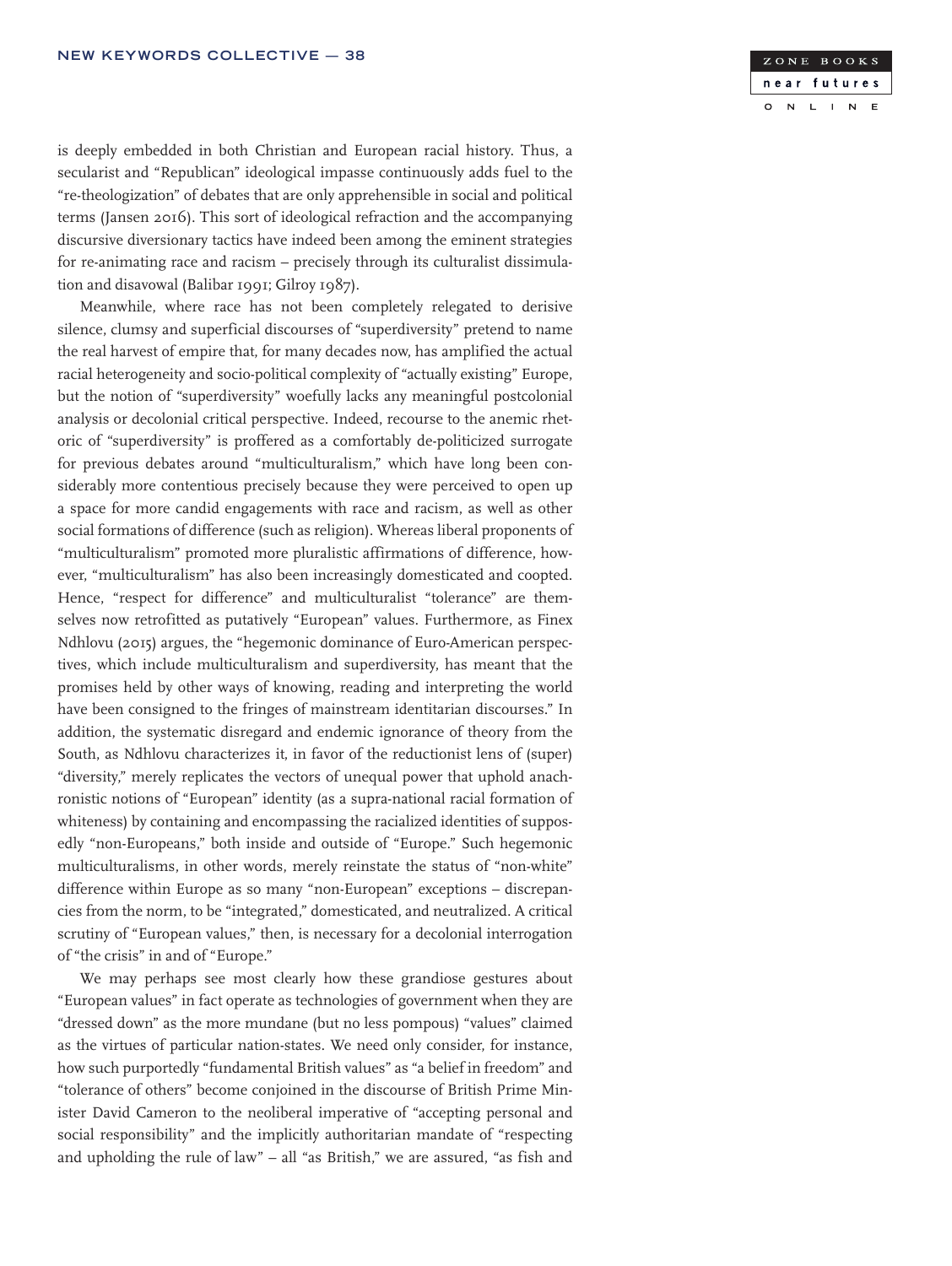chips." Unabashedly asserting that such values may be claimed as "a matter of pride and patriotism" regarding "traditions" that "set Britain apart," Cameron goes on to congratulate the British for having given "so much of the world the way of life that they hold so dear."12 That such "gifts" were the poisoned bequest of centuries of colonial domination, apparently, in retrospect requires no mention. Writing in the era of an earlier British societal "crisis," confronting the rise of neoliberal globalization and the concomitant austerity regime of Thatcherism, Stuart Hall and his colleagues detected that postcolonial "crisis" – specifically, "the crisis … of an advanced industrial capitalist nation seeking to stabilise itself in rapidly changing conditions on an extremely weak post-imperial economic base" – generated the conditions of possibility for "a decisive return" to a narrow exclusionary cultural politics of English national identity (Hall et al. 1978). Similarly, today, the pervasive obsession with "home-grown terrorism," "radicalization," and "extremism" – while not overtly racializing "Muslims" or other so-called "second-generation migrants" as non-white, or directly affiliating "terrorism" with Islam – manifests a revised version of what Hall and his colleagues discerned in the racist right-wing demagogue Enoch Powell, as a "pervasive, paranoid sense of crisis facing social order and authority" (Hall et al. 1978). Thus, the democratic ideal of "the rule of law" gets cynically transposed into a disciplinary demand for "respect" for the law, and converted – especially for "Muslims" and others racialized as "non-white" – into a punitive discourse of "law and order," which is to say, ever-more draconian policing and surveillance.

It is unsurprising, then, that the question of ("European") "values," and therefore identity, is so acutely tied in with a discourse of "crisis." Shorn of the parochialism of Cameron's (post-Thatcherite) fish-and-chips populism, now elevated to the level of "European" values, such propositions become all the more ungrounded, abstract, and ideological. The Europeanization of the values of freedom and equality nonetheless remains a flagrant act of hijacking the struggles of the millions who historically languished under European rule.

When the very idea of "Europe" is purportedly based upon a set of values centered around notions of human rights, democracy, and inclusion, and when it sanctimoniously promotes itself as a force for peace in the world, using "soft" or "normative" power or even "moral" force, furthermore, the ways in which EU borders are enforced and human mobilities are governed must necessarily pose profound and radical questions for "Europe" and its cherished "values" (De Genova 2016). In enunciating, demarcating, and defending its complex borderscapes, *where* precisely does "Europe" (EU-rope) emerge? As *what* exactly does this "Europe" become manifest *as*? *Who* indeed is included or excluded in the name of Europe?

With the activation of migrant and refugee "illegality" at the borders of "Europe," there are also differential enactments of degrees of "European"-ness, which is to say, different degrees of access to "legality" within (but also beyond) the EU-ropean space, activated as different degrees of "belonging" or potential "deservingness," related to various degrees or approximations of racial "whiteness." When referring to the so called "refugee crisis," for example, the Greek government emphasizes how Greece has shown a "human face" to the refugees



12. https://www.gov.uk/government/news/ british-values-article-by-david-cameron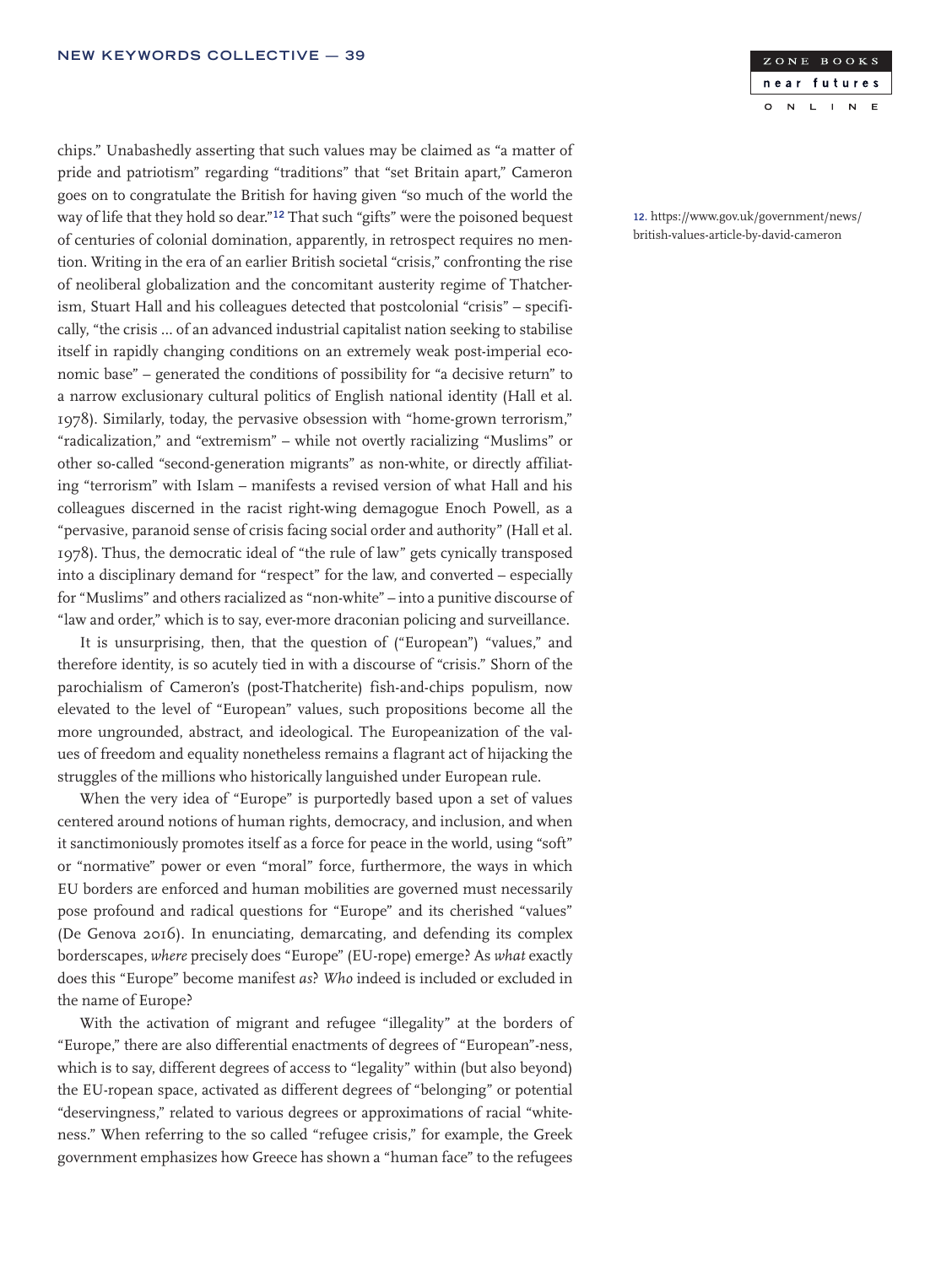arriving by boat on the Greek islands, and has thereby purportedly exhibited its "European values." Emphatically contrasting this hospitality on the Greek islands with the implied or explicit allegation of "inhumanity" on the part of the Turkish state, Greece effectively re-inscribes itself within "Europe" by depicting Turkey as the site, just beyond the borders of "Europe," where "the problem" of a "migration" or "refugee crisis" begins. Thus, apart from the violence and upheaval in places such as Syria – so this particular "European" logic goes – the actual reason for "the crisis" is a combination of Turkish governmental disregard for both the humanitarian needs of the refugees and the predatory ruthlessness of Turkish "smugglers" who are purported to be "sending migrants to their deaths." Hence, we see the recapitulation of Europe's self-serving rhetoric of criminalizing and denigrating "the smugglers" as inhumane "criminals" and virtual "slave traders," reproduced now in the reanimation of familiar orientalist gestures with regard to the putative "barbarism" of Turkey. Thus, the Greek-Turkish maritime border across the Aegean Sea becomes implicated in competing projects of re-essentializing and de-essentializing the historically racialized boundary between "European" Greece and "Oriental" or "Asiatic" Turkey.

Nevertheless, as the allegedly true starting point of "the crisis," Turkey is likewise figured as the ultimate site – emphatically "outside" of "Europe" – where a "solution" must be put in place. Thus, EU-rope's cynical strategy today, as has been true for several years, is to outsource its putatively "un-European" border violence by externalizing border enforcement to its "European" (non-EU) peripheries and ("non-European") "third countries," such as Turkey (see "Externalization," in Casas-Cortes et al. 2015). The repeated insistence, almost a mantra, of all sorts of European politicians at both the national and EU levels that the "migrant" / "refugee crisis" should first and foremost be "managed" (if not "solved") through the processing and so-called "admission" of refugees "in their own region" – along with simultaneously "stricter" control of the EU's external borders – is fully in line with this strategy of "outsourcing" border enforcement. Through these and similar strategies of border externalization, however, countries such as Turkey become "valuable" junior partners in the European border regime with substantial leverage, and thus acquire a semblance of semi- or quasi-"European"-ness. Meanwhile, in exchange for Turkey's vital service in enforcing the borders of "Europe" (as well as its strategic geo-political and military role in the region), EU-rope casts a blind eye towards the brutal atrocities committed by the Turkish state toward its subjugated Kurdish "minority" as well as the repression of anti-war dissidence within Turkey. Turkish military actions and persecution perpetrated against the Kurds actually produce "internally displaced" refugee populations, yet these systemic abuses do not really impede the process by which Turkey is effectively becoming more "European" – which is to say, more useful and valuable to the EU-ropean border regime, and thus, more potentially "worthy" of membership in the EU. Simultaneously, since the summer, following the threat of a "Grexit" (a Greek exit from the euro currency union as a result of the "debt crisis" and the prospect of Greece defaulting on its loans), a new threat has been imposed in turn on Greece: its possible expul-

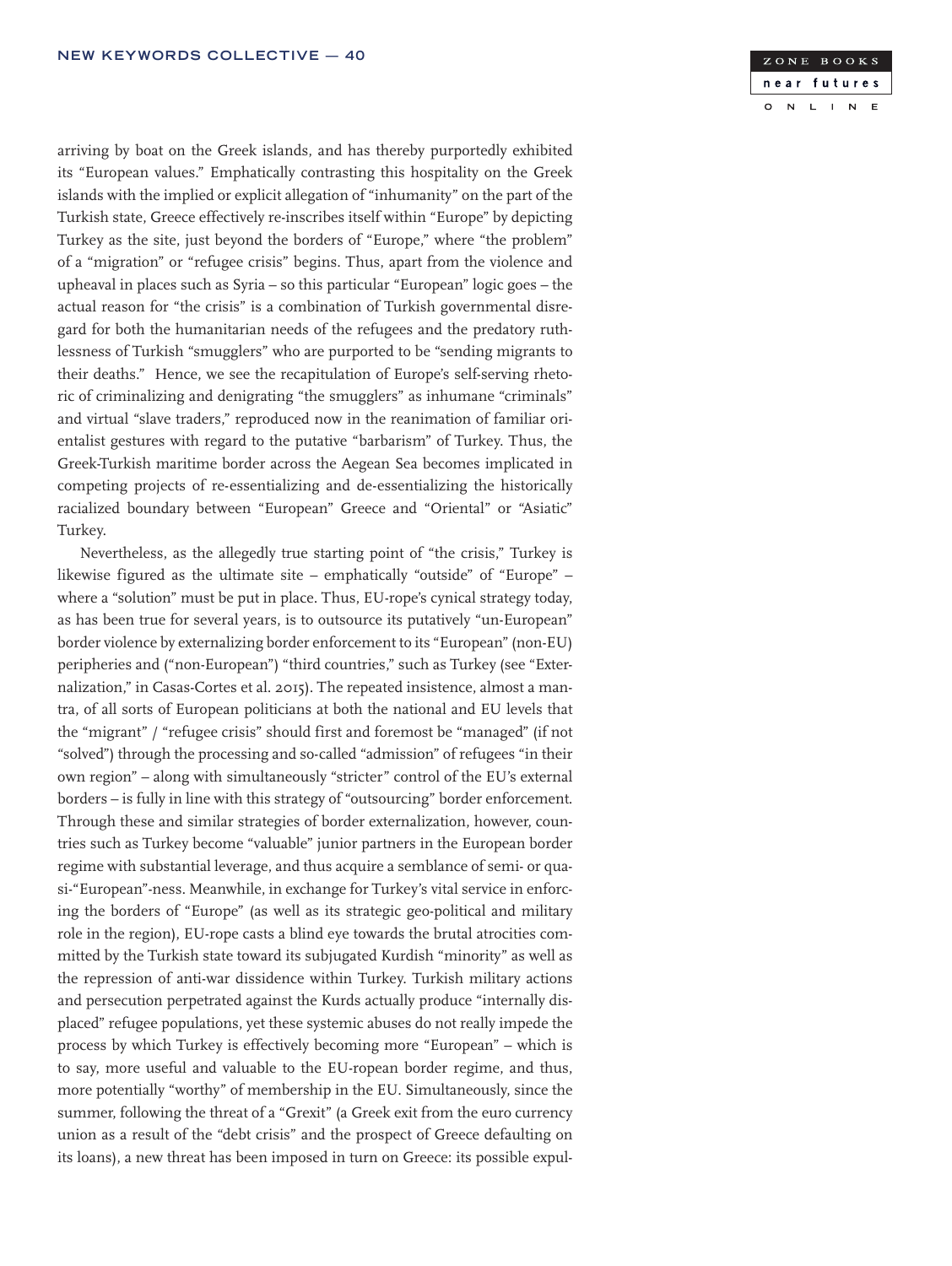

sion from the Schengen zone, precisely because Greece has been increasingly deemed incapable of adequately fulfilling its role as a premier watchdog at the EU's border with Turkey. The question that begs attention, therefore, is the extent to which notions of "European"-ness become a tactically malleable and highly relative exchange value in relation to the convulsions of the expansive EU border enforcement regime. From the critical standpoint of migration and borders, therefore, we must demand: What exactly satisfies the requirements of upholding "European values" in a context where such a high premium is placed on being useful and valuable to the EU-ropean project and the externalized projection of "European" border zones?

The contemporary "migration" or "refugee crisis" – or, rather, the unprecedented and disruptive force of disobedient human subjectivities appropriating mobility toward and across Europe and claiming space within Europe – has instigated a crisis of representation by juxtaposing these supposedly magnanimous "European values" with the truly violent and callous European border realities. The (temporary, but repeated) resurrection of nation-state borders by several member states since the summer of 2015 has starkly manifested the frailty of European unity and "solidarity" in haphazard attempts to regain at least the semblance of control. While Europe's border work – and especially its (flagrantly "un-European") violence – have been and continue to be externalized and outsourced to "third countries" or peripheral member states, the unsettling and determined movements of hundreds of thousands of refugees and migrants through the Balkan routes into central and northern European countries have provoked humanitarian / securitarian "emergencies" across the continent. Images of countless thousands of "unauthorized" (and frankly unwelcome) travelers relentlessly menaced by European border enforcement authorities, beaten and gassed by riot police or soldiers, have circulated around the globe. Likewise, Europe's maritime border policing, which has converted the Central Mediterranean Sea and the Aegean Sea in particular into gruesome scenes of mass death, have repeatedly exposed a border regime truly predicated upon atrocity, by both omission and commission. That these horrific spectacles of desperation and death are predominated by the evident and plainly cruel disposability of lives and bodies racialized as non-white – and thus, "non-European" – only seems to abundantly re-confirm that the project of "European" integration has in fact been dedicated all along to the re-institutionalization of what Étienne Balibar (1999/2004:43–45) anticipated to be a "European apartheid."

While the EU-ropean project is substantially new and unprecedented in significant ways, the deeper historical roots of its infrastructure of expressly "European" apartheid remind us that apartheid was always indeed a truly European value, a special variant of a world economic, geo-political, and racial order of European colonialism that has profoundly shaped the brutal contours of contemporary global inequalities of wealth, power, and prestige. In this regard, it is precisely from the critical vantage point made possible by migration and borders that we may incisively discern the extent to which the self-styled "European values" of dignity, liberty, democracy, equality, the rule of law, rights, justice, sol-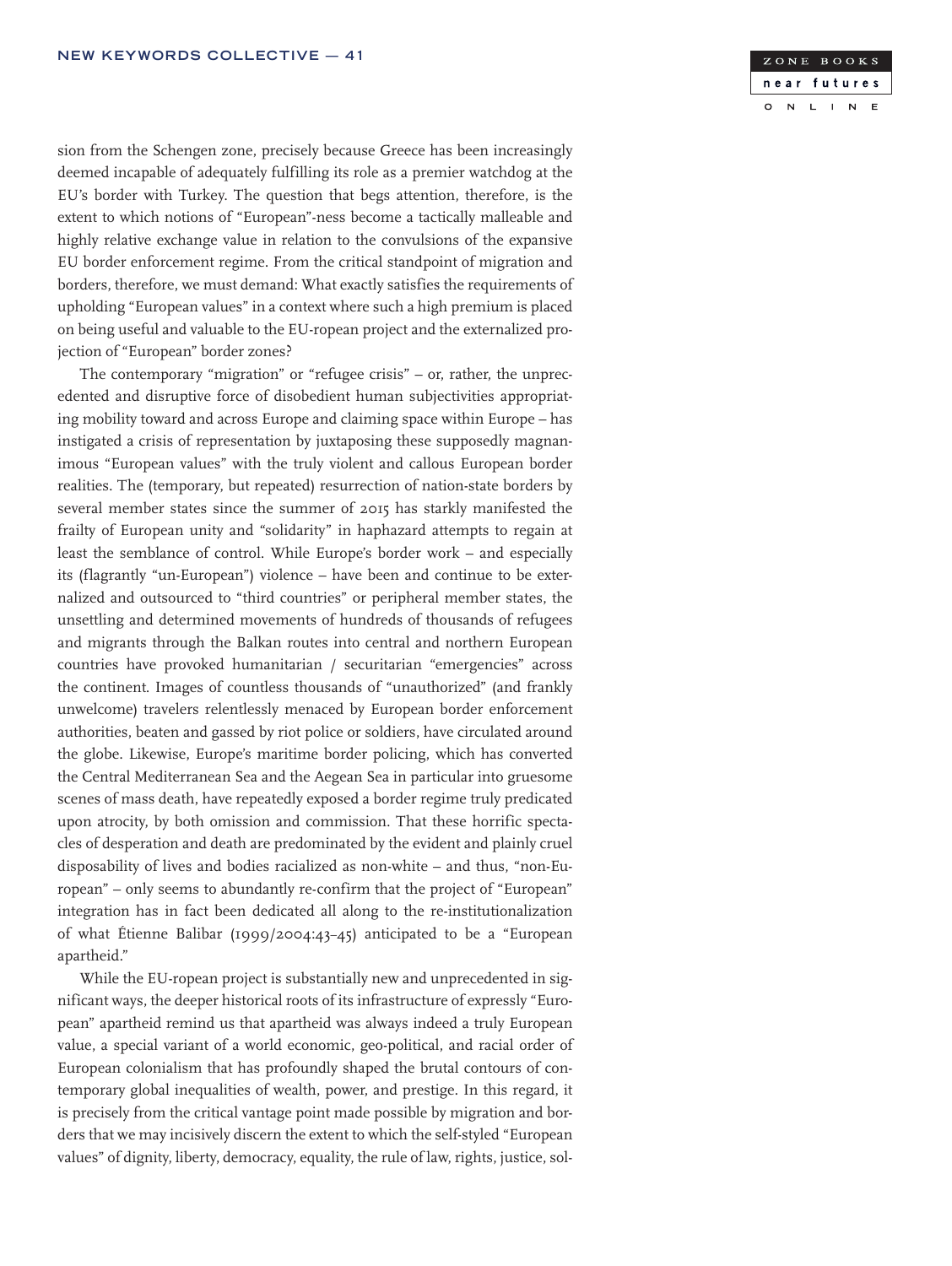

idarity, and peace have always been postulated, in fact, as values "for Europeans only."

*CY, NDG, YJ, LSB, AS, MS, ZS*

### **REFERENCES**

Agamben, Giorgio 2013 "The Endless Crisis as an Instrument of Power: In Conversation with Giorgio Agamben." Verso Blog (04 June 2013); translated from the German interview published in *Frankfurter Allgemeine Zeitung* (24 May 2013); available at: <http://www.versobooks.com/ blogs/1318-the-endless-crisis-as-an-instrument-of-power-in-conversation-with-giorgio-agamben>.2015*Pilate and Jesus*. Anidjar, Gil 2012 "On the European Question." *Forum Bosnae* 55: 13–27; reprinted in *Belgrade Journal of Media and Communications* 2(3) [2013]: 37–50. Antoniades, Andreas 2012 *At the Eye of the Cyclone: The Greek Crisis in Global Media*. Athens: ACIPE. Asad, Talal 2004 *Formations of the Secular: Christianity, Islam, Modernity*. Stanford, CA: Stanford University Press. Attac 2011 *Le piege de la dette publique: Comment s'en sortir.* Villeneuve-d'Ascq (France): Editions Les liens qui libèrent. Balibar, Étienne 1991 "Is There a 'Neo-Racism'?" Pp. 17–28 in Étienne Balibar and Immanuel Wallerstein. *Race, Nation, Class: Ambiguous Identities*. New York: Verso. 1999/2004 "Droit de cité or Apartheid?" Pp. 31–50 in Étienne Balibar (2004), *We, the People of Europe? Reflections on Transnational Citizenship*. Princeton, NJ: Princeton University Press. 2002/2004 "At the Borders of Europe." Pp. 1–10 in Étienne Balibar, *We, the People of Europe? Reflections on Transnational Citizenship*. Princeton, NJ: Princeton University Press. 2012 "Tous Grecs, tous Européens: Intervention d' Étienne Balibar à la rencontre-débat du 31 mars 2012 avec les signataires de l'appel 'Sauvons le peuple grec de ses sauveurs'." (2 April 2012) Béjin, A. and E. Morin (eds.) 1976 "La notiondecrise." *Centre d'études transdisciplinaires: Communication* 25. Brekke, J. and G. Brochmann 2015 "Stuck in Transit: Secondary Migration of Asylum Seekers in Europe, National Differences, and the Dublin Regulation." *Journal of Refugee Studies* 28(2): 145–62. Casas-Cortes,Maribel; Sebastian Cobarrubias; Nicholas De Genova; Glenda Garelli; Giorgio Grappi; Charles Heller; Sabine Hess; Bernd Kasparek; Sandro Mezzadra; Brett Neilson; Irene Peano; Lorenzo Pezzani; John Pickles; Federico Rahola; Lisa Riedner; Stephan Scheel;and Martina Tazzioli 2015 "New Keywords: Migration and Borders." *Cultural Studies* 29(1): 55–87. Das, Veena and Deborah Poole, eds. 2004 *Anthropology in the Margins of the State*. Santa Fe, NM: SAR Press. De Genova, Nicholas 2002 "Migrant 'Illegality' and Deportability in Everyday Life." *Annual Review of Anthropology* 31: 419–47. 2010a "Antiterrorism, Race, and the New Frontier: American Exceptionalism, Imperial Multiculturalism, and the Global Security State." *Identities 1*7(6): 613–40.

2010b "The Deportation Regime: Sovereignty, Space, and the Freedom of Movement." Theo-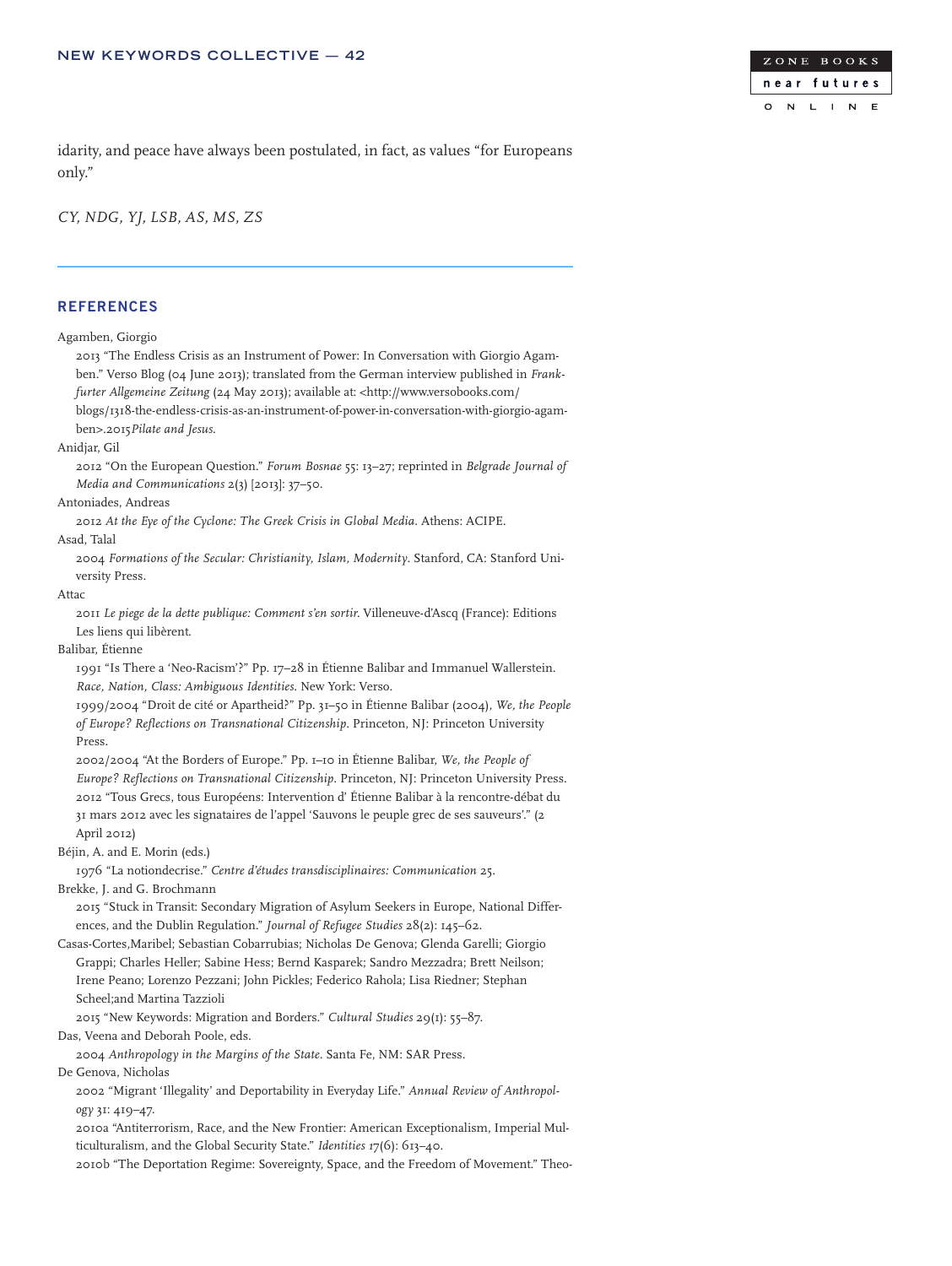

retical Overview (pp. 33–65) in Nicholas De Genova and Nathalie Peutz (eds). *The Deportation Regime: Sovereignty, Space, and the Freedom of Movement*. Durham, NC: Duke University Press.

2010c "Migration and Race in Europe: The Trans-Atlantic Metastases of a Post-Colonial Cancer." *European Journal of Social Theory* 13(3): 405–19.

2011 "Spectacle of Security, Spectacle of Terror." Pp. 141–65 in Shelley Feldman, Charles Geisler, and Gayatri Menon (eds.). *Accumulating Insecurity: Violence and Dispossession in the Making of Everyday Life*. Athens: University of Georgia Press.

2013a "The Securitarian Society of the Spectacle." Pp. 213–42 in Zeynep Gambetti and Marcial Godoy-Anativia (eds.). *Rhetorics of Insecurity: Belonging and Violence in the Neoliberal Er*a. New York: New York University Press.

2013b "Spectacles of Migrant 'Illegality': The Scene of Exclusion, the Obscene of Inclusion." *Ethnic and Racial Studies* 36(7): 1180–1198.

2015 "In the Land of the Setting Sun: Reflections on on 'Islamization' and 'Patriotic Europeanism'." *Movements: Journal für kritische Migrations- und Grenzregimeforschung* 1(2); available at: <http://movements-journal.org/issues/02.kaempfe/15.

de-genova--pegida-islamization-patriotic-europeanism.html>.

2016 "The 'European' Question: Migration, Race, and Post-Coloniality in 'Europe'." Pp. 343– 56 in Anna Amelina, Kenneth Horvath and Bruno Meeus (eds.). *An Anthology of Migration and Social Transformation: European Perspectives*. New York: IMISCOE Research Series/ Springer.

De Genova, Nicholas and Martina Tazzioli

2015 "The 'European' Question after Charlie Hebdo: An Interview with Nicholas De Genova by Martina Tazzioli." *Darkmatter: international peer-reviewed online journal of postcolonial critique* Number 12; <http://www.darkmatter101.org/site/category/issues/12-border-struggles/> Foucault, Michel

1984 "What is Enlightenment?" Pp. 32–50 in Paul Rabinow, ed. *The Foucault Reader*. New York: Pantheon Books.

2007 *Security, Territory, Population. Lectures at the Collège de France 1977*–*78*. New York: Palgrave Macmillan.

### Gambarotto, Francesca and Stefano Solari

2014 "The Peripheralization of Southern European Capitalism within the EMU." *Review of International Political Economy.*

Garelli Glenda, Federica Sossi, and Martina Tazzioli, eds.

2013 *Spaces in Migration: Postcards of a Revolution*. London: Pavement Books.

Garelli, Glenda and Martina Tazzioli

2013a "Arab Springs Making Space: Territoriality and Moral Geographies for Asylum Seekers in Italy." *Environment and Planning D: Society and Space* 31(6): 1004–21.

2013b "Migration Discipline Hijacked: Distances and Interruptions of a Research Militancy."

*Postcolonial Studies* 16(3): 299–308.

Gilroy, Paul

1987 '*There Ain't No Black in the Union Jack': The Cultural Politics of Race and Nation*. Chi-

cago: University of Chicago Press.

2004 *Postcolonial Melancholia*. New York: Columbia University Press.

Goldberg, David Theo

2006 "Racial Europeanization." *Ethnic and Racial Studies* 29(2): 331–64.

2009 *The Threat of Race: Reflections on Racial Neoliberalism*. Malden, MA: Wiley-Blackwell.

Gregory, Derek

2004 *The Colonial Present*. Oxford: Blackwell.

Hadjimichalis, Costis

2011 "Uneven Geographical Development and Socio-spatial Justice and Solidarity: European Regions after the 2009 Financial Crisis." *European Urban and Regional Studies* 18(3): 254–74.

Hall, Stuart

2008 Keynote Address at Rivington Place, London (untitled). Quoted in Alison Clark (2015)."Photographing Empire." *History Australia* 12(2)[August 2015]: 242–44.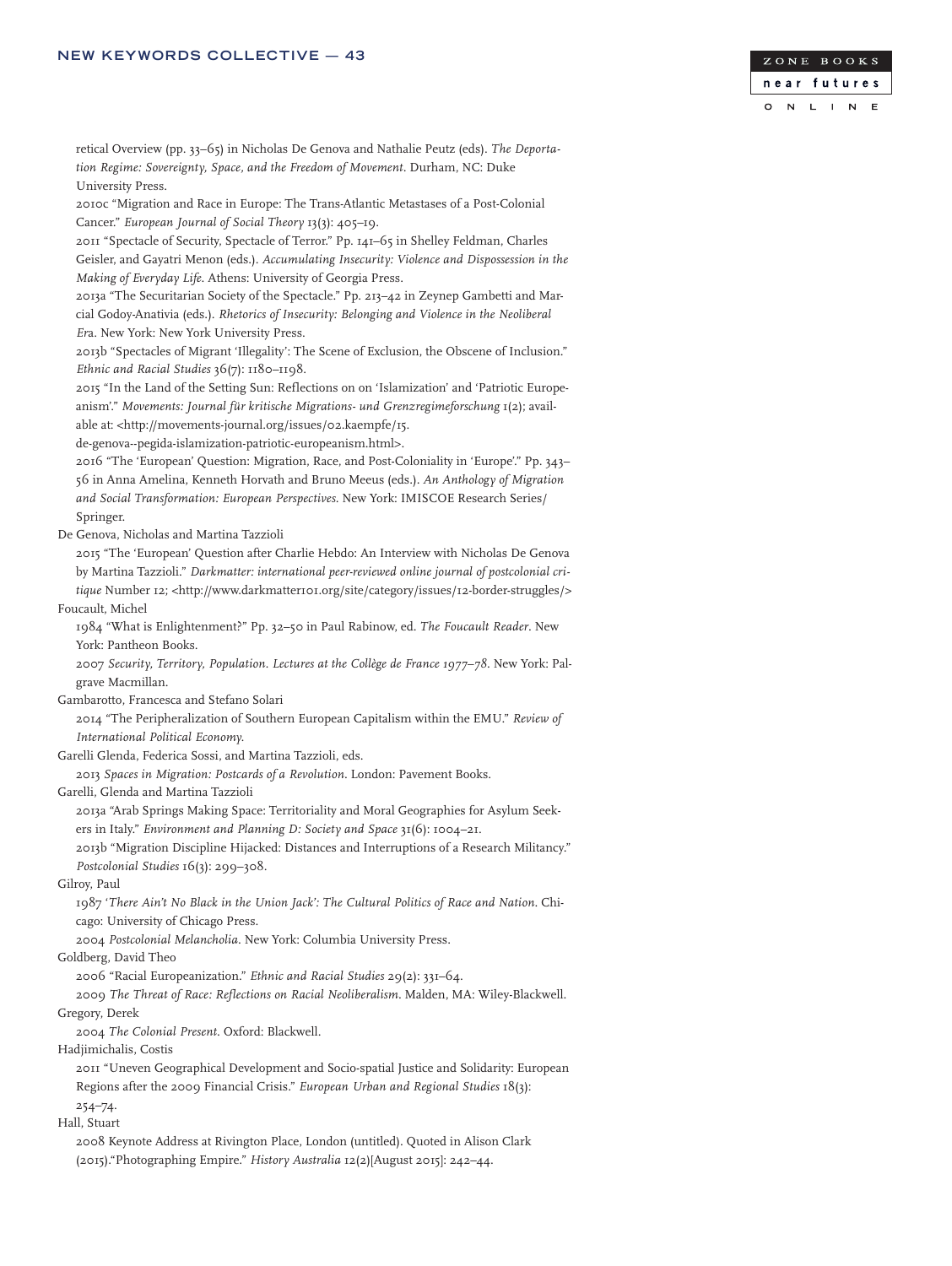

Hall, Stuart, et al.

1978 *Policing the Crisis: Mugging, the State and Law and Order*. London: Macmillan Press Ltd.

Harvey, David

2005 *A Brief History of Neoliberalism*. London and New York: Oxford University Press. 2014 *Seventeen Contradictions and the End of Capitalism*. London: Profile Books.

Hirschman, Albert O.

1970 *Exit, Voice, Loyalty: Responses to Decline in Firms, Organizations, and States*. Cambridge, MA: Harvard University Press.

Jansen, Yolande

2015 "Deportability and Racial Europeanization: The Impact of Holocaust Memory and Postcoloniality on the Unfreedom of Movement in and to Europe." Pp. 15–31 in Yolande Jansen, Joost de Bloois, and Robin Celikates (eds). *The Irregularization of Migration in Contemporary Europe: Detention, Deportation, Drowning*. London and New York: Rowman and Littlefield. 2016 "Secularisms or Critique of Religio-Secularism?" Forthcoming in John Shook and Phil Zuckerman (eds). *The Oxford Handbook of Secularism*. Oxford: Oxford University Press.

### Kasparek, Bernd

2015 "Complementing Schengen: The Dublin System and the European Border and Migration Regime." in Bauder, H. and Matheis, C. (eds.). *Migration Policy and Practice: Interventions and Solutions*. Palgrave Macmillan.

Koselleck, Reinhart

2006 "Crisis." *Journal of the History of Ideas* 67(2): 357–400.

Loewenstein, Antony

2015 *Disaster Capitalism: Making a Killing Out of Catastrophe*. New York and London: Verso. Mezzadra, Sandro

2016 (forthcoming) "Mediterranean Movements: Constituent Political Spaces. An Interview with Sandro Mezzadra and Toni Negri," by Glenda Garelli, Alessandra Sciurba and Martina Tazzioli. *Antipode: A Radical Journal of Geography*.

Mezzadra, Sandro and Brett Neilson

2013 *Border as Method, or, the Multiplication of Labor*. Durham, NC: Duke University Press. Mirowski, Philip

2013 *Never Let A Serious Crisis Go to Waste: How Neoliberalism Survived the Financial Meltdown*. New York and London: Verso.

Ndhlovu, Finex

2016 "A Decolonial Critique of Diaspora Identity Theories and the Notion of Superdiversity." *Diaspora Studies* 9(1): 28–40.

### Parrochia, D.

2008 *La Forme des Crises: Logique et épistémologie*. Seyssel, France:Éditions Champ Vallon. Picozza, Fiorenza

n.d. "'Dubliners': Unthinking Displacement, Illegality, and Refugeeness within Europe's Geographies of Asylum." Forthcoming in Nicholas De Genova (ed.). *The Borders of "Europe": Autonomy of Migration, Tactics of Bordering*.

### Riedner, Lisa

2015 "Justice for Janitors? Marktbürgerschaft, Freizügigkeit und EU-Migrantinnen im Arbeitskampf. Einblicke in ein aktivistisches Forschungsprojekt." *movements. Journal für kritische Migrations- und Grenzregimeforschung* 1(2); available at: <http://movements-journal.org/ issues/02.kaempfe/16.riedner--justice-for-janitors.html>.

### Rigo, Enrica

2007 *Europa di confine: Transformazioni della cittadinanza nell'Unione allargata*. Rome: Meltemi.

Roitman, Janet

2013 *Anti-Crisis*. Durham, NC: Duke University Press.

Sardelić, Julija

2015 "Rethinking (Im)Mobilities of Roma in Europe." *openDemocracy* (October 6, 2015); available at: < https://www.opendemocracy.net/beyondslavery/julija-sardelić/ rethinking-immobilities-of-roma-in-europe>.